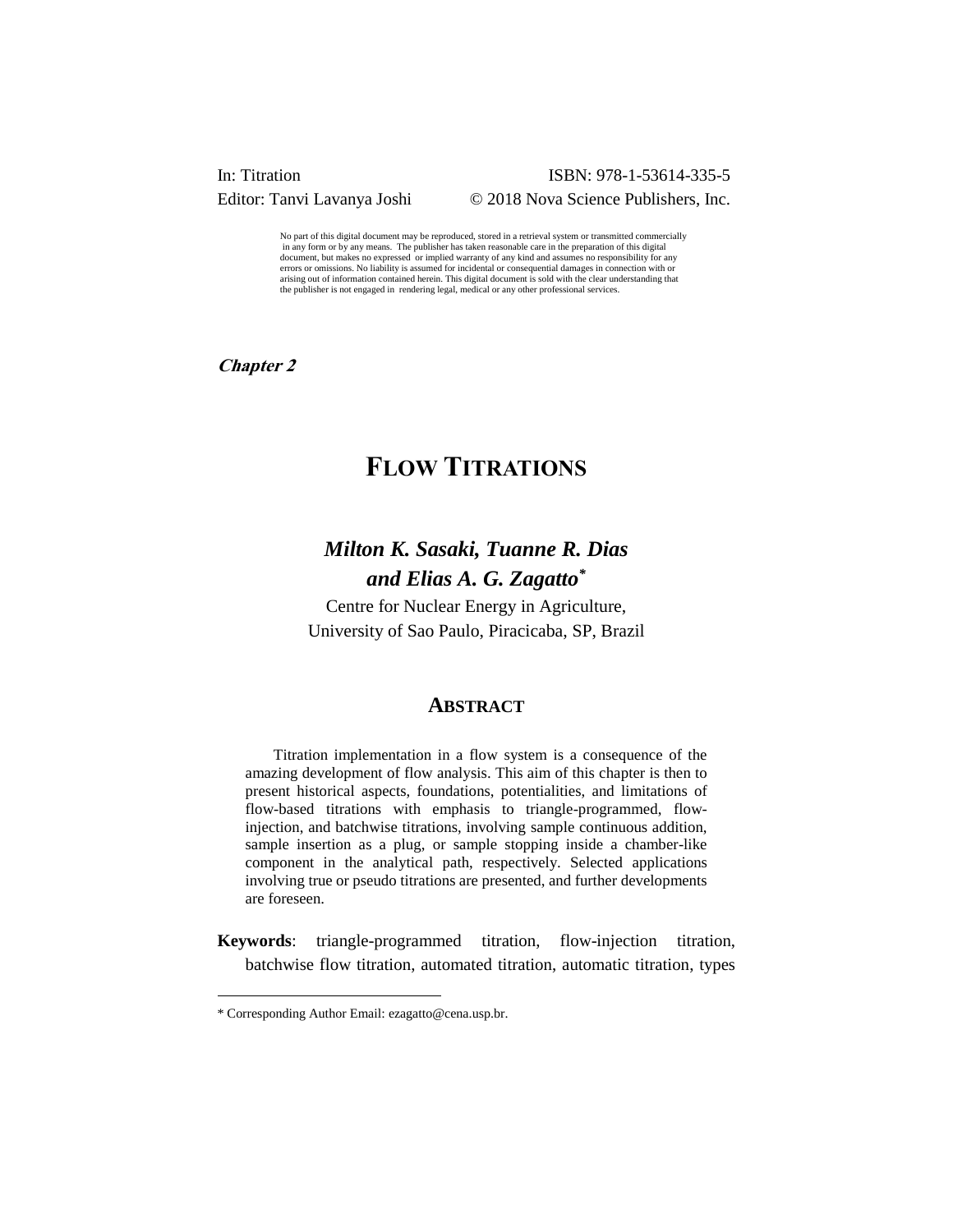of flow titrators, manifolds for flow titrations, multicommutation, applications

# **1.INTRODUCTION**

The amazing development of automated analytical chemistry is a consequence of the advantageous aspects inherent to mechanization [1, 2]. Flow analysis, "the art of playing analytical chemistry inside narrow-bored tubing" [3], is an outstanding approach to automation, relying on the transport of a continuously flowing aqueous sample through the analytical path of a flow analyzer. Controlled dilution, reagent addition, analyte separation/concentration, re-sampling, and other processes inherent to the specific analytical application are then in-line reproducibly accomplished. Passage of the handled sample through the detector yields a transient signal, which is usually recorded as a peak, ideally proportional to the analyte content.

The analytical path is a closed environment, thus sample contamination or losses, as well as analyst exposure to hazardous reagents, are minimized. Some processes inherent to flow management, such as e.g., stream splitting, reagent addition by zone merging, sample stopping, zone sampling, and sample recycling can be efficiently exploited for the development of specific analytical procedures. Timing is precise, thus the involved chemical reactions do not necessarily reach completion, and this opens the possibility of performing analysis without attainment of chemical equilibria. Although the flow-based analytical procedures are generally similar to the analogous batchwise carried out ones, there are plenty of procedures independent of any previous analogous ones.

The above-mentioned advantages of mechanization in flow analysis, as well as the reduced analyst intervention, the improved analytical figures of merit (e.g., sensitivity, selectivity, sample volume, reagent consumption, waste generation, sample throughput), the feasibility of system miniaturization, and the possibility of full computer control of the analyzer have been often pointed out [4, 5]. Finally yet importantly, the increased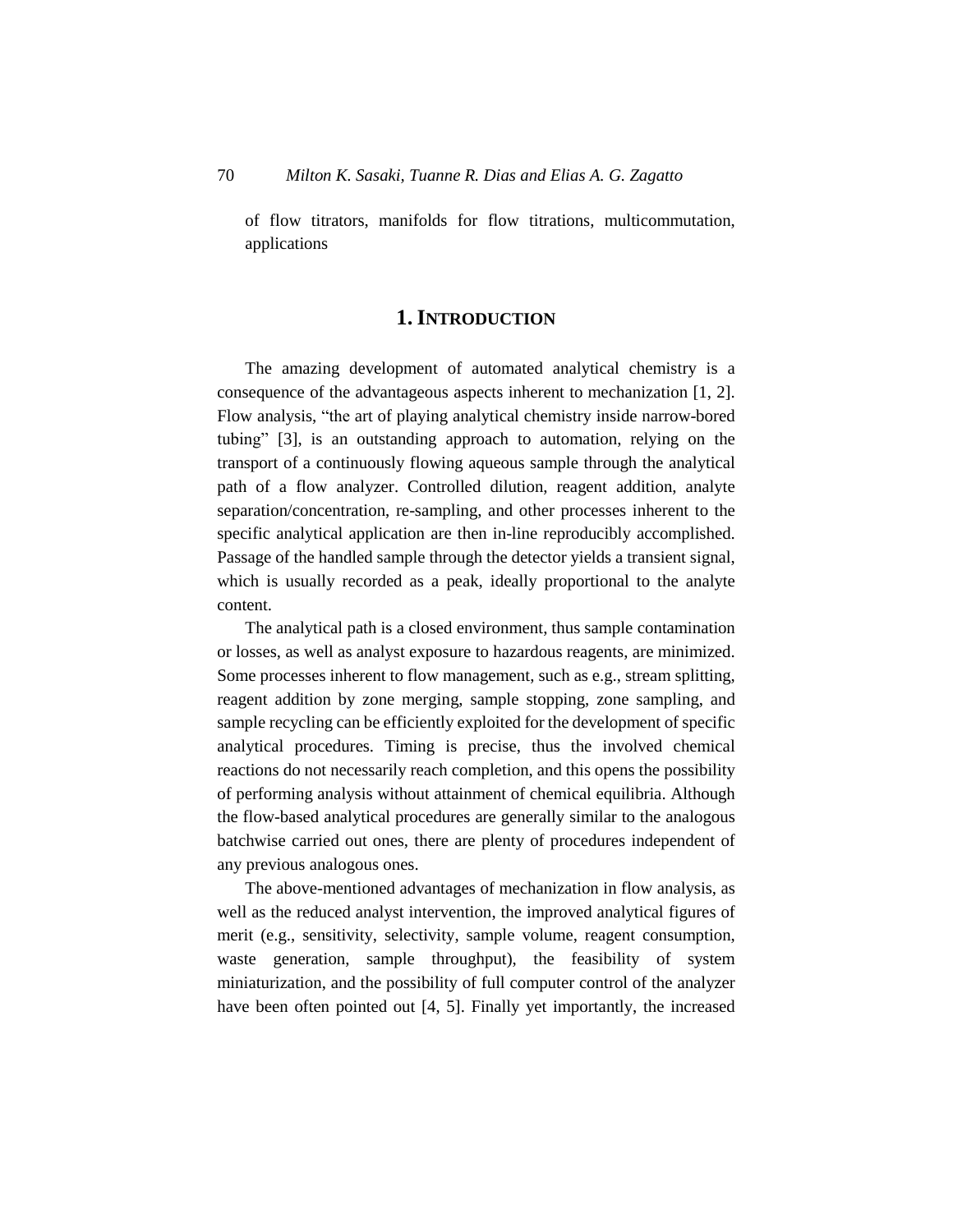capacity of the analytical laboratory, and the adherence to the 12 Green Chemistry principles [6] should be mentioned. All these aspects hold also for flow titrations.

Titrimetry is one of the few classical analytical techniques still in wide use for the determination of major and minor sample components. In a true titration (see item 4), the analytical result is generally obtained by considering the titrant amount (mass or volume of a standardized solution) needed for attaining the titration end-point, which ideally matches the equivalence point. If the titrant concentration is exactly known, and volumetric ware needs no further calibration, an analytical curve is not required. A low sample throughput and large sample/titrant consumptions are however inherent to classical titrations. With automation, these drawbacks are circumvented and precision, convenience, and affordability of titrimetric procedures are improved. In addition, other favorable characteristics such as e.g., the easy implementation of titrations with catalytic end-point detection, and titration of flowing samples should be highlighted. The feasibility of accomplishing a titration without full development of the involved reaction is another possibility.

The aim of this chapter is therefore to present the development of flow titrations, discussing historical aspects and recent advances as well as the potentialities and limitations in relation to selected applications. The main characteristics of each type of flow titrator are discussed, and specific flow manifolds are emphasized. Furthermore, concepts of pseudo and true titrations are critically reviewed.

# **2. HISTORICAL BACKGROUND**

Controlled titrant addition is the essence of a titration. This was already verified in relation to the early manually performed titrations, which usually relied on the dropwise or continuous addition of the titrant to a precisely known sample volume. Evolution resulted in the automated titrators, considered in 1959 as "any instrument that records a titration curve and/or stops the titration at the end-point by mechanical or electrical means" [7]. In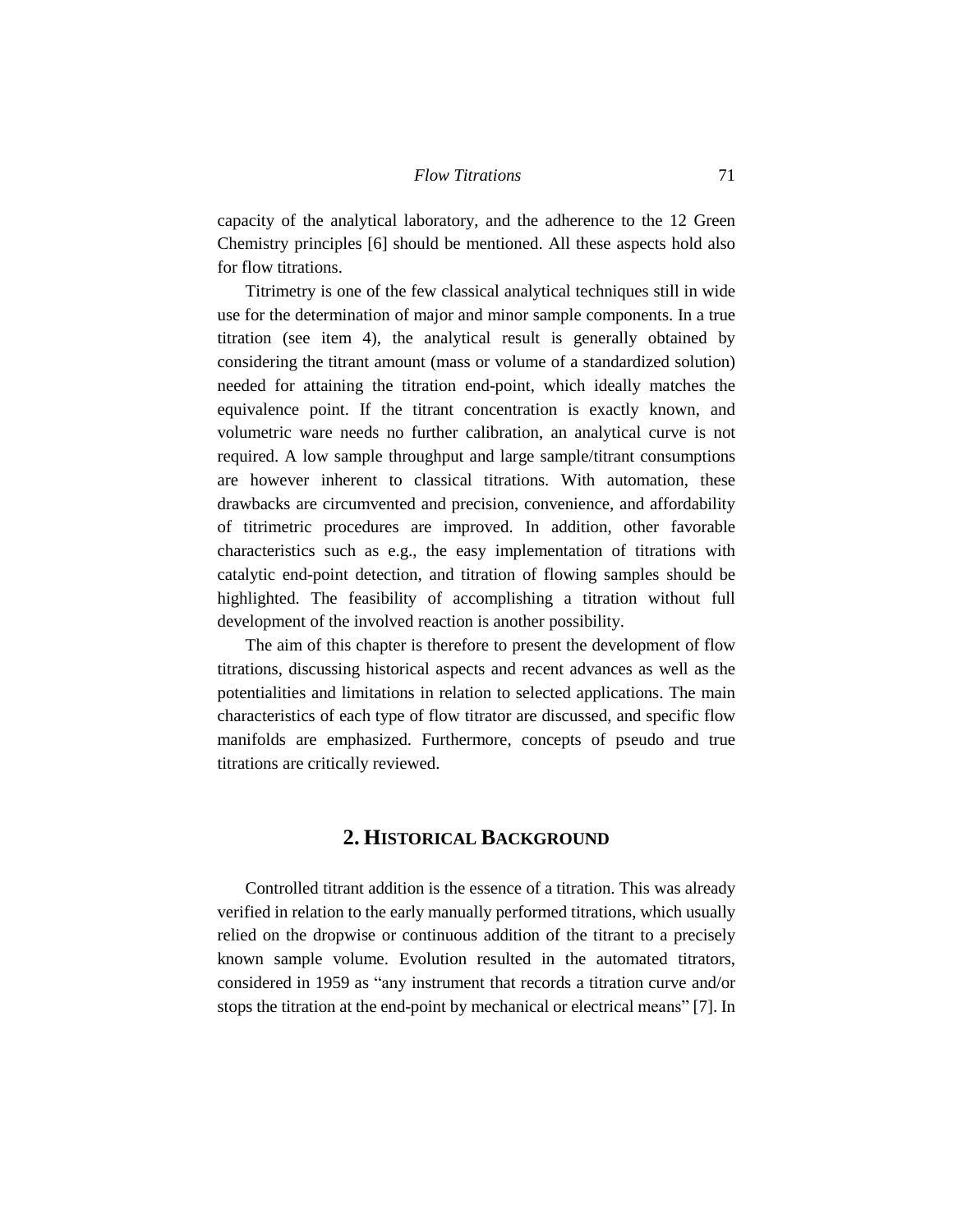this regard, the first titrators with automatic end-point detection [8] and with ability to record the full titration curve [9] proposed in 1914 and 1922 should be highlighted, demonstrating that titration automation was a reality about one century ago. Development led to the appearance of the titrator with automated sampling [10] and to the continuous titrator [11]. Further relevant improvements were added by Malmstadt et al. [12, 13]. The related instruments cannot however be considered as automatic titrators, as the titration step is mechanized, but the operator should prepare the sample, remove it after the titration, and clean the equipment between successive runs.

More elaborate instruments, nowadays referred to as "fully automated titrators," were further proposed to perform both the titration and other related steps such as e.g., preliminary sample handling/treatment, clean-up operation afterwards and sample replacement. The burette was gradually replaced by a syringe or a pump [14]. In fact, it was realized that titrant addition was a source of error, especially when gravity was exploited for solution displacement. This aspect held also for the manually performed titrations relying on controlled dropwise titrant additions.

Nowadays, fully automated titrators coupled to robotic workstations, titrations down to the femtoliter scale, novel hardware and algorithms for end-point detection, and consequent feedback mechanisms to assist the titrant addition are available [15]. These titrators comply with the IUPAC definition of automatic systems: "The use of combinations of mechanical and instrumental devices to replace, refine, extend, or supplement human effort and faculties in the performance of a given process, in which at least one major operation is controlled, without human intervention, by a feedback system" [16]. The key point in this context is then the exploitation of a feedback mechanism, i.e., the combination of a sensing and a commanding device to modify the system performance. This is the essence of the expert flow titrators.

Miniaturization is a reality. Moreover, the modern titrators comprise components such as pumps, valves, reactors, injectors, and tubing often used in ordinary flow analyzers. In addition, strategies such as in-line sample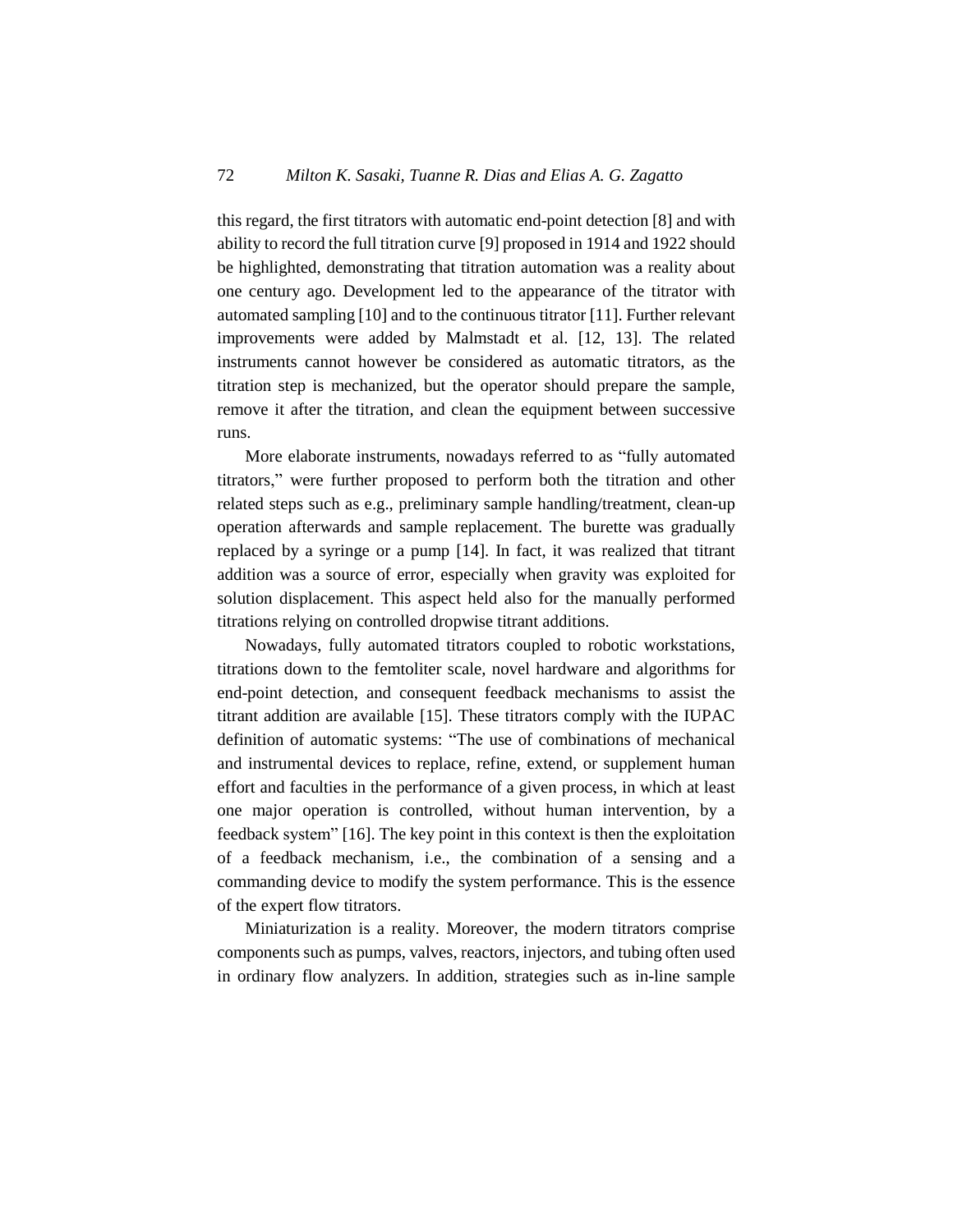dilution, reagent addition, flow stopping, etc., have been indistinctly exploited both in fully automated titrators and in flow analyzers.

As a consequence, to present the concept and initial developments of flow titrations is a hard task. In this chapter, the expression "flow titrations" is used in relation to titrimetric procedures carried out inside the manifold of a typical flow analyzer.

# **3. FLOW SYSTEMS TO ACCOMPLISH TITRATIONS**

Flow titrations have been accomplished in different modalities of flow systems, such as:

## **3.1. Segmented-Flow Analysis**

Flow analysis was conceived during the fifties by Skeggs [17], who proposed the segmented-flow analyzer as means of efficiently performing the repetitive assays needed in the clinical laboratory.



Figure 1. The segmented-flow analyzer. C: carrier or sample (from sampler); A: air; R: reagent; B: bobbin (coiled reactor); DB: de-bubbler for air removal; D: flow-through detector; W: waste disposal. Inset: typical recorded peak. For details, see text.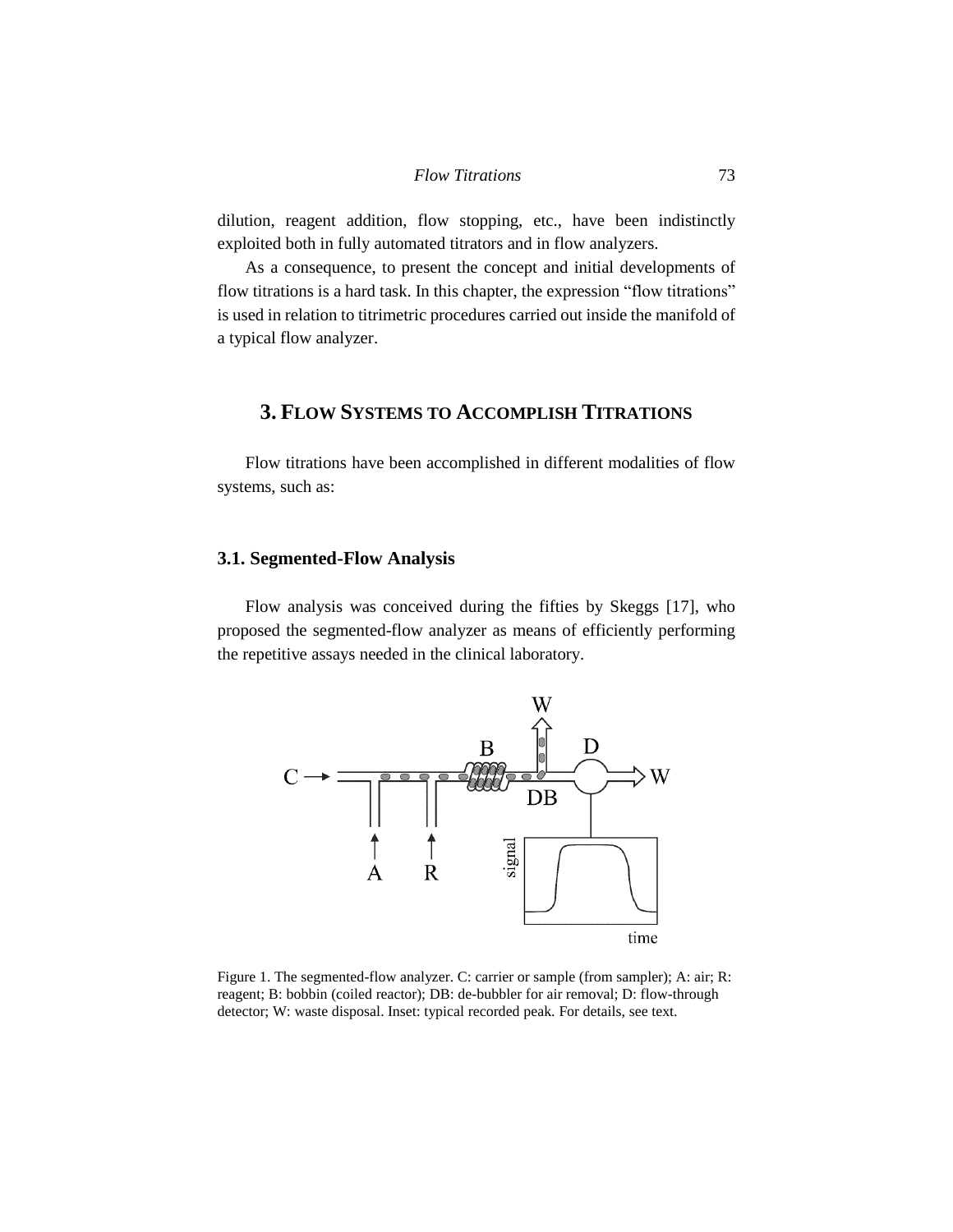The sample and other convergent streams, e.g., reagents, diluent, and solvent, are continuously pumped towards the analytical path. A confluent gaseous stream (usually air) is also added to promote segmentation by air bubbles, which is beneficial to improve mixing conditions, to prevent carryover between successive samples and to scrub the tubing inner walls. The sample "infinite volume" situation [18] is then approached, minimizing sample dispersion. The recorded analytical signal (Figure 1) comprises therefore two sharp front and edge regions and a flat (plateau) region, which is generally considered as the measurement basis.

### **3.2. Flow-Injection Analysis**

This analytical strategy was proposed independently by Ruzicka & Hansen and by Stewart et al. [19], and involves the insertion of a well defined volume of an aqueous sample into a continuously flowing unsegmented carrier stream (Figure 2), establishing a sample zone that is pushed forwards towards detection. During its transport through the analytical path, the sample zone undergoes continuous dispersion, and this is a key aspect towards the in-line development of the required analytical steps, which are reproducibly carried out. When the handled sample passes through the detector, a transient signal reflecting the analyte content is monitored and recorded as a peak.



Figure 2. The flow-injection analyzer. C: carrier; S: sample; R: reagent; B: bobbin (coiled reactor); D: flow-through detector; W: waste disposal. Traced lines: towards alternative position. Inset: typical recorded peak. For details, see text.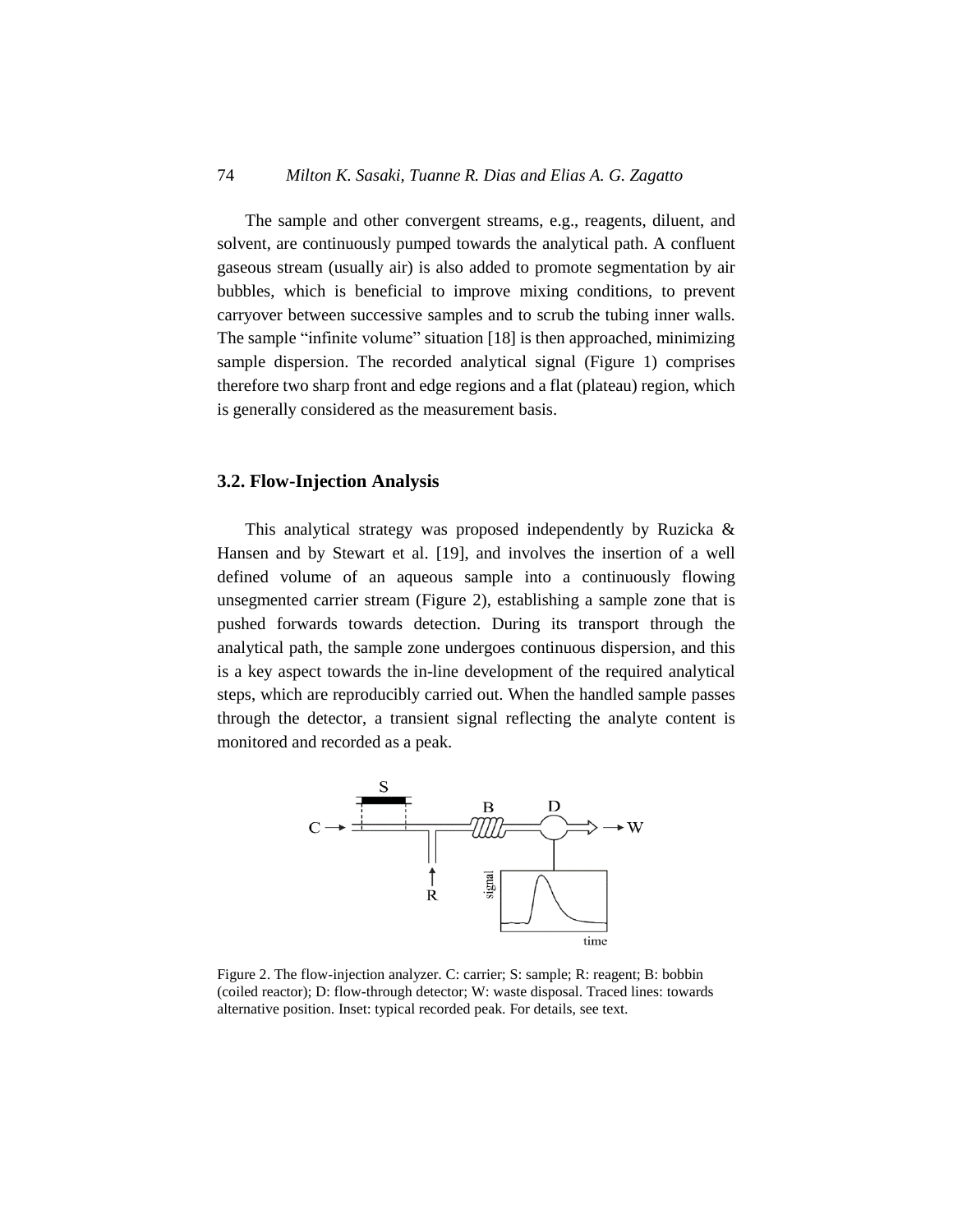### **3.3. Sequential-Injection Analysis**

In 1990, sequential-injection analysis was proposed by Ruzicka & Marshall [20] aiming at a simple, rugged and computer-controlled flow system with the ability to perform different determinations without system reconfigurations. The sequential-injection analyzer (Figure 3) is similar to the flow-injection one, and operates as follows. The sample and other involved solutions (e.g., reagents, diluent, solvents) are selected by a multiport valve to be sequentially aspirated towards a holding coil, thus establishing a stack of neighboring zones. Thereafter, the flow is reversed, and the zone stack is directed towards detection. Mixing of the zones is improved because, on transporting the zone stack, the zones penetrate each other. Similarly as above-mentioned, a transient signal reflecting the analyte content is monitored during passage of the handled sample through the detector.



Figure 3. The sequential-injection analyzer. H $c$ : holding coil; C, S, R: carrier, sample, reagent;  $S_V$ : stream selecting valve; D: flow-through detector; W: waste disposal. Traced lines: towards alternative positions. For details, see text.

### **3.4. Discontinuous-Flow Analysis**

This modality of flow system, proposed by Arnold et al. [21], exploits differential pumping [22]. It involves two syringe pumps, one for discharge and the other for suction, and the difference between suction and discharge flow rates allows the sample to be aspirated into the carrier stream. The pumps are operated by a mechanically driven interchangeable cam linked to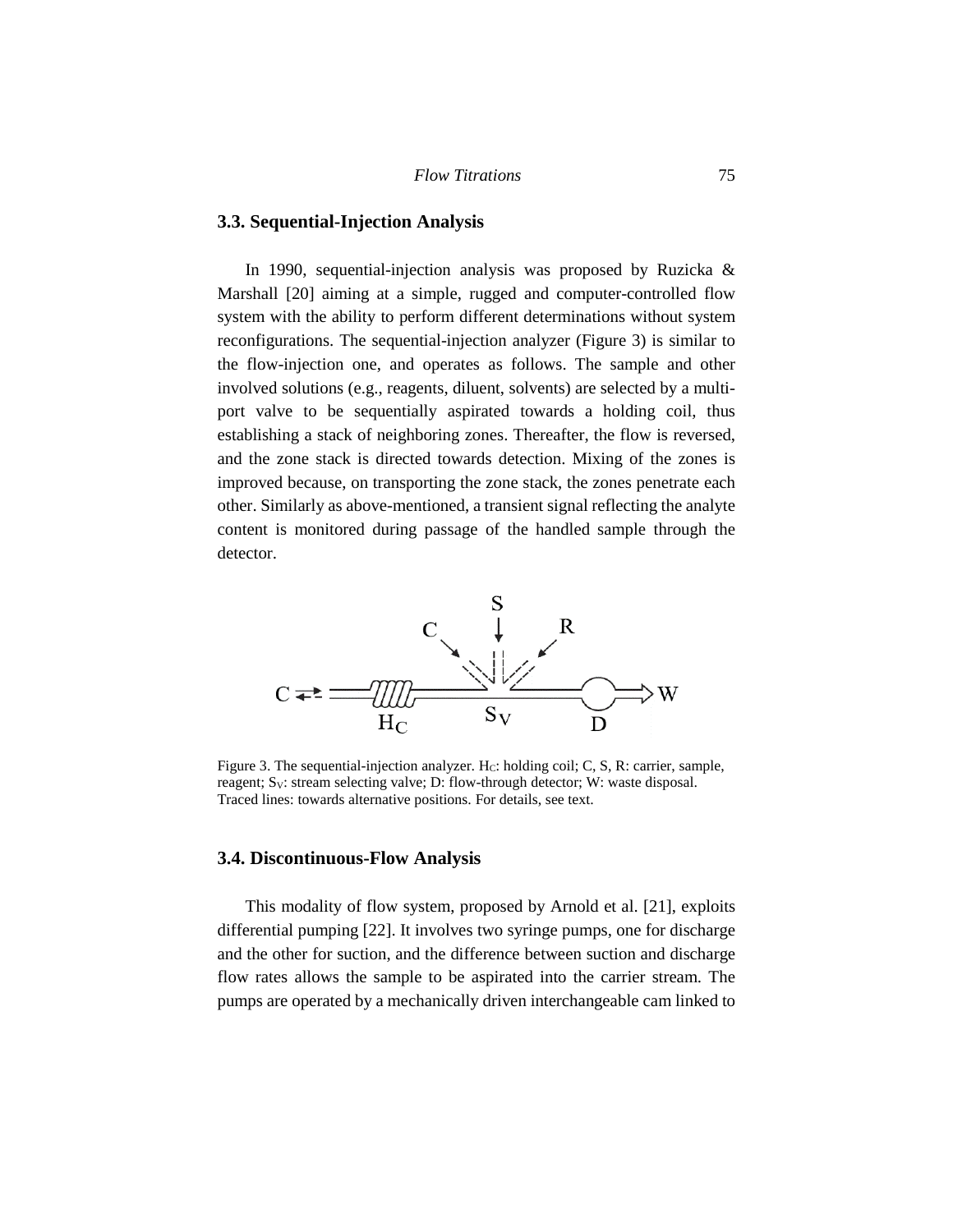their pistons, so that the delivered flow rates can be constant or varied in a highly reproducible manner, depending on the cam profile, which defines the flow rate ratio. During the analytical cycle, it is then possible to convey the sample, the reagent, or a combination of both towards the flow manifold and detection. To this end, two check-valves are switched, starting the refill cycle during which one pump is refilled with the reagent whereas the other is discharged towards waste. Different cam profiles have been exploited for efficiently accomplishing single or multiple solution additions as well as automated flow titrations. An encoder is attached to the cam driveshaft, allowing the monitored analytical signal to be recorded as a function of the cam position. In this way, the entire titration curve can be gathered.

#### **3.5. Monosegmented Flow Analysis**

This modality was conceived by Pasquini & Oliveira [23], and combines the favorable characteristics of both segmented and unsegmented flow analysis. The sample is inserted between two air plugs into the sample carrier stream, and the established monosegment is directed through the analytical path towards detection. During transport, sample integrity is then maintained. The reagents are added to the sample either by confluence in the analytical path or before sample insertion. As a monosegment is involved, a laminar flow regimen is not established for the sample carrier stream, and vortices are established inside the monosegment. Mixing is then improved. Moreover, several samples can be simultaneously handled inside the analytical path, and this aspect is worthwhile mostly in relation to sample throughput. The sample passage through the detector results in a transient analytical signal analogous to that associated to segmented-flow analysis.

#### **3.6. Batchwise Flow Analysis**

Batchwise flow analysis, also termed "automated micro-batch analysis" [24] or "flow-batch analysis" [25], was proposed by Sweileh & Dasgupta in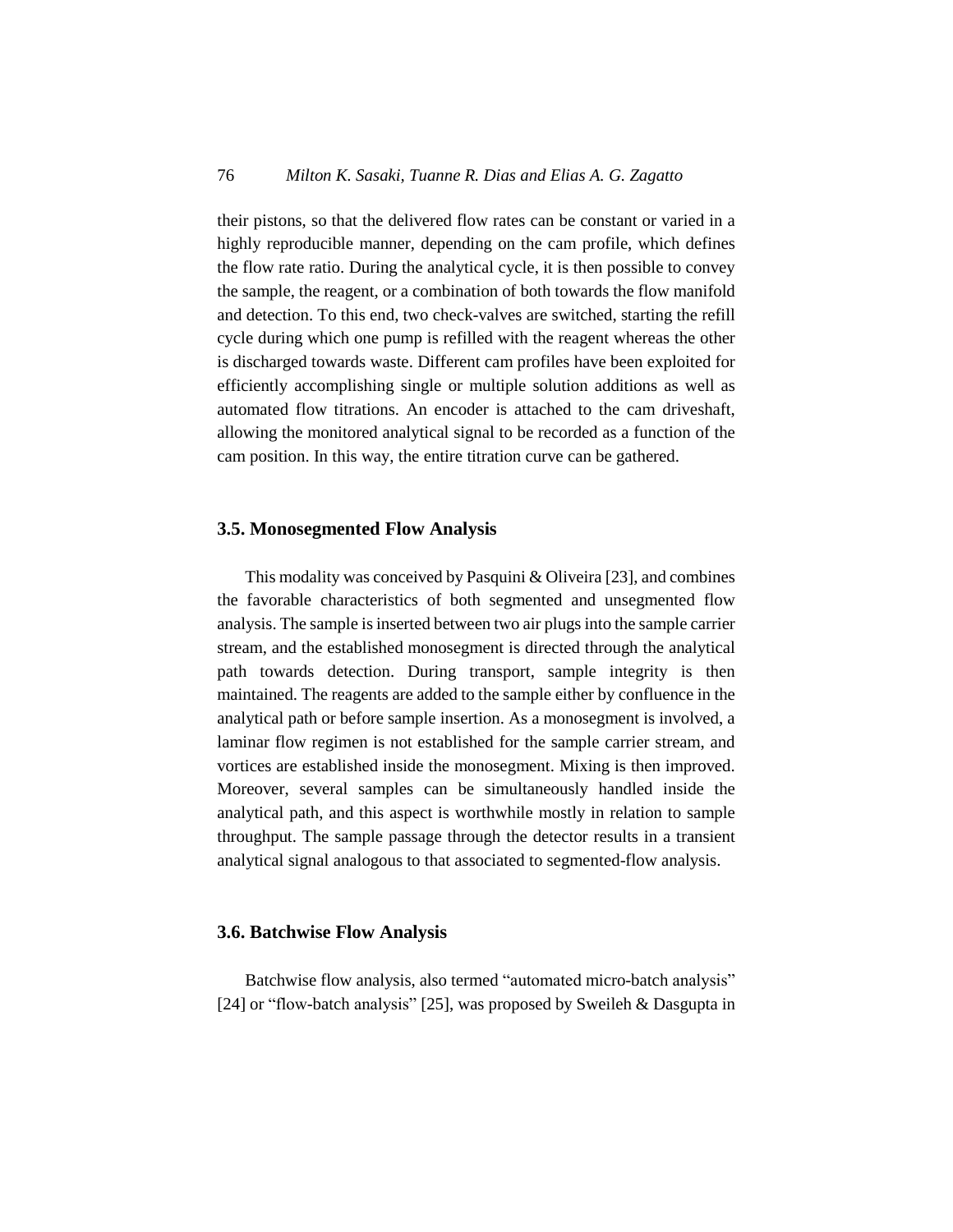1988 [24]. The analyzer (Figure 4) exploits the favorable characteristics of sample processing under flow and stop conditions, as well as the high flexibility and versatility of mixing chambers [26].

A well defined sample aliquot is added to a mixing chamber, where most of the steps inherent to the specific analytical procedure (e.g., reagent addition, sample dilution, analyte separation/concentration) are reproducibly accomplished. Alternatively, the sample can be continuously pumped through the chamber and stopped inside it. Detection is accomplished inside the chamber or, otherwise, the handled sample leaving the chamber is monitored. The transient recorded signal reflects the analyte content in the sample. The chamber is thereafter washed out.



Figure 4. The batchwise flow analyzer. C: carrier/sample (from sampler); R: reagent; M: mixing chamber; D: flow-through detector; W: waste disposal. For details, see text.

# **3.7. Other Flow-Based Analytical Systems**

Flow titrations can be also implemented in other sort of flow analysis such as continuous flow analysis, all injection analysis, cross injection analysis, multi-syringe flow-injection analysis, multipumping flow analysis, loop flow analysis, simultaneous injection effective mixing flow analysis, stepwise injection analysis, etc. Most of these modalities are similar to those above mentioned, and a critical classification of them, emphasizing the related analogies was recently proposed [27].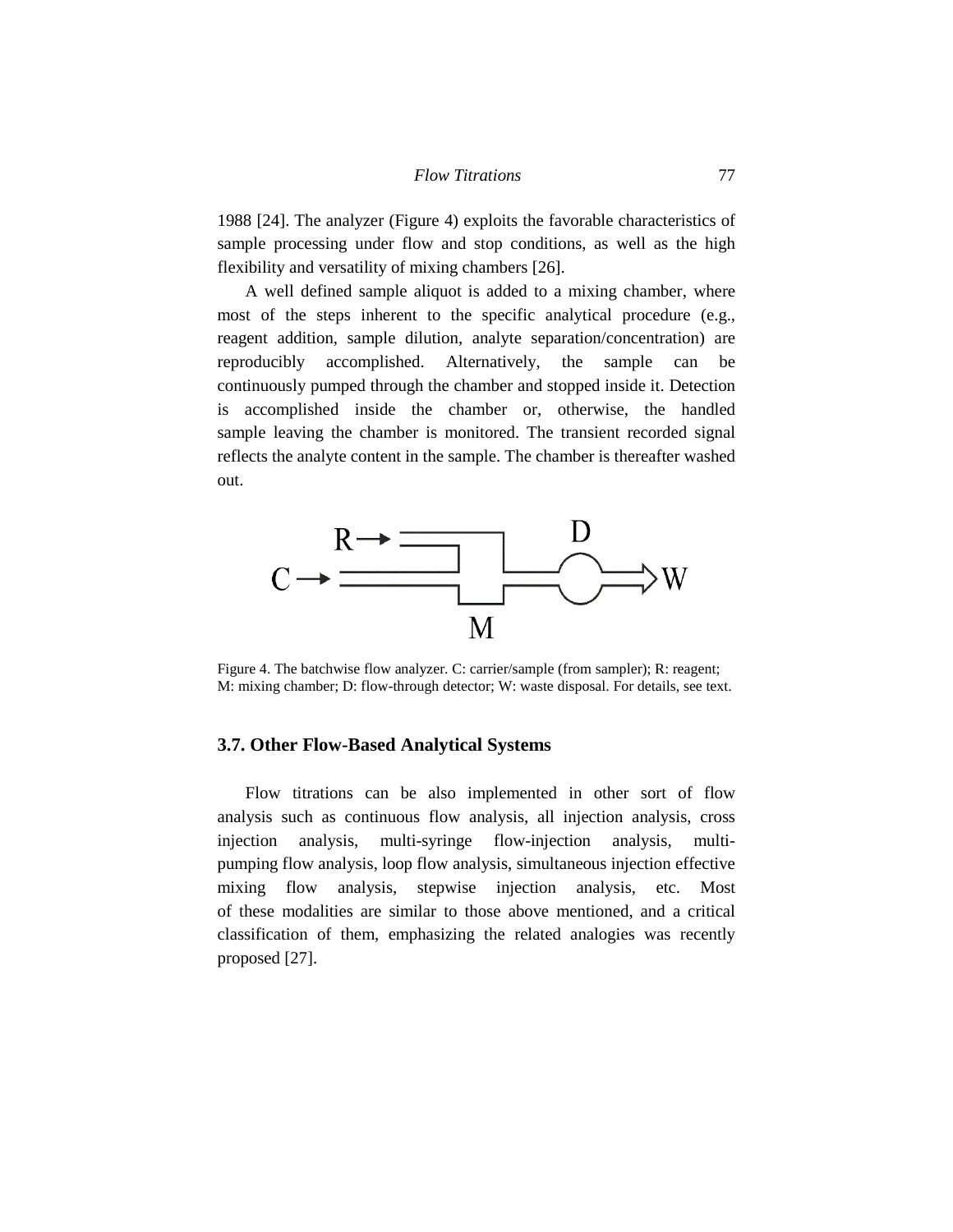# **4. TITRATION TYPES IN FLOW ANALYSIS**

Flow titrations can be classified in three main types, namely triangleprogrammed, flow-injection, and batchwise titrations, depending on whether the sample is continuously added, inserted as a plug, or stopped inside a chamber (or a chamber-like component) in the analytical path, respectively.

#### **4.1. Triangle-Programmed Titrations**

Titrimetric analysis of flowing samples was proposed by Blaedel & Laessig in 1964 [28]. The sample and titrant solutions were pumped towards a mixing chamber, and the outlet stream was potentiometrically monitored (Figure 5, left). The sample flow rate was constant, and the titrant one was continuously increased and measured. When the electrode potential related to titration end-point was reached, the corresponding titrant flow rate was taken into account in order to evaluate the sample-to-reagent volumetric ratio, thus the analytical result [29]. As analytical standards were not required and flow ratiometry was involved, the approach can be regarded as a true titration.

As a proof of concept, the determination of iron(II) involving oxidation by cerium(IV) was selected [28]. Within the 0.7-60 mmol  $L<sup>-1</sup>$  Fe range, 6 min were required per determination, and precise results (0.2 - 0.5% r.s.d.) were obtained. The need for continuously measuring the titrant flow rate was however a limiting aspect, as the precision of flow rate measurements depends on a strictly constant flow, which is not always attained.

The innovation was further applied to complexometric titrations involving automatic blank correction and direct readout aiming at potentiometric determinations of total hardness and metal ions  $(10^{-5} \text{ mol L}^{-1})$ magnitude order) in natural waters [30]. Enhanced analytical figures of merit were obtained. The innovation was named as "triangle-programmed titration" by Nagy et al. [31]. An analogous strategy without involving flow rate variations (Figure 5, right) was proposed by Fleet & Ho [32].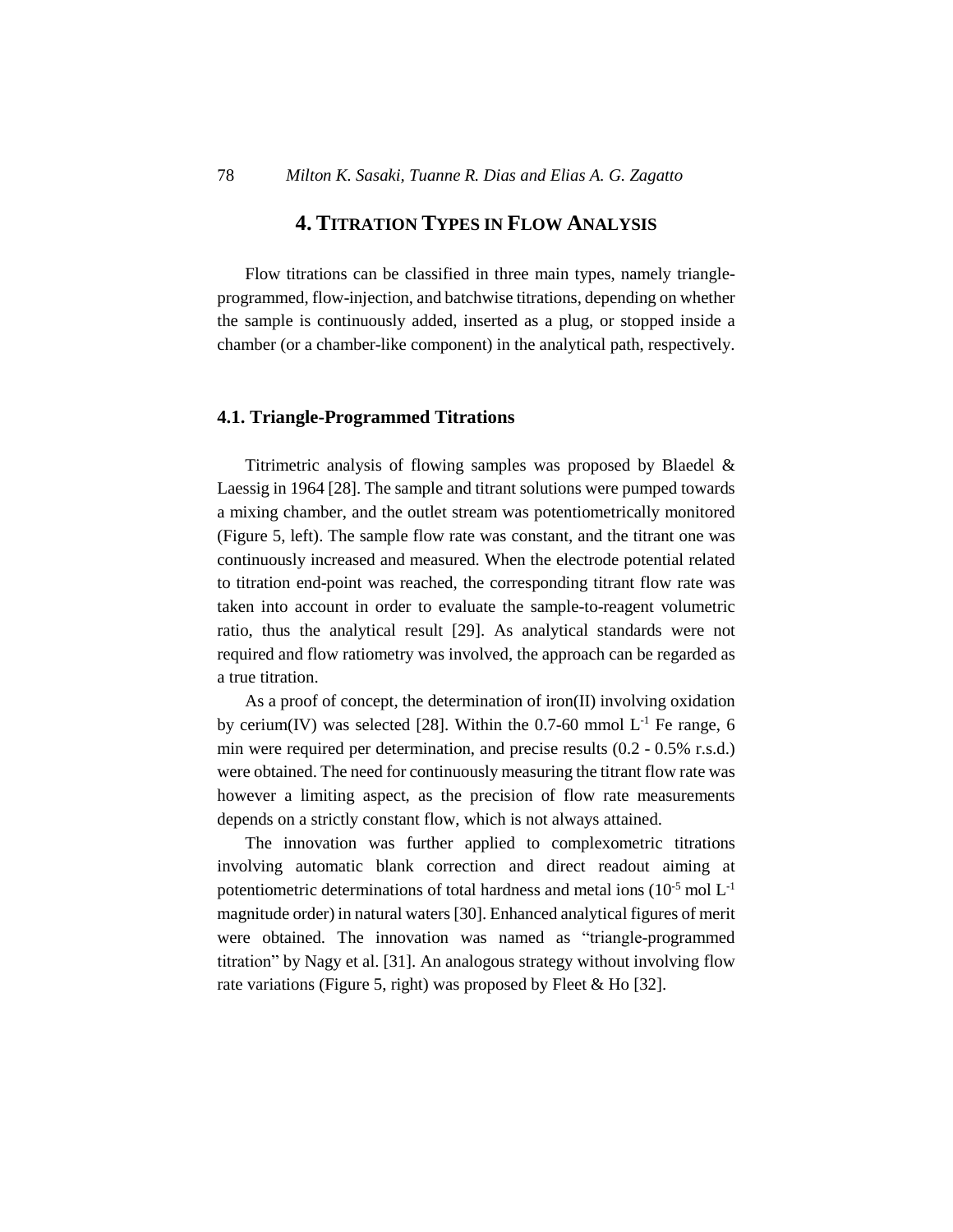

Figure 5. The original triangle-programmed titrator (left) and that operated under constant flow rates (right). S: sample; T: titrant; M<sub>i</sub>: mixing chamber; D: flow-through detector; W: waste disposal. For details, see text.

A titrant-generating stream was continuously added to a chamber initially filled with water, so that the effective titrant concentration was linearly increased in function of time. The outlet stream and the sample stream were thereafter converged, and the resulting one was directed towards another chamber (the titration one) and detected. The time interval required for reaching the titration end-point was considered as the measurement basis. The strategy was applied to the potentiometric titration of sulfide with mercuric nitrate.

Concepts, theory, characteristics, potentialities, limitations and applications of the triangle-programmed titrators were deeper investigated by the research group headed by Pungor, who delivered a classical series of articles [33-37]. Further development involved:

- exploitation of Fourier transform [38]
- tandem stream for estimating sample-to-titrand volumetric ratio [39]
- in-line enzymatic analyte hydrolysis [40]
- multivariate curve resolution [41]

Nowadays this type of titration is still used, mainly for industrial processes.

### **4.2. Flow-Injection Titrations**

This item deals with flow-titrations relying on flow-injection analysis and similar strategies involving sample insertion into the carrier stream. The related flow titrators are outlined as follows.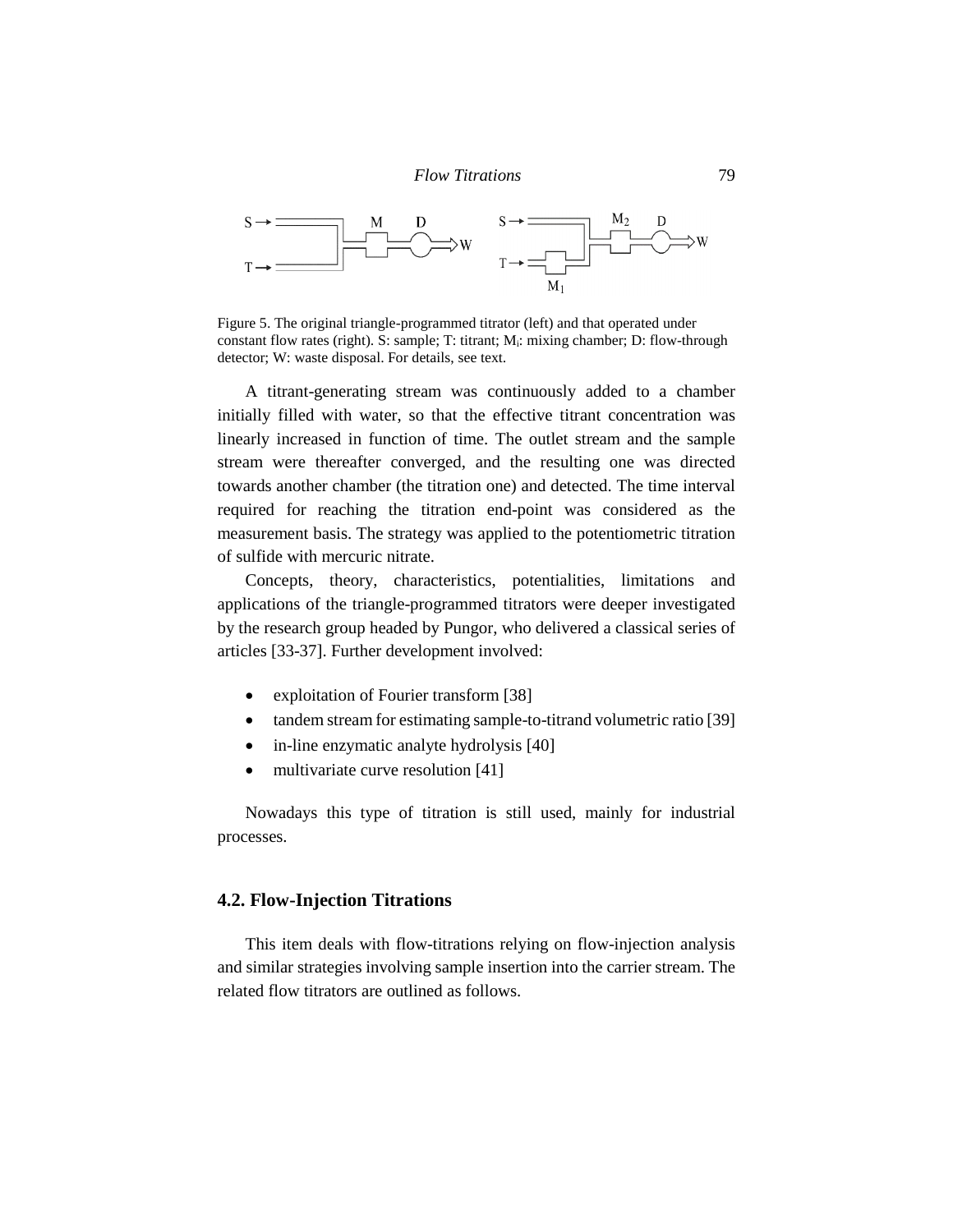## **4.2.1. The Flow-Injection Titrator**

Flow-injection titration was proposed by Ruzicka and co-workers [42], who used a flow system similar to that in Figure 2, yet comprising a mixing chamber which acted as a gradient forming device [43]. The sample was inserted either into the titrant stream or into a chemically inert carrier stream, and directed towards a dilution chamber. In the latter situation, the titrant stream was added by confluence. Consequently, a single-lined or a doublelined flow system was established. The inherent high dispersion involved was the basis for this kind of flow titrations, as highly reproducible concentration gradients were established along the flowing sample zone leaving the chamber [44].

In the single-lined system, each fluid element corresponded to a different sample-to-titrant volumetric fraction ratio, thus flow titration was straightforwardly implemented. The flow system was simple, but the analytical sensitivity was limited by the need for high sample dilution. Moreover, the Schlieren effect [45] could manifest itself as a potential limiting aspect in the signal-to-noise ratio.

In the confluent flow system, each fluid element leaving the chamber corresponded to a different sample volumetric fraction. As the titrant stream, at a constant flow rate, was added to the sample by confluence, a steady titrant concentration was involved. Therefore, the sample inserted volume was not restricted, and the analytical sensitivity was better in comparison to the single-lined flow titration. Moreover, the magnitude of the Schlieren effect was less pronounced.

Regardless of the system configuration, the front and trailing portions of the sample zone comprised regions characterized by different sample-totitrant volumetric ratios, reflecting the involved direct and reverse titrations. The two specific regions associated with the corresponding end-points were present in the flowing sample, thus the recorded monitored signal comprised an almost flat central portion and two boundary portions (front and trailing) related to the direct and reverse titration curves. Two sharp modifications associated with the titration end-points were then present in the recorded signal, and the temporal distance between them reflected the titrand content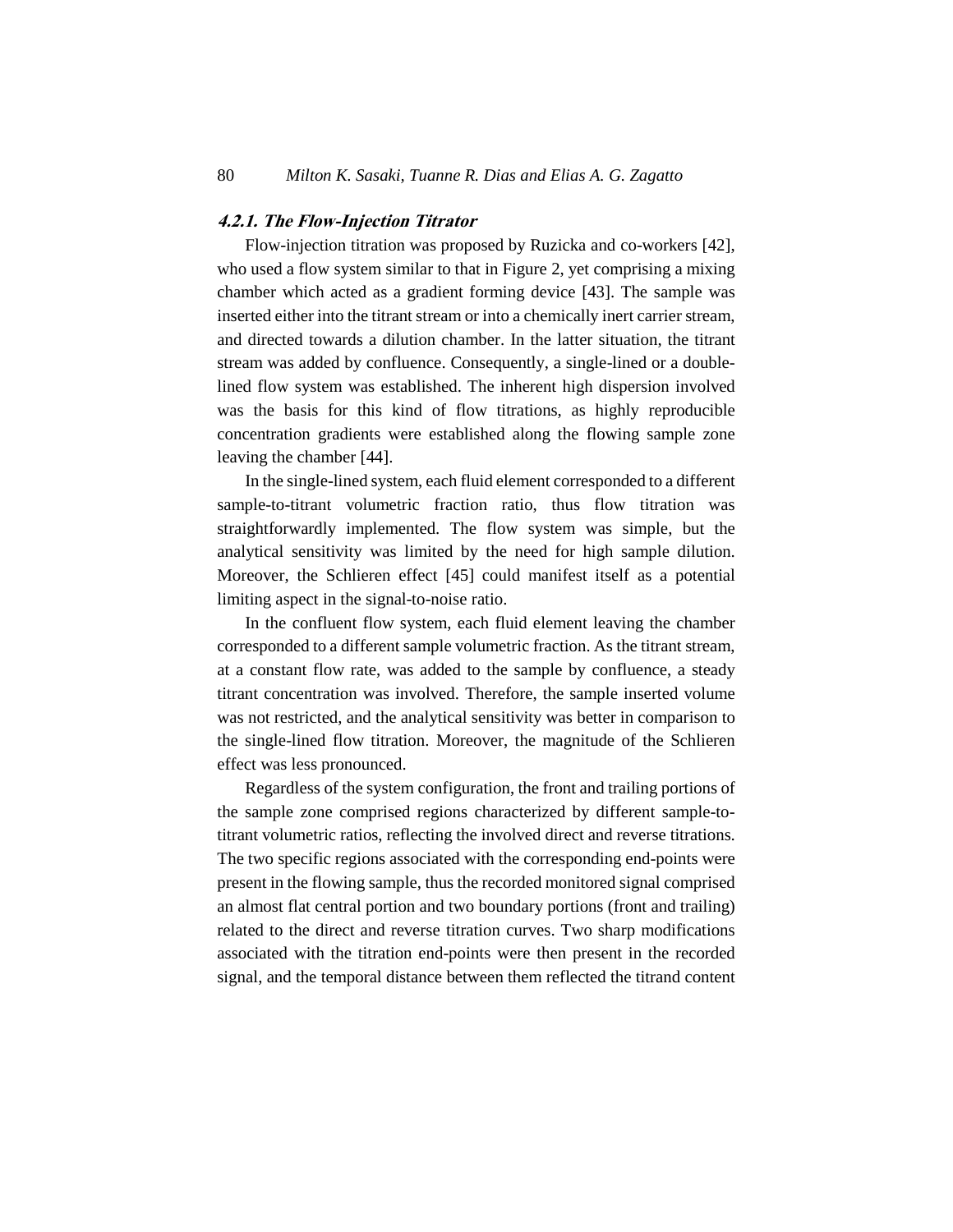in the sample. Consequently, a linear relationship between peak width and logarithm of the titrand concentration was followed [42].

An analytical curve relying on standard solutions with different known concentrations was however required. Therefore, the innovation cannot be considered as a true titration according to IUPAC definition [46] and to Pardue & Fields arguments [47, 48]. Nowadays, there is a consensus that the innovation can be regarded as a "pseudo titration."

The flow-injection titrator was originally applied to acid-base titrations of synthetic solutions, and to calcium and magnesium determinations in natural waters using alkaline EDTA as titrant solution and spectrophotometry or potentiometry as the monitoring technique. The entire titration, including sample insertion and system washing, required less than 60 s.

A similar instrument comprising miniaturized manifold components was further designed for ultrafast flow-injection titrations [49]. The gradient-forming chamber was replaced by a small tubular reactor and the flow system was designed in the single-lined configuration, in order to provide medium sample dispersion. Consequently, a theoretical model relating the analyte concentration with the time span between end-point achievements was built-up. The capability of this high-speed titrator was demonstrated in relation to acid-base, complexometric and iodometric titrations, carried out in  $<$  30 s.

#### **4.2.2. The Sequential-Injection Titrator**

Flow titrations can be also implemented in a sequential-injection analyzer (Figure 3), as emphasized by van Staden & Plessis [50], who selected the spectrophotometric titration of strong acid with a strong base as a proof of concept. Aliquots of the titrant (a bromothymol blue basic solution), the sample and the titrant solution again, were selected by a multiport valve, sequentially inserted into a distilled water carrier stream, and directed towards the holding coil, yielding a stack of well-defined zones adjacent to each other. After flow reversal, the mixed sample zone was directed towards the detector and spectrophotometrically ( $\lambda = 620$  nm) monitored. Operation of the system wasfully computer controlled. For 0.001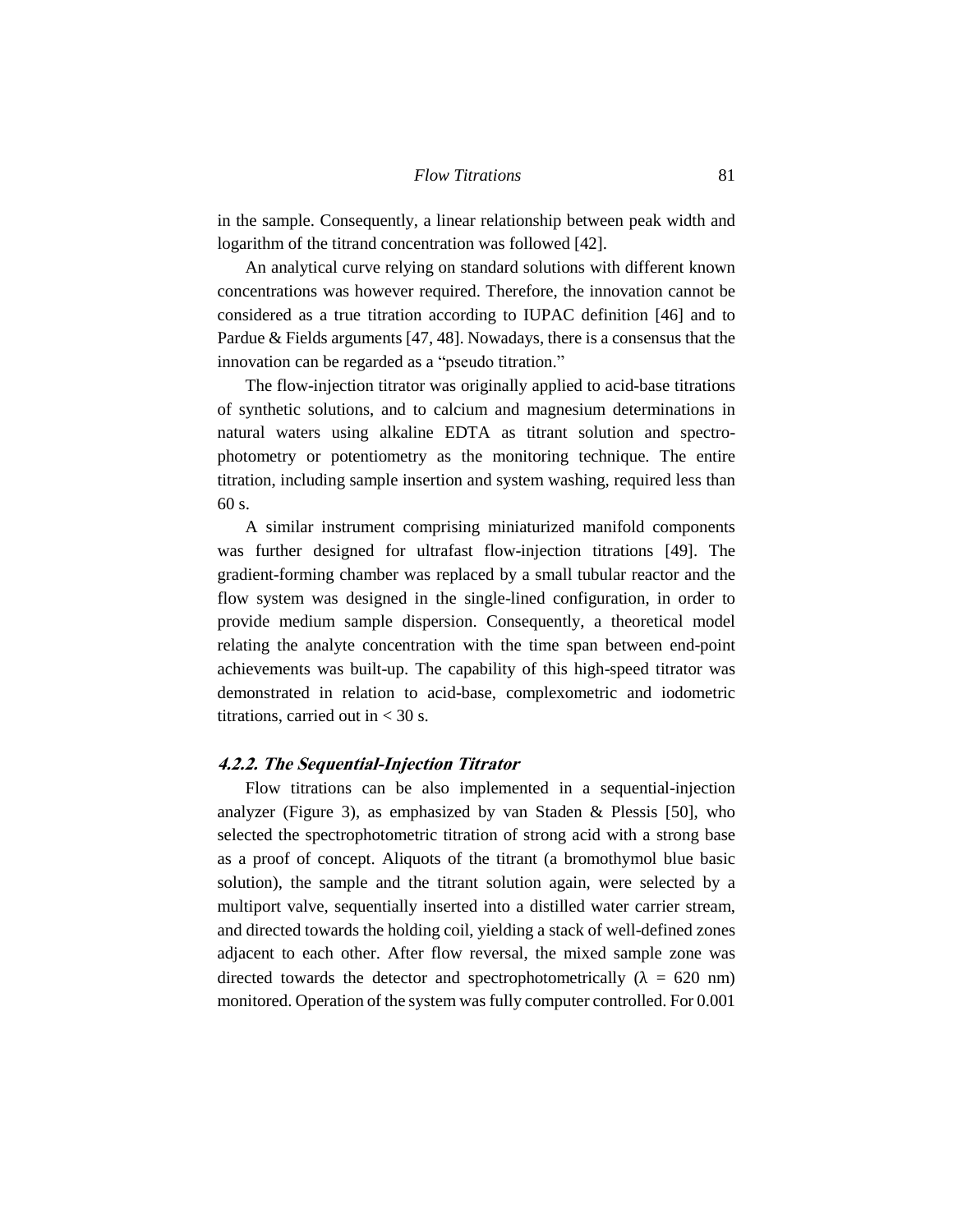mol L -1 NaOH titrant, a linear relationship between peak width and logarithm of acid concentration was attained within  $0.01$  and  $0.1$  mol  $L<sup>-1</sup>$ HCl. Other linear ranges were possible by modifying the titrant concentration. Accurate results were obtained at a sample frequency of  $30 h^{-1}$ .

Here, it is important to point out that true titrations can also be accomplished in a sequential injection manifold (see section 3.3) comprising a titration chamber. The resulting flow set up permitted to implement a strategy analogous to the triangle-programmed titration, as demonstrated by Alerm & Bartroli [26]. The sample was inserted into a sequential injection analyzer and directed towards a micro-chamber where a titrant stream was also added. The added titrant volume was varied, allowing the entire titration curve to be gathered. The flow system was applied to acid base, complexometric, precipitation, and redox titrations. The analysis required about 5 min, accuracy and repeatability being comparable to those related to batch titrations.

#### **4.2.3. The Discontinuous-Flow Titrator**

Flow titrations can also be accomplished in a discontinuous-flow system comprising a chamber-like component, as initially highlighted by Cardwell et al. [51, 52] who determined the titratable acidity of wines and the total acidity of vinegars. NaOH was used as titrant, and the flow rates of the sample and titrant convergent streams were continuously varied, according to the cam profile. The versatility of the titrator allowed a controlled variation of sample-to-titrant flow rates ratio within 2:1 to 1:2. Different LEDs, acid-base indicators, spectral widths and cam profiles were investigated in order to reduce the interferences arising from the sample own color. The analytical signals associated to cam profile, thus to the different sample-to-titrant flow rate ratios, were considered to build-up the entire titration curve, and the first-order derivative plots were taken into account for the titration end-point estimations. With the innovation, good analytical figures of merit were obtained, and red wines and dark brown vinegars were analyzed without a prior sample dilution.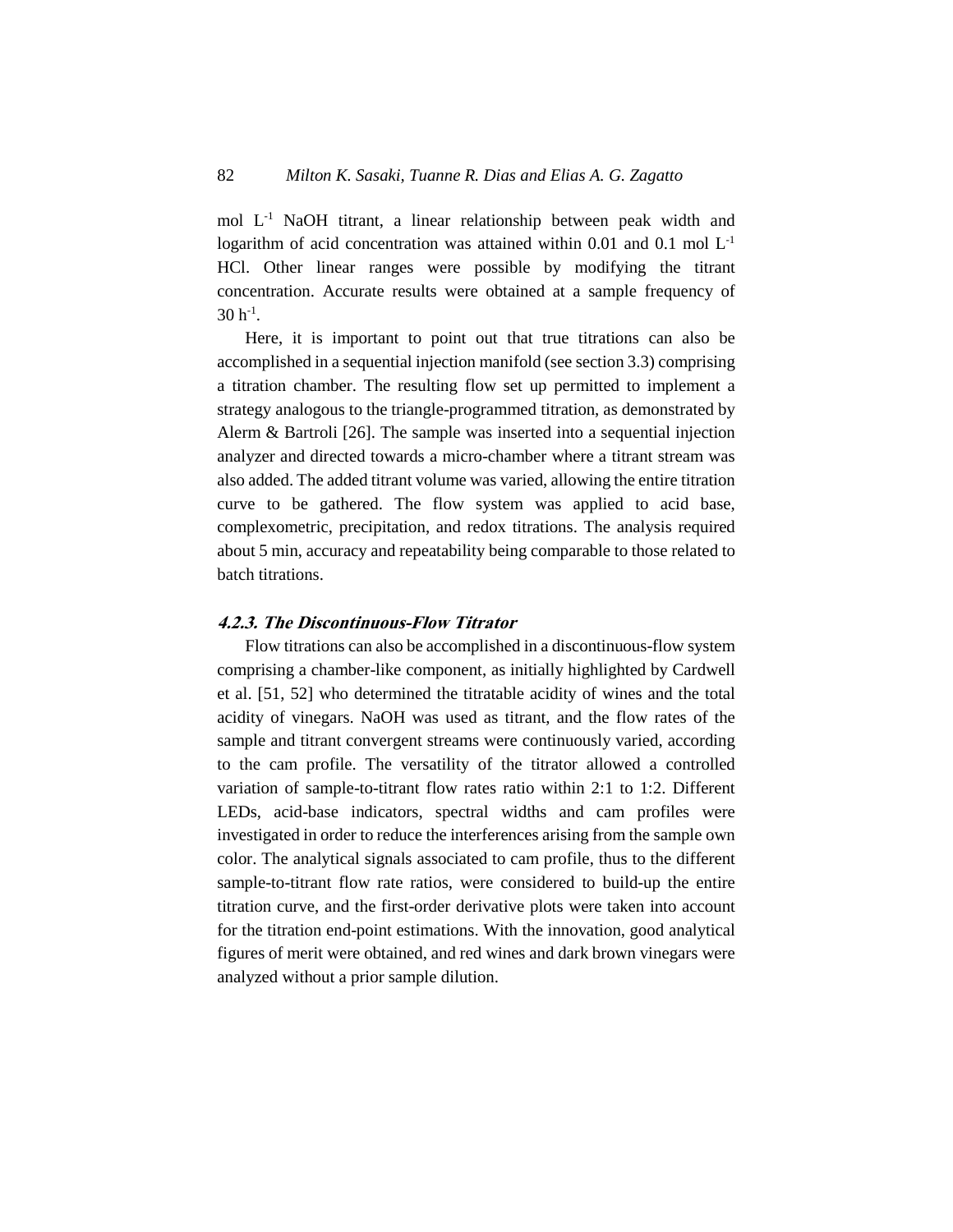### **4.2.4. The Monosegmented Flow Titrator**

The feasibility of implementing flow titrations in the monosegmented flow system (see item 3.5), was demonstrated by Honorato et al. [53] in relation to the determination of vinegar acidity. The sample monosegment behaved as a titration vessel to which exact titrant amounts were added. This unique feature, associated with the other inherent characteristics of monosegmentation, expanded the potentialities of flow titrations. The innovation was also implemented in the sequential injection analyzer [54] and in the lab-on-valve [55], a miniaturized version of this system, aiming at to evaluate acidity of vinegar and soft drinks, and of fruit juices, respectively.

Further development of flow-injection titrations and similar involved:

- controlled sample dilution with zone merging [56]
- tandem stream for estimating sample-to-titrand volumetric ratio [57]
- artificial neural network for data treatment [58]
- pseudo titration using an indicator mixture aiming at simultaneous titrations [59]
- Gran-plot exploitation [60]

Flow-injection titrations exploiting flow-injection and sequential injection analyzers, are nowadays largely used for routine assays, especially in relation to industrial processes.

### **4.3. Batchwise Flow Titrations**

This flow titrator (Figure 4) was proposed by Alerm & Bartroli [14, 26] and constitutes itself in an ingenious approach to mimic the classical manually performed titration. A mixing/reaction chamber is the heart of the system, thus both true and pseudo titrations are readily implemented.

For true titrations, a precise known sample volume was inserted in the "infinite volume" situation [18] into an aqueous carrier stream or, otherwise,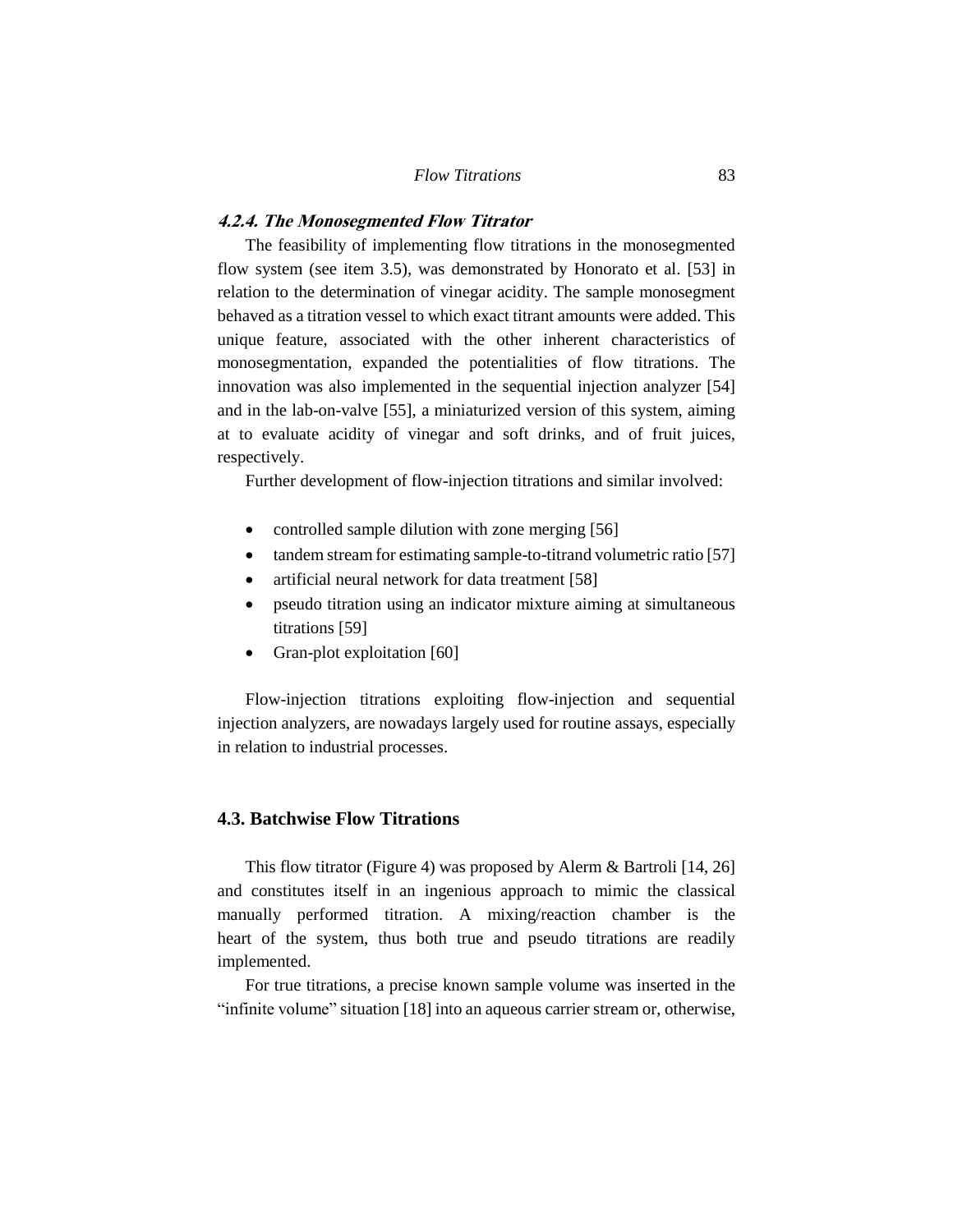a gas carrier stream was used [14] to prevent sample dispersion. When passing through the chamber, the undispersed sample was stopped, and the titrant was continuously added by an automatic burette until end-point reaching.

The entire titration curve was then obtained. The innovation was initially applied to acid-base volumetric analysis and precise and reproducible results in adherence with those obtained with discontinuous titrations, were obtained.

For pseudo titrations, the sample is inserted into a carrier stream and handled as mentioned in section 3.2, the chamber acting then as a mixing element. This potentiality was emphasized by Medeiros et al. [61] in relation to the determination of metronidazole in pharmaceutical formulations.

Further developments of batchwise flow titrations involved:

- exploitation of a monosegmented flow [62]
- design of a miniaturized multicommuted setup [63]
- non-aqueous pseudo titrations [64]
- hyphenation with a sequential injection analyzer [65]
- Karl Fischer true titration [66]

Batchwise flow titrations are presently not so intensively exploited probably due to the unavailability of a commercial flow analyzer dedicated to this end. In spite of this hindrance, the scientific contributions in the field have been expressive, as assessed by analyzing the item 6, where the applicative potential of this type of flow titration is emphasized.

# **4.4. Specific Approaches to Flow Titrations**

Ingenious approaches for accomplishing flow titrations have been proposed, some of them outlined as follows.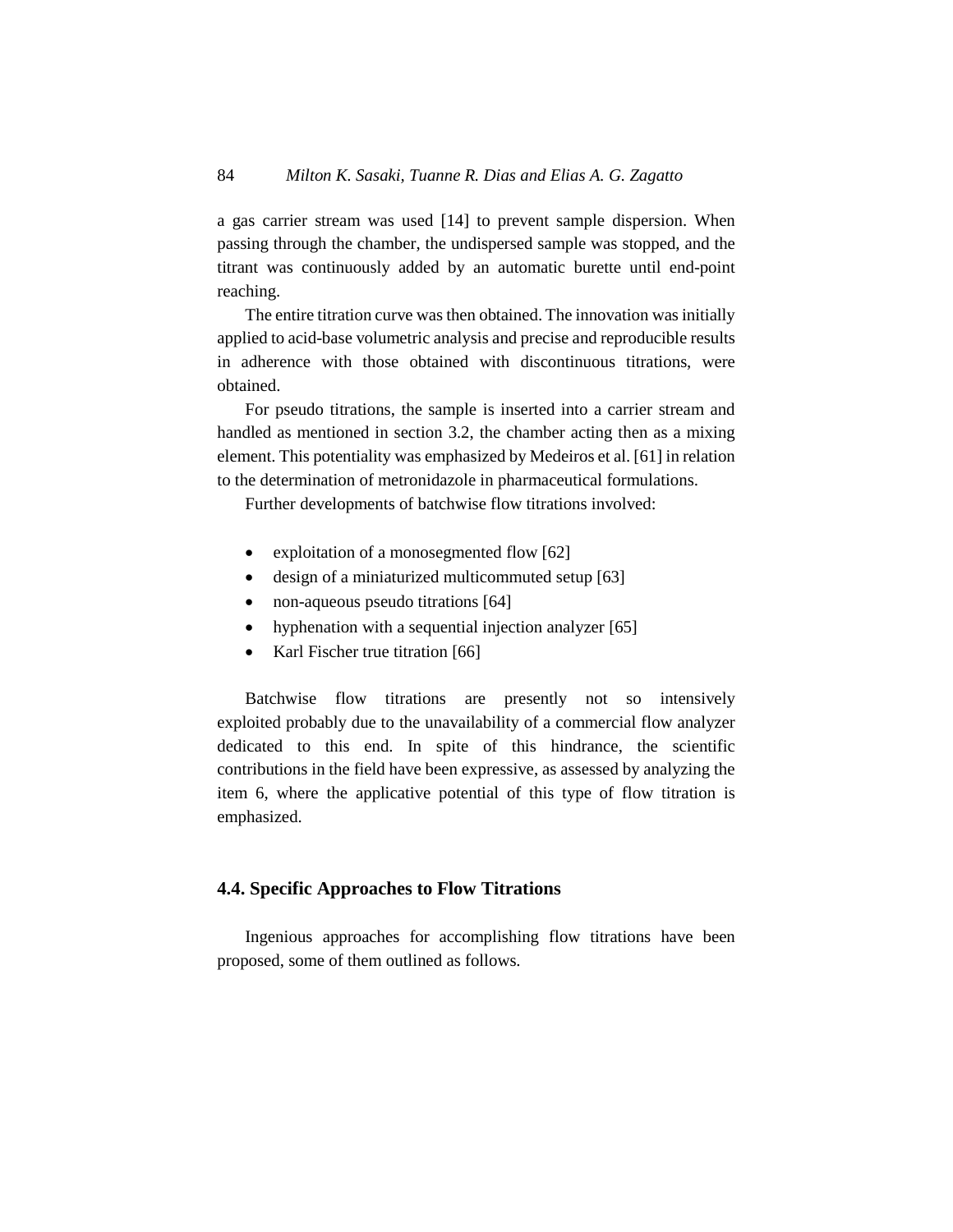# **4.4.1. Zone Merging**

The sample and reagent aliquots are generally inserted into independent carrier streams [67]. Insertion into the same carrier stream aiming at a singlelined flow system is also feasible, especially in relation e.g., the sequential injection analyzer (Figure 6). For accomplishing flow titrations, several titrant solutions with different concentrations and the sample (without modifications) are successively inserted via the titrant and sample injection ports [56]. Coupling zone sampling and zone merging leads to an analogous, yet powerful approach to accomplish titrations without the need for different titrant solutions.



Figure 6. Single-lined (left) and confluence flow systems with zone merging. C: carrier; S: sample; R: reagent; B<sub>i</sub>: bobbins (coiled reactors); D: flow-through detector; W: waste disposal. Traced lines: towards alternative position. For details, see text.

#### **4.4.2. Zone Sampling**

The sample aliquot is inserted into a first carrier stream, establishing a first sample zone which is handled and directed towards a second injection port (Figure 7). After a predefined  $t_{zs}$  time interval, a specific portion of the sample zone is re-sampled and introduced into a second carrier stream [68] for further processing. By setting several  $t_{zs}$  values, sample aliquots with different concentrations are selected. The approach has been often exploited for attaining e.g., large sample dilution, simultaneous determinations, analytical curve relying on a single standard solution, standard additions, and titrations. Regarding this later potentiality, the approach is accountable for selecting different titrant aliquots with known concentrations to be added to the sample zone [69], thus expanding the potentialities of flow titrations.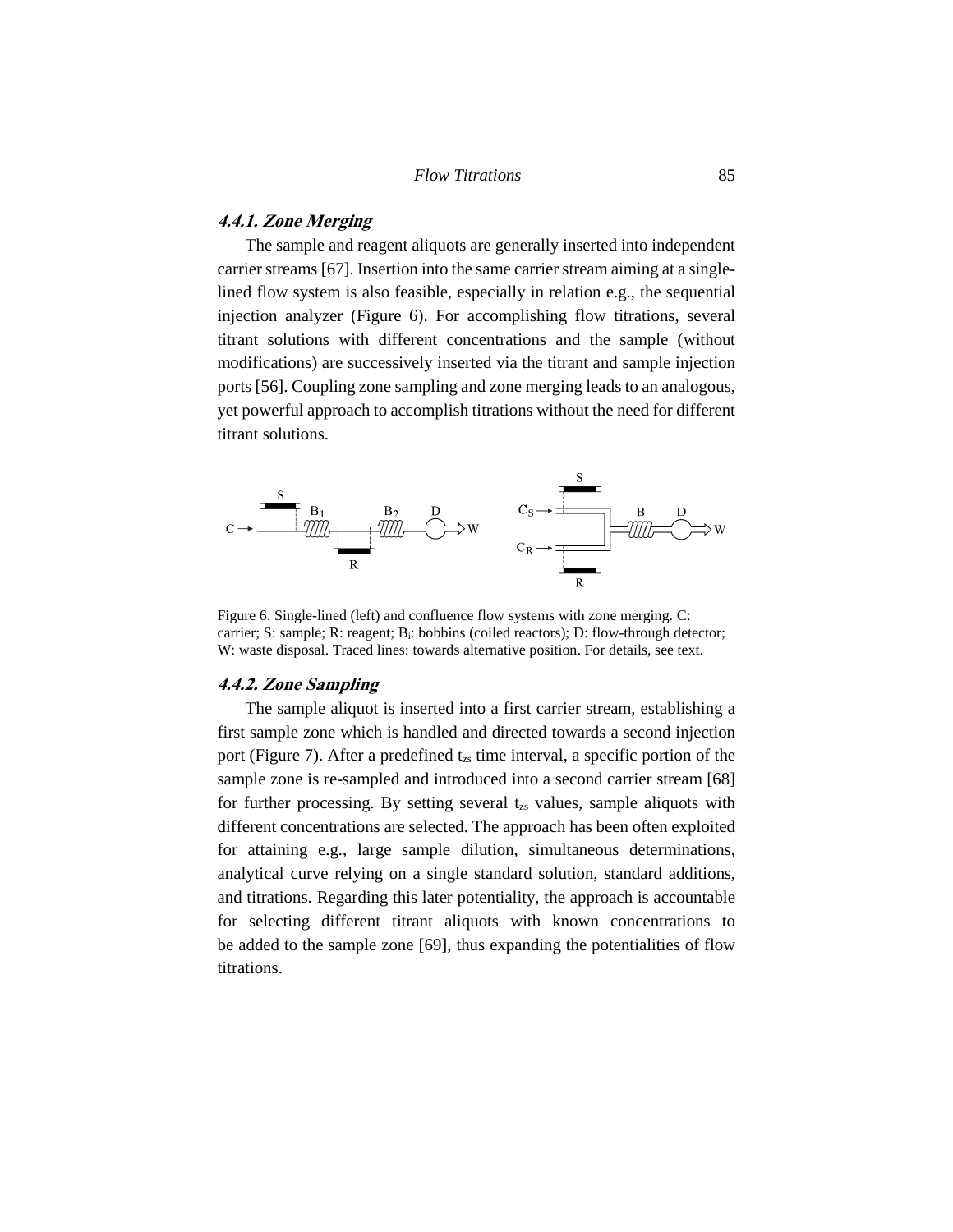

Figure 7. Flow system with zone sampling.  $C_1$ ,  $C_2$ : first, second carrier streams; S: sample; B: bobbin (coiled reactor); W: waste disposal; ΔS: resampled aliquot;  $M =$  towards manifold. For details, see text.

### **4.4.3. Successive Flow Reversals**

Flow reversal is inherent to sequential injection analysis, yet can also be exploited in flow-injection analysis [70] and related techniques. Successive flow reversals permit mixing improvement without excessive sample dispersion, thus the approach constitutes itself in an important aspect for improving flow-injection titrations.

#### **4.4.4. Coulometric Titrations**

The titrant is in-line coulometrically generated, usually inside the titration chamber, and its amount is defined in terms of the electric current and elapsed time [71]. The approach is particularly attractive in relation to true titrations carried out in microfluidic flow systems, and the determination of diffused ammonia and carbon dioxide involving enzymatic reactions [72] can be highlighted as an example.

#### **4.4.5. Tandem Streams**

Small aliquots of different miscible solutions are sequentially added as alternate neighboring plugs. This unique stream comprises then a series of parabolic interfaces between the plugs, which are efficiently mixed together. Coalescence of these plugs leads to the homogenization of the sample zone, thus improving mixing conditions. A tandem stream is therefore especially attractive in relation to single-lined flow systems, where mixing tends to be a more critical aspect. This stream is useful for controlling sample dilution (see item 5.2). Several plugs of sample and diluent solutions are successively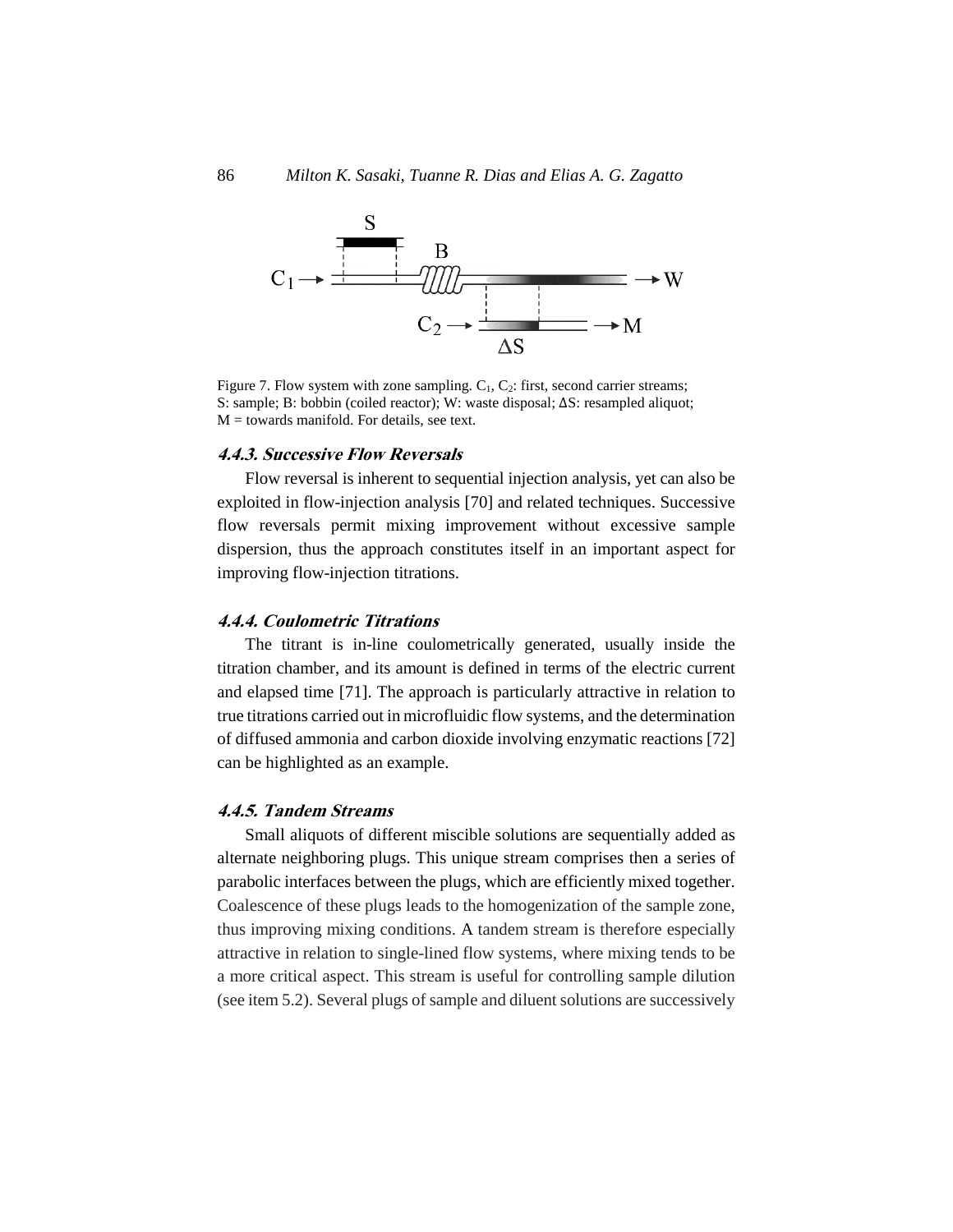added, mixed together and directed towards detection. Although undulations in the detector output have been reported [3], the involved good mixing conditions yield an almost steady situation.

Another possibility for establishing a tandem stream is to use a fast switching three-way valve to mix two different streams. This innovation, "binary sampling" [73], can be also implemented by using a reciprocating pump [74] or by adding the sample/reagent plugs at a high frequency through nozzles [75]. A tandem stream can also be established inside the sampling loop of a flow-injection system [76]. The sample/reagent interaction starts during the sampling step, thus increasing the mean available time for reaction development without affecting the sampling rate.

Regarding flow titrations (Figure 8), the sample-to-titrant volumetric ratio, defined in terms of number and length of carrier, titrant and titrand plugs, is in-line efficiently modified in order to reach the titration end-point [39]. To this end, concentration-orientated feedback mechanisms relying on an extrapolative algorithm have been useful. The approach, "binary search" [77], proved to be relevant for accomplishing true flow-based titrations [75].



Figure 8. Establishment of a tandem stream. S, T: sample/titrant alternating convergent streams; M: towards manifold. For details, see text.

### **4.4.6. Tracer Monitored Titrations**

Regardless of the type of flow titration (triangle-programmed, flowinjection or batchwise), the involved procedure can be simplified by exploiting the "tracer-monitored titration" [78] innovation. The innovation was proposed for estimating the sample-to-titrant volumetric ratio without the need for volume, mass, charge or peak width measurements. It was initially applied to the classical spectrophotometric determination of total alkalinity in seawater. A dye tracer was added to the titrant solution for real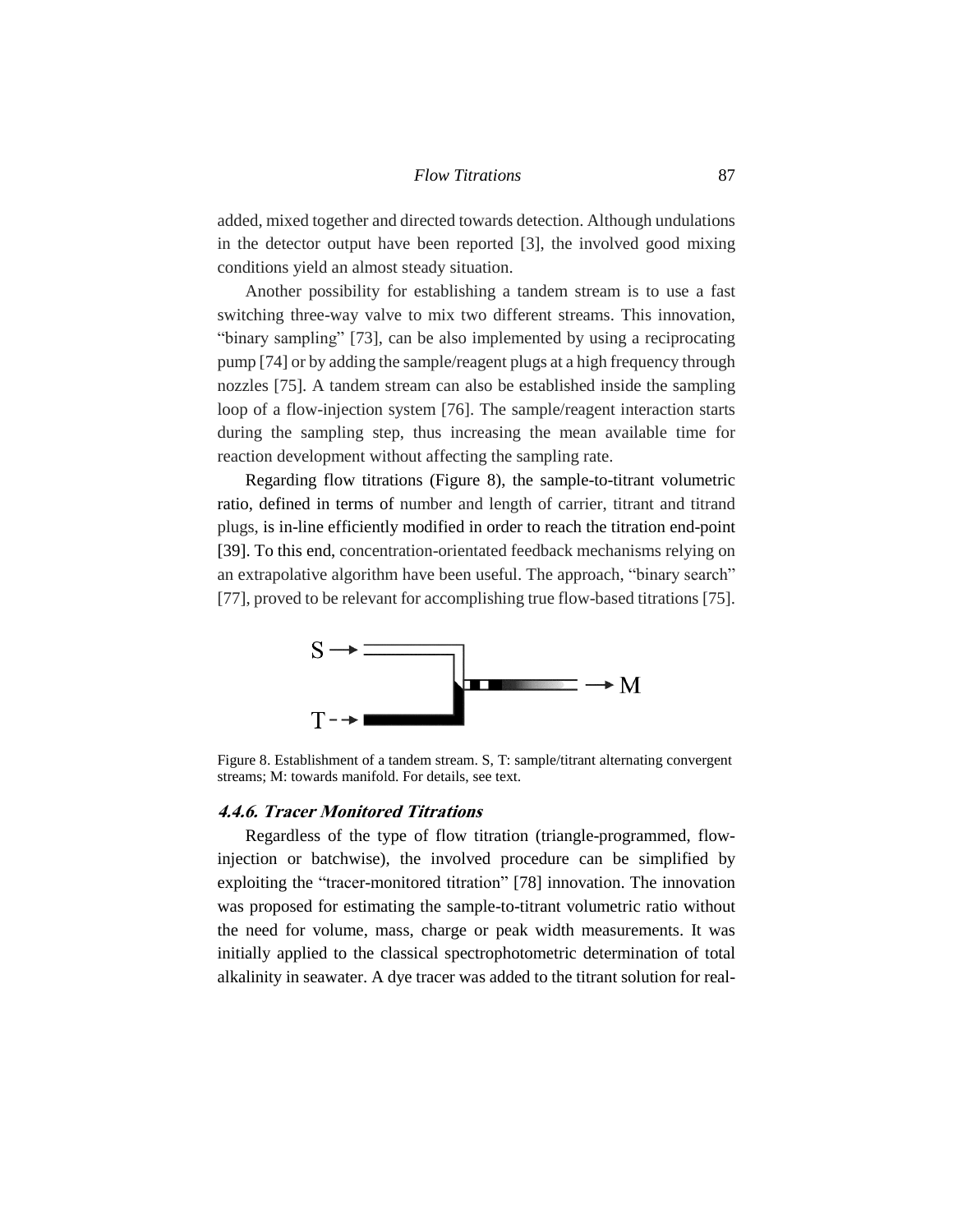time estimation of the sample-to-titrant volumetric ratios after each titrant addition. In this way, the entire titration course was followed.

The approach was recently implemented in flow analysis by Sasaki and co-workers [79] and the spectrophotometric determinations of acidity in vinegars in flow systems relying on the triangle-programmed and flowinjection titrations was selected as an application. Good figures of merit were attained, and no physically metering of volumes, masses, flow rates or electric currents were needed.

Another important aspect refers to the exploitation of multicommutation to improve the main characteristics of a flow titrator.

# **5. MULTICOMMUTATION IN FLOW TITRATIONS**

Multicommutation in flow analysis involves the exploitation of discretely operated commuting elements to add/remove specific manifold components, stream directing devices, and go/stop components for fluid delivery establishment. Aspects such as commutation vs multicommutation and timing are presented, in order to permit a better evaluation of the potentialities of multicommutation in flow titrations.

# **5.1. Commutation**

Exploitation of commutation in flow analysis was initially discussed by Krug et al. [80], who emphasized the beneficial aspects arising from the presence of commuting devices in the manifold of a flow system. The authors pointed out that different injection procedures (e.g., loop-based, time-based, hydrodynamic, sequential, nested injection) intermittent/ alternating streams and modifications in the manifold architecture could be efficiently accomplished with a simple commutator, often manually operated.

With computer-controlled operation, the commutator could be used also for performing some time-dependent steps such as zone sampling, zone trapping, solid-phase extraction, sample stopping under continuous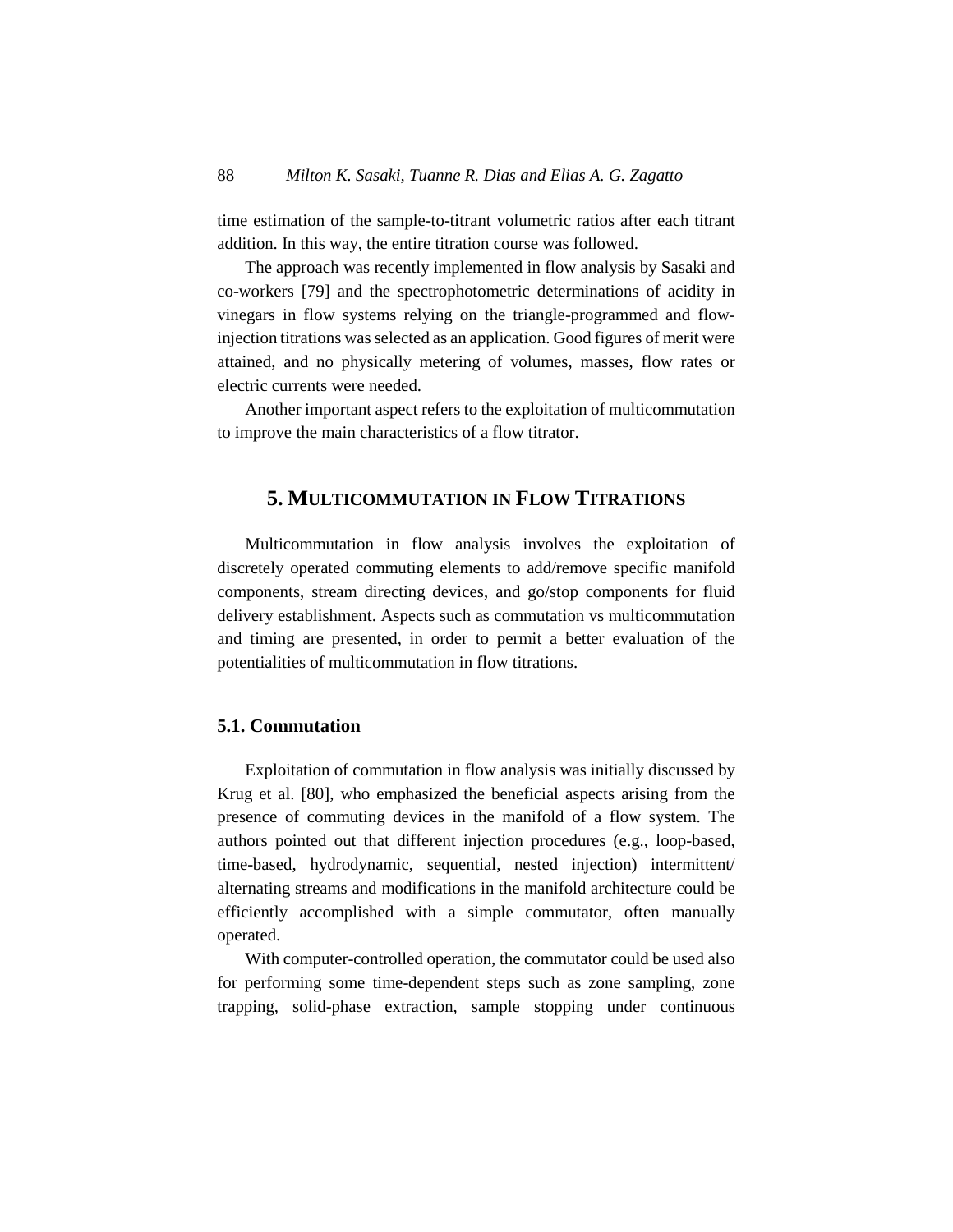pumping, etc. Some of these steps were interdependent, thus should be performed together. To this end, the commutator was designed with several commuting sections. However, it was operated between two resting positions, thus only two manifold status were available. This constituted itself in a negative aspect because, with solidary commutation, further improvements in the flow analyzer were hindered.

It was soon realized that versatility of the flow analyzer could undergo a remarkable improvement by resorting from multiple discretely operated commuting devices, and this was the essence of multicommutation [73].

### **5.2. Multicommutation**

Multicommuted flow systems comprise several discrete commuting devices strategically positioned in the manifold to provide enhanced system versatility, hence good analytical figures of merit.

Regarding historical aspects of multicommutation in flow analysis, some pioneering contributions should be mentioned. Malcome-Lawes & Pasquini [81] proposed a flow system exploiting reagent random access for simultaneous determinations in natural waters; Israel et al. [82] implemented a tandem stream for attaining high and variable degrees of sample dilution prior to inductively coupled plasma optical emission spectrometry or mass spectrometry; Reis and co-workers [73] established the basis of this emergent innovation.

Most of the multicommuted flow systems rely on unsegmented flows, due to low costs of installation and operation, inherent flexibility, easy operation and control, low consumption of reagents and short analysis times. As any commuting device is associated to a modification in the manifold architecture, multicommutation usually permits the establishment of a number of manifold status, and this is a positive factor towards the improvement of the flow analyzer performance [83].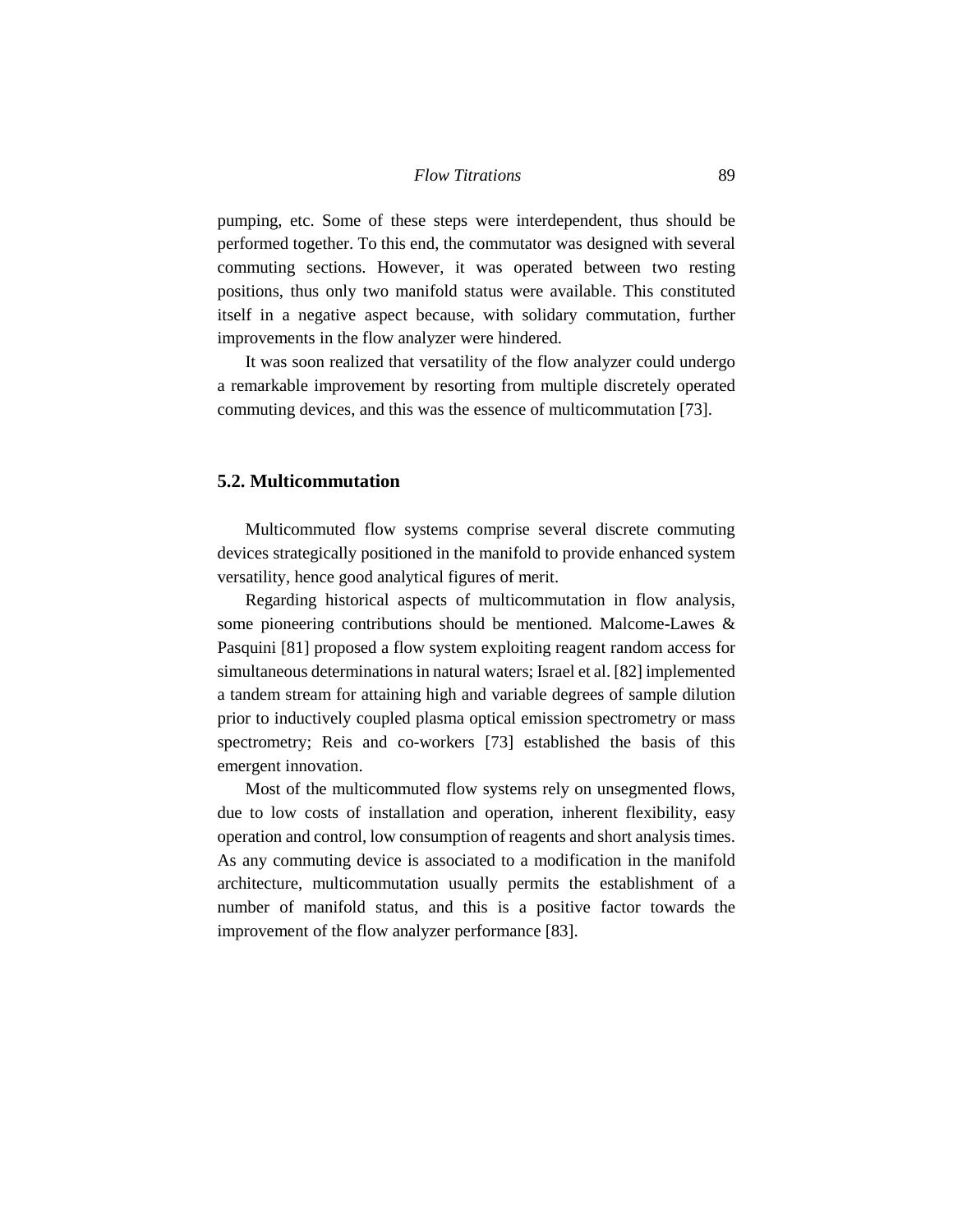# **5.3. Timing**

The flow analyzers are characterized by three cornerstone features: sample insertion into the analytical path, reproducible sample handling, and precise timing [3]. This latter feature is of utmost relevance, as it permits the analytical steps to be developed during precisely defined time intervals. In this way, highly reproducible conditions for sample handling are attained, thus improving the analytical figures of merit. In this context, internal and external timing should be highlighted.

Internal timing is inherent to the system design and predominates in simpler flow analyzers. This feature permits the analytical steps to be developed during precisely defined time intervals. In more advanced flow analyzers, external timing associated with, e.g., time intervals for sample stopping or trapping, valve switching and timing schedule associated with flow rate variations, can also be exploited to improve system versatility. The external timing is usually set by taking advantage of discretely computeroperated commuting devices. Regardless of the timing involved, most flow analyzers operate in a passive manner, as the conditions for sample handling are set prior to sample insertion into the system.

Alternatively, flow analyzers can operate in an active manner: the sample handling conditions are real-time modified according to a concentration-oriented feedback mechanism. As a rule, a prior assay is carried out and the analytical result is used to feed the software with information for real-time decisions. The need for in-line modification of the degree of sample dilution, sample replacement, activation of pumps or stream directing devices, as well as the need for accomplishing further optional analysis, are then real time defined. This aspect is inherent to the expert systems, often referred to as smart or intelligent ones.

According to IUPAC definitions [16], automatic flow analyzers are expert systems. In fact, the presence of discretely computer-operated commuting devices (e.g., valves and pumps) constitutes itself in a powerful approach for improving the performance of the flow analyzer, and the inception of a multi-purpose valve, "magic valve" [84], should also be mentioned in the context.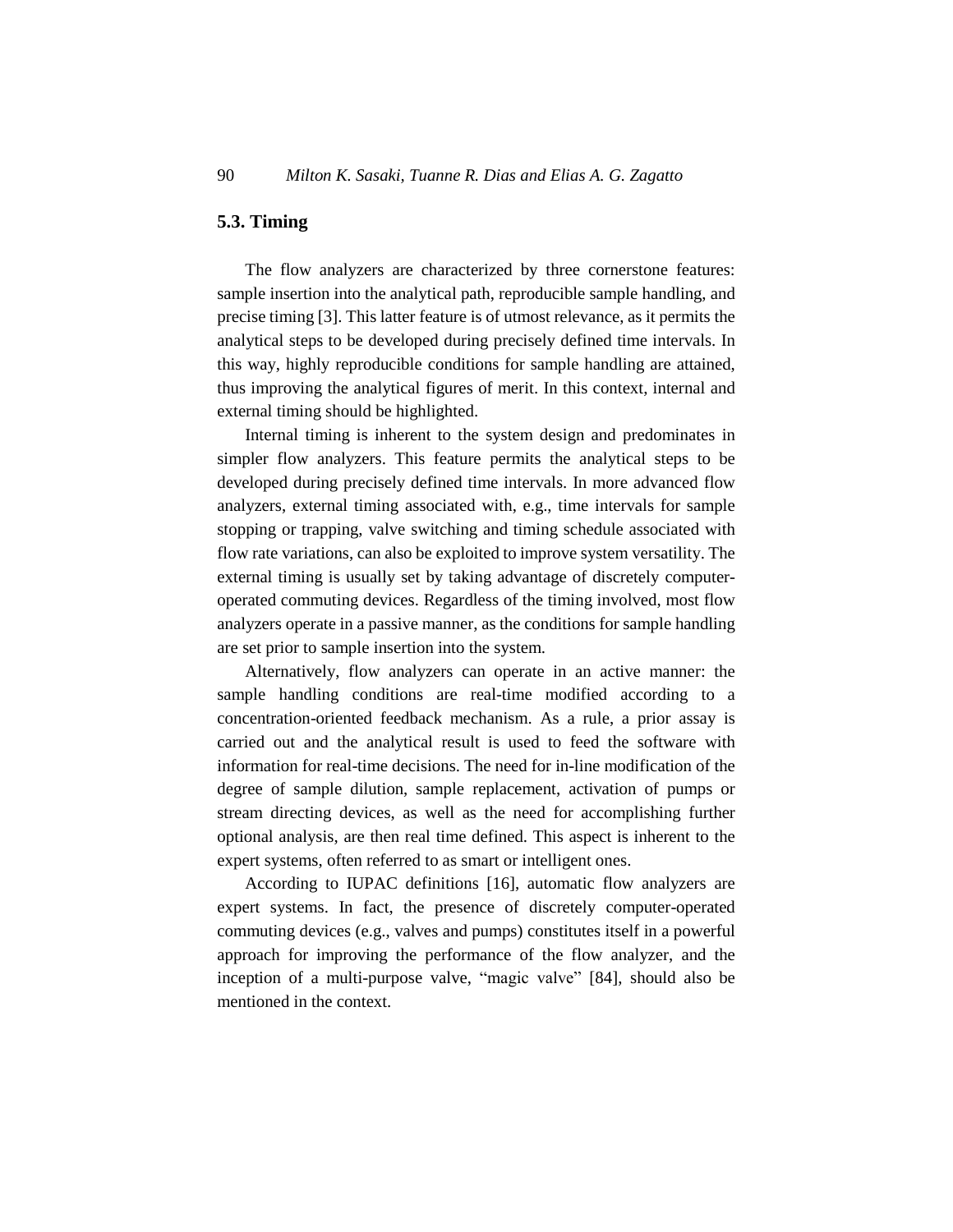With the advent of expert systems, a paradigm shift in the practice of analytical chemistry was experienced. This shift was also noted in flow analysis, especially with regard to multicommuted flow systems. In addition to monitoring the sensor response, the innovation required computer interfacing and discrete actuation devices in the manifold, aiming at the design of analytical procedures involving response-oriented real-time decisions based on preliminary results (prior assays).

# **6. APPLICATIONS**

Acid-base, precipitation, chelatometric and redox titrations have been efficiently implemented in flow systems. There are situations where the prompt availability of the sample to titrant volumetric ratios associated to every titrant addition are required or, in other words, the entire titration curve should be available. When the entire titration curve is taken into account for e.g., evaluating pK values, accomplishing simultaneous determinations, or improving analytical reliability through chemometric strategies, true titrations have been preferred. On the other hand, pseudo titrations have been mostly applied to real assays, probably because of their inherent simplicity, robustness and expeditious aspects. Moreover, the analytical results are obtained at a high frequency, and the sample and titrand volumes are usually small.

All types of flow titrations, namely triangle-programmed, flow-injection and batchwise titrations have been applied, and selected applications related to analytical determinations are presented in Tables 1 - 3. Other specific situations are presented as follows.

In this regard, the stability constant of  $Cd^{2+}/glycine$  complex was potentiometrically evaluated and the related data treatment relied on nonlinear least squares regression [85]. The innovation was applied to complex total concentrations higher than  $0.1$  mmol  $L^{-1}$ . Analogously, a monosegmented flow system involving micro-volumes of sample was proposed for evaluating the pKa values of weak acids within 3 and 6 [86]. NaOH as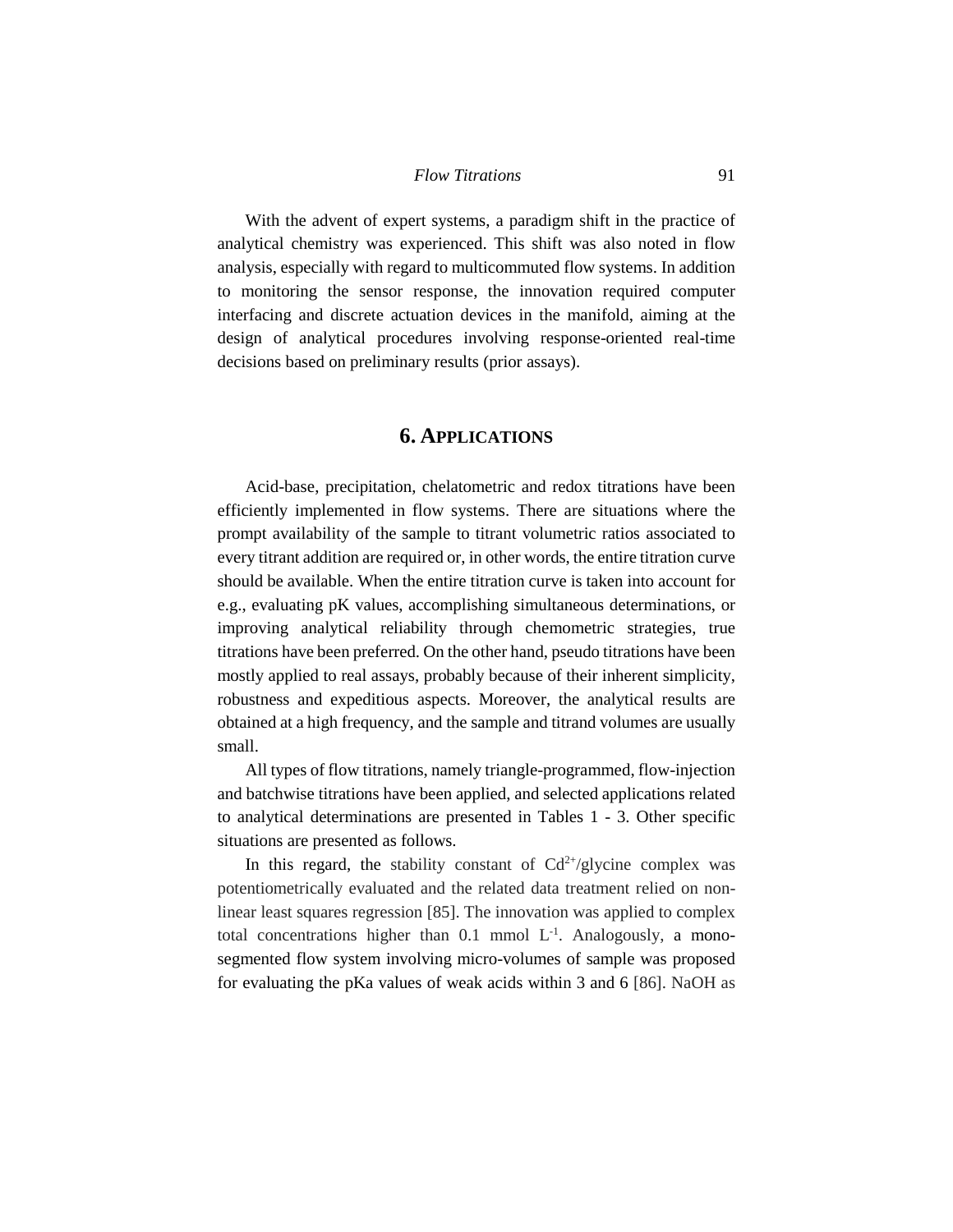titrant, and multiple linear regression or partial least squares for data treatment were used.

A flow system for accomplishing pseudo titrations was designed for the potentiometric evaluation of pKa values of phthalic acid, phosphoric acid and EDTA [87]. Range of pH values, direction of titration (direct or reversal), total flow rate and weak acid concentrations were investigated. The pKa-values, determined with a 0.01-0.05 standard deviation, were in agreement with literature data.

A pseudo titrator able to evaluate acidity constants of acetic and benzoic acids was designed for a class demonstration in an undergraduate course on instrumental analysis [88]. The evaluation involved monitoring of the  $H_3O^+$ concentration inside the gradient chamber as a function of time. This was indirectly accomplished by spectrophotometrically monitoring the change in absorbance, thus concentration, of the basic form of bromocresol green. The innovation proved to be worthwhile for in-class demonstrating the implementation of automated procedures at the microscale level and the rigorous analysis of an acid-base titration.

Another approach potentially applicable to class demonstrations, involved digital movie-based images gathered in a batchwise flow titrator [89]. A web cam recorded the images during addition of the titrant to the mixing chamber. During recording, the images were decompiled into frames ordered sequentially at a constant rate of 26 frames per second. The first frame was used as a reference to define the region of interest of 28 x 13 pixels and the R, G and B values. The titration curves were real-time plotted, and the end-point was estimated by the second derivative method. The feasibility of the method was assessed in relation to acidity evaluation in edible oils.

Flow titrations have been also exploited for drug dissolution studies, and the dissolution kinetics of promethazine and ampicillin from pharmaceutical preparations [90] is an illustrative example. To this end, successive in-line fast titrations involving hypobromite as titrant were carried out in a triangleprogrammed titrator with spectrophotometric detection. Dissolution occurred inside a titration vessel placed in a thermostated bath.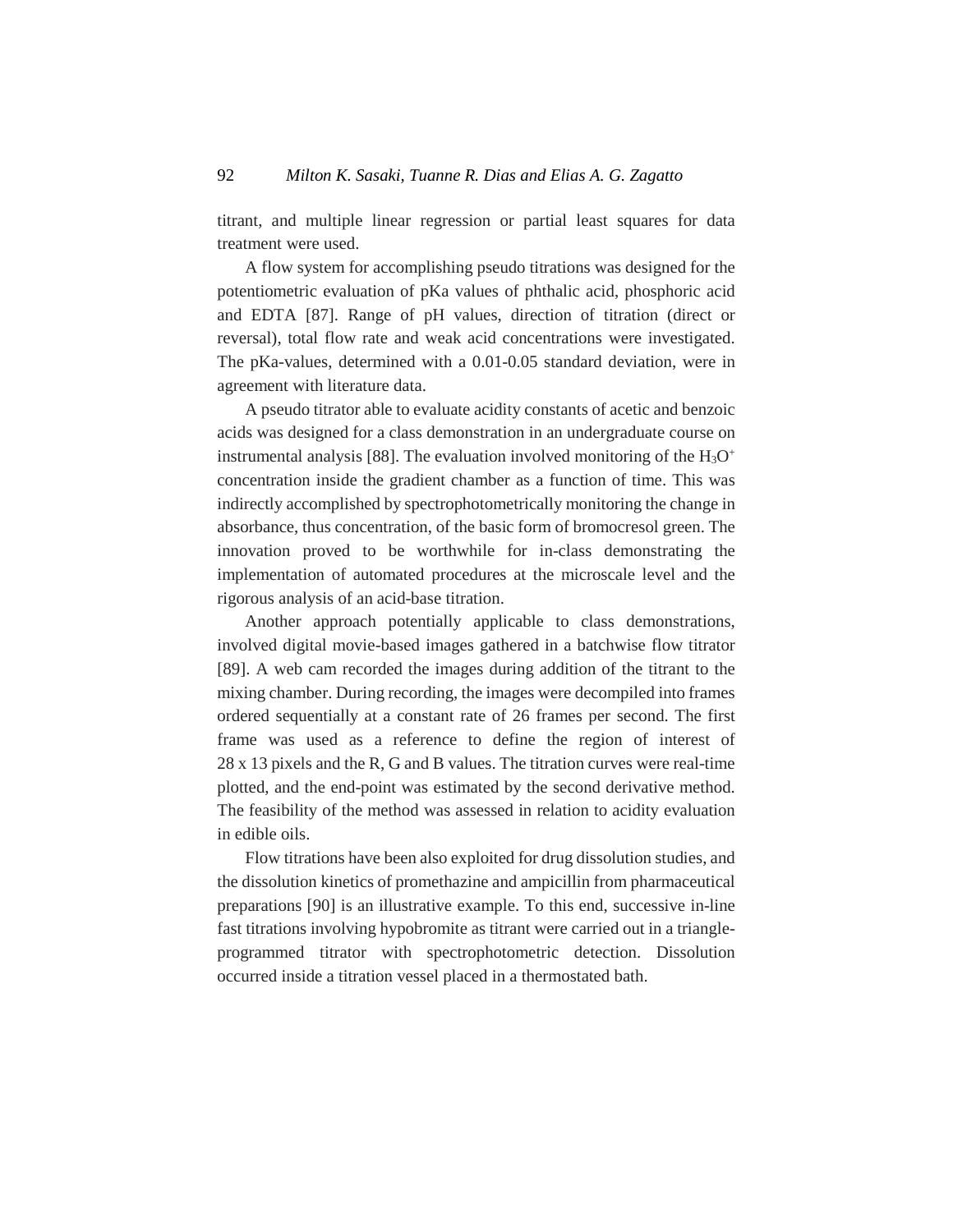Regarding simultaneous determinations, most of the titrations involve two or three end-points associated to the sharp inflections of the entire titration curve (see Tables 1-3). Some innovations specific to flow titrations are outlined as follows.

- I. The  $Mg + Ca$  concentrations in pharmaceutic products were spectrophotometrically determined (Table 2) by using a flowinjection titrator exploiting zone merging [56]. The dynamical concentration range was then expanded. An alkaline EDTA solution was used as titrant, eriochrome black T as indicator, and area of the recorded peak was taken into account for end-point estimation. Results were precise  $(r.s.d. < 0.6\%)$  and in agreement with those obtained by flame atomic absorption spectrometry, as well as with those declared by the producers of pharmaceutics. As the results reflected the summation of Ca plus Mg concentrations, the innovation was potentially applicable to evaluating water hardness, as confirmed by running some synthetic solutions.
- II. Hydroxide and carbonate were determined in industrial sodium aluminate solution [91] by using a batchwise flow titrator. The sample was inserted into the sample carrier stream, a sulfosalicylic acid plus barium chloride plus phenolphthalein solution, and the established sample zone was directed towards the titration cell. Sulfosalicylic acid acted as titrant and complexing agent for aluminum to prevent formation of the aluminum hydroxide precipitate. Before reaching the end-point indicated by the phenolphthalein, hydroxide was titrated and carbonate remained as suspended barium carbonate. Thereafter, the additional sulfosalicylic acid acted as a dissolution agent for barium carbonate. Turbidity lessening was then taken into account for evaluating the carbonate content. In-chamber detection was accomplished by a LED photometer and excellent figures of merit were reported (Table 3).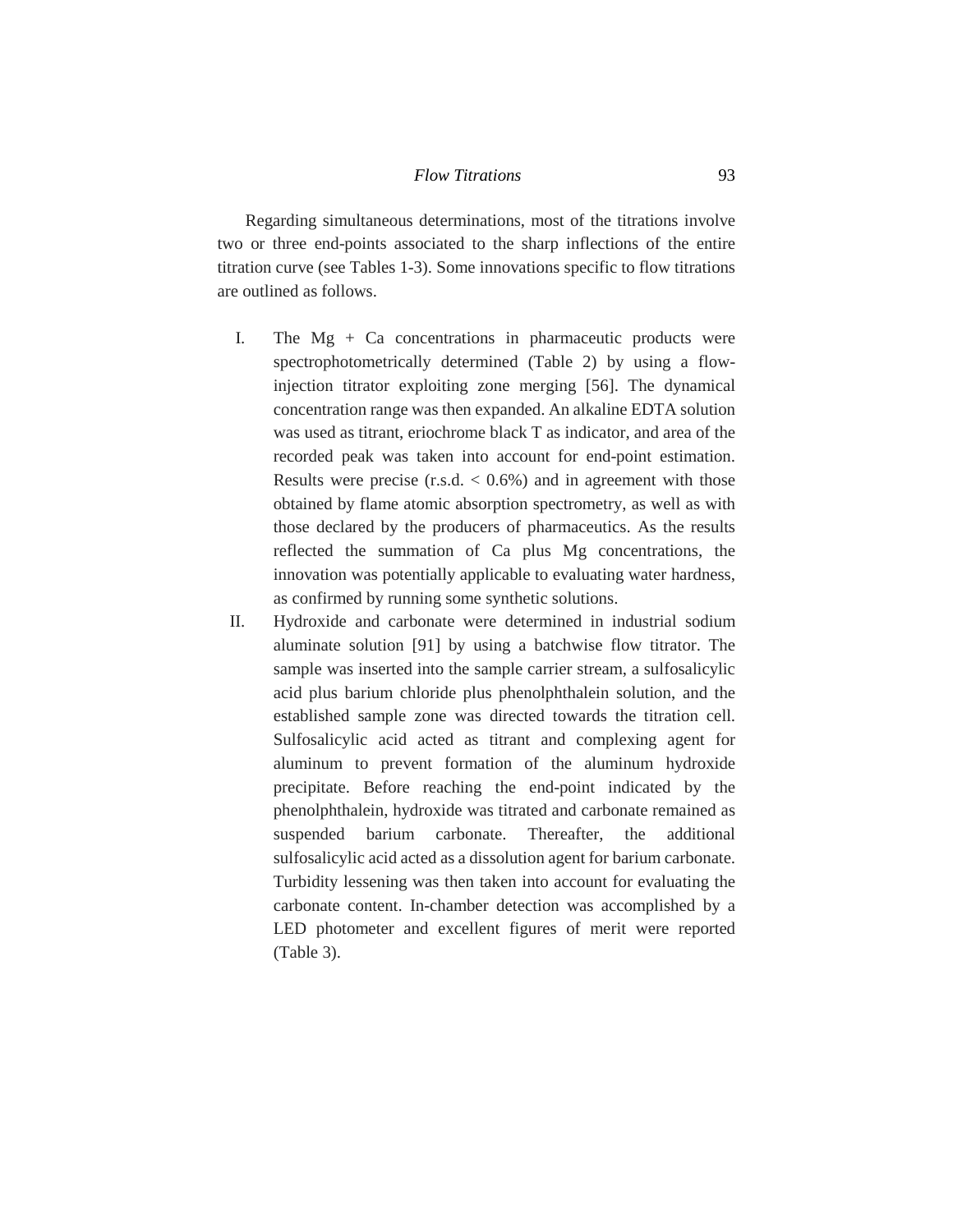| <b>Analyte</b>    | <b>Sample</b>    | <b>Titrant</b>      | <b>Detection</b> | <b>Titration range</b> | <b>Remarks</b>                                                      | Ref. |
|-------------------|------------------|---------------------|------------------|------------------------|---------------------------------------------------------------------|------|
|                   |                  |                     | technique        | or detection limit     |                                                                     |      |
|                   |                  |                     |                  | $\pmod{l^{\text{-}1}}$ |                                                                     |      |
| acetylcholine     | <b>SS</b>        | $OH^-$              | pot (pH)         | $8 \times 10^{-2}$     | in-line enzymatic analyte hydrolysis; acetic acid monitoring;       | 40   |
|                   |                  |                     |                  |                        | coulometric titrant generation; acid-base pseudo titration          |      |
| Acidity           | Vinegar          | <b>NaOH</b>         | UV-Vis           |                        | tracer-monitored flow titrations; triangle-programmed               | 79   |
|                   |                  |                     |                  |                        | technique vs FIA                                                    |      |
| acidity           | beer, vinegar,   | <b>NaOH</b>         | UV-Vis           |                        | titrant variable flow rate; indicators mixture; titration of strong | 94   |
|                   | wines, juices    |                     |                  |                        | and weak monoprotic acids, alone or mixtures, or polyprotic         |      |
|                   |                  |                     |                  |                        | acids                                                               |      |
| acid dissociation | <b>SS</b>        | <b>NaOH</b>         | pot (pH)         |                        | detection of the end-point by feedback-based flow ratiometry        | 95   |
| constants         |                  |                     |                  |                        | and the subsequent estimation of the half equivalence point         |      |
| glucose           | <b>SS</b>        | <b>NaOH</b>         | fluor            | $0.1 - 0.25$           | true titrations; flow-rate gradients; wide concentration range by   | 96   |
|                   |                  |                     |                  |                        | exploiting zone sampling; short capillary tubes                     |      |
| hydrazine,        | tap, river water | Br <sub>2</sub>     | CL, amp          | 20, 0.5                | true bromimetric titration; coulometric titrant generation          | 97   |
| ammonium          |                  |                     |                  |                        |                                                                     |      |
| $iron(II)$ ,      | alloy reference  | $Ce(IV)$ , $Fe(II)$ | pot              | $0.5 - 2.0$ (Fe),      | true titration exploiting ratios of sample (constant) and titrant   | 98   |
| chromium(VI)      | material         |                     |                  | $0.1 - 1.0$ (Cr)       | (increasing) flow rates                                             |      |
| nicotinic acid    | PF               | $OH^-$              | L-photo          | $0.36 - 0.44$          | sample preparation: grind, dissolution, filtration, dilution;       | 99   |
|                   |                  |                     |                  |                        | mixture of indicators; coulometric titrant generation; acid-base    |      |
|                   |                  |                     |                  |                        | pseudo titration                                                    |      |
| oxidability       | waste waters     | MnO <sub>4</sub>    | UV-Vis           | $13 - 110$             | multicommuted flow system; tandem stream; calibration step          | 100  |
|                   |                  |                     |                  |                        | not required                                                        |      |
| penicillin        | <b>SS</b>        | OH <sup>-</sup>     | pot (pH)         | $0.05 - 0.5$           | in-line enzymatic analyte hydrolysis yielding penicilloic acid;     | 101  |
| compounds         |                  |                     |                  |                        | coulometric titrant generation; acid-base pseudo titration          |      |

# **Table 1. Selected applications of triangle-programmed flow titrations**

SS: synthetic solutions; PF: pharmaceutic formulations; pot: potentiometry; UV-Vis: spectrophotometry; fluor: fluorimetry; CL: chemiluminescence; amp: amperometry; L-photo: LED-based photometry; FIA: flow-injection analysis.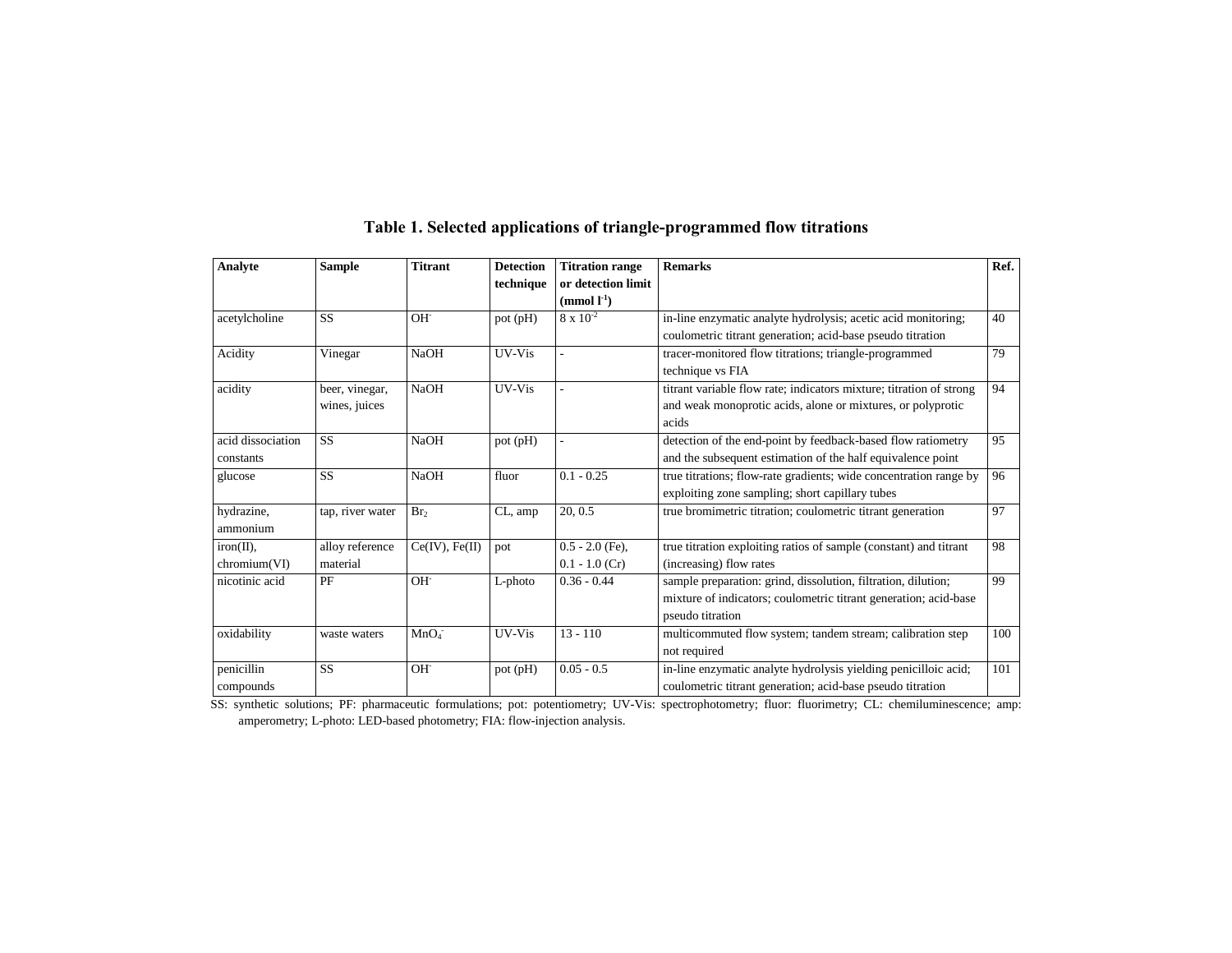| <b>Analyte</b> | <b>Sample</b>    | <b>Titrant</b> | <b>Detection</b> | Sort        | <b>Titration range or</b>      | <b>Remarks</b>                                      | Ref. |
|----------------|------------------|----------------|------------------|-------------|--------------------------------|-----------------------------------------------------|------|
|                |                  |                | technique        |             | detection limit                |                                                     |      |
| acetic acid    | Vinegar          | <b>NaOH</b>    | pot              | <b>SIA</b>  | $10 - 90$ g L <sup>-1</sup>    | no sample preparation; pseudo titration             | 102  |
| acidity        | <b>Beverages</b> | <b>NaOH</b>    | pot              | <b>FIA</b>  | 5.0 - 100 mmol $L^{-1}$        | multicommuted mono-segmented flow system;           | 103  |
|                |                  |                |                  |             |                                | no sample preparation; ionic strength inside the    |      |
|                |                  |                |                  |             |                                | chamber adjusted to 0.1mol L <sup>-1</sup> NaCl;    |      |
|                |                  |                |                  |             |                                | successive approximation approach to                |      |
|                |                  |                |                  |             |                                | determine end-point; true titration                 |      |
| acidity        | fruit juices     | <b>NaOH</b>    | UV-Vis           | <b>SIA</b>  | $0.2 - 1.0, 0.5 - 2.5\%$       | sample preparation: filtration and dilutions;       | 104  |
|                |                  |                |                  |             | w/v citric acid                | pseudo titration involving peak area                |      |
| acidity        | fruit juices     | <b>NaOH</b>    | UV-Vis           | <b>SIA</b>  | $0.2 - 1.2\%$ w/v citric       | sample preparation: filtration; mono-segmented      | 55   |
|                |                  |                |                  |             | acid                           | flow system; pseudo titration; lab-on-valve SIA     |      |
|                |                  |                |                  |             |                                | system                                              |      |
| acidity        | fruit juices,    | <b>NaOH</b>    | L-photo          | <b>MCFA</b> | $0.036 - 0.176$ mol $L^{-1}$   | sample preparation: dilution and optional           | 105  |
|                | vinegar, wines   |                |                  |             |                                | filtration; binary search approach; true titration  |      |
| acidity        | oils, biodiesel  | <b>NaOH</b>    | UV-Vis           | <b>SIA</b>  | $0.0 - 26.0$ mg $L^{-1}$ oleic | sample preparation: dilution; multivariate curve    | 106  |
|                |                  |                |                  |             | acid                           | resolution-alternating least squares for second-    |      |
|                |                  |                |                  |             |                                | order data treatment                                |      |
| acidity        | olive oil        | <b>KOH</b>     | UV-Vis           | <b>FIA</b>  | $0.1 - 1.3\%$ w/v linoleic     | no sample preparation; non aqueous (n-              | 107  |
|                |                  |                |                  |             | acid                           | propanol) pseudo titration involving peak areas     |      |
| acidity        | silage extracts  | <b>NaOH</b>    | UV-Vis           | <b>MCFA</b> | $0.001 - 0.1$ mol $L^{-1}$     | sample preparation: extraction, filtration and      | 108  |
|                |                  |                |                  |             |                                | dilution; true titration exploiting ratio of sample |      |
|                |                  |                |                  |             |                                | (constant) and titrant (increasing) volumes         |      |
| acidity        | soft drinks      | <b>NaOH</b>    | pot              | <b>SIA</b>  | $0.1 - 0.6\%$ w/v citric       | sample preparation: degassing; pseudo titration     | 109  |
|                |                  |                |                  |             | acid                           |                                                     |      |

# **Table 2. Selected applications of flow-injection titrations**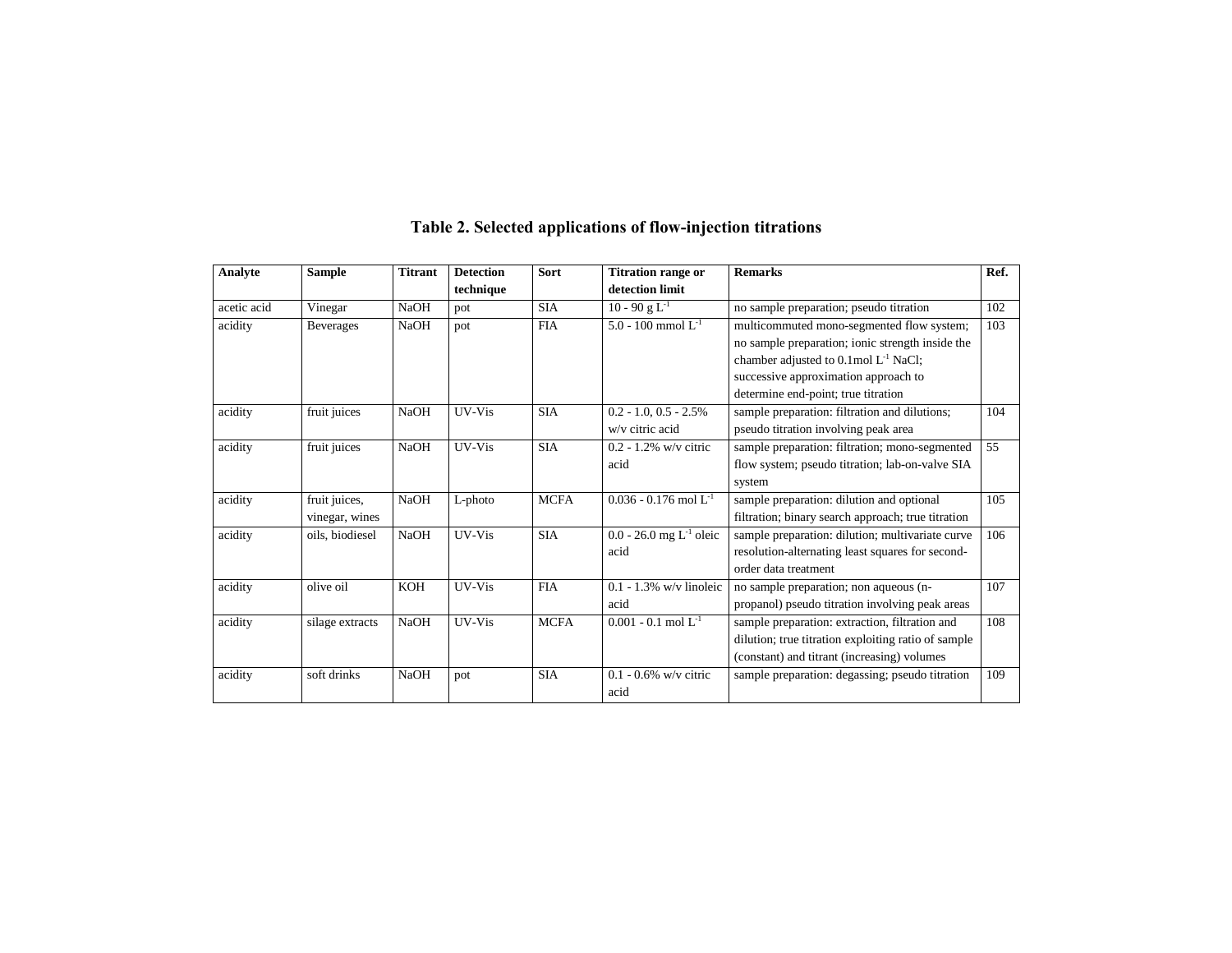# **Table 2. (Continued)**

| Analyte  | <b>Sample</b>  | <b>Titrant</b>   | <b>Detection</b> | Sort       | <b>Titration range or</b>  | <b>Remarks</b>                                    | Ref. |
|----------|----------------|------------------|------------------|------------|----------------------------|---------------------------------------------------|------|
|          |                |                  | technique        |            | detection limit            |                                                   |      |
| acidity  | Vinegar        | <b>NaOH</b>      | UV-Vis           | <b>FIA</b> |                            | controlled sample dilution with zone merging;     | 56   |
|          |                |                  |                  |            |                            | pseudo titration involving peak areas             |      |
| acidity  | Vinegar        | <b>NaOH</b>      | UV-Vis           | <b>FIA</b> |                            | tracer-monitored flow titrations; also triangle-  | 79   |
|          |                |                  |                  |            |                            | programmed technique                              |      |
| acidity  | vinegar,       | <b>NaOH</b>      | UV-Vis           | <b>FIA</b> | ÷                          | sample preparation: degassing (soft drinks);      | 110  |
|          | soft drinks    |                  |                  |            |                            | controlled dilution; pseudo titration             |      |
| acidity  | vinegar,       | <b>NaOH</b>      | UV-Vis           | <b>SIA</b> | 2.61-13.1 mmol $L^{-1}$    | sample preparation: degassing (soft drinks);      | 54   |
|          | soft drinks    |                  |                  |            | citric acid                | mono-segmented flow system with controllable      |      |
|          |                |                  |                  |            |                            | sample dilution; pseudo titration                 |      |
| acidity  | vinegar, soft  | <b>NaOH</b>      | pot              | <b>FIA</b> |                            | no sample preparation; mono-segmented             | 111  |
|          | drinks         |                  |                  |            |                            | multicommuted flow system; binary search;         |      |
|          |                |                  |                  |            |                            | true titration                                    |      |
| acidity  | wine and       | <b>NaOH</b>      | pot              | <b>DFA</b> |                            | continuous variation of sample to titrant flow    | 112  |
|          | vinegar        |                  |                  |            |                            | rate ratios; calibration based on peaks of first- |      |
|          |                |                  |                  |            |                            | order derivative plots                            |      |
| acidity  | Wines          | <b>NaOH</b>      | pot              | <b>FIA</b> | $0.5 - 12.5$ mmol $L^{-1}$ | sample preparation: purge with $N_2$ for $CO_2$   | 113  |
|          |                |                  |                  |            | malic acid                 | elimination, dilution; pseudo titration involving |      |
|          |                |                  |                  |            |                            | peak areas                                        |      |
| acidity  | wines, vinegar | <b>NaOH</b>      | $L$ -photo       | <b>DFA</b> |                            | controlled variation of sample to titrant flow    | 51   |
|          |                |                  |                  |            |                            | rate ratios; calibration based on first-order     |      |
|          |                |                  |                  |            |                            | derivative plots                                  |      |
| ammonia. | leachate from  | BrO <sup>-</sup> | biamp, CL        | <b>FIA</b> | $0.002 - 1.5, 0.002 - 5.0$ | continuous flow system; gas diffusion;            | 114  |
| hydrogen | waste landfill |                  |                  |            | mmol $L^{-1}$              | coulometric titrant generation; analysis before   |      |
| sulphide |                |                  |                  |            |                            | and after sample bio-oxidation; pseudo titration  |      |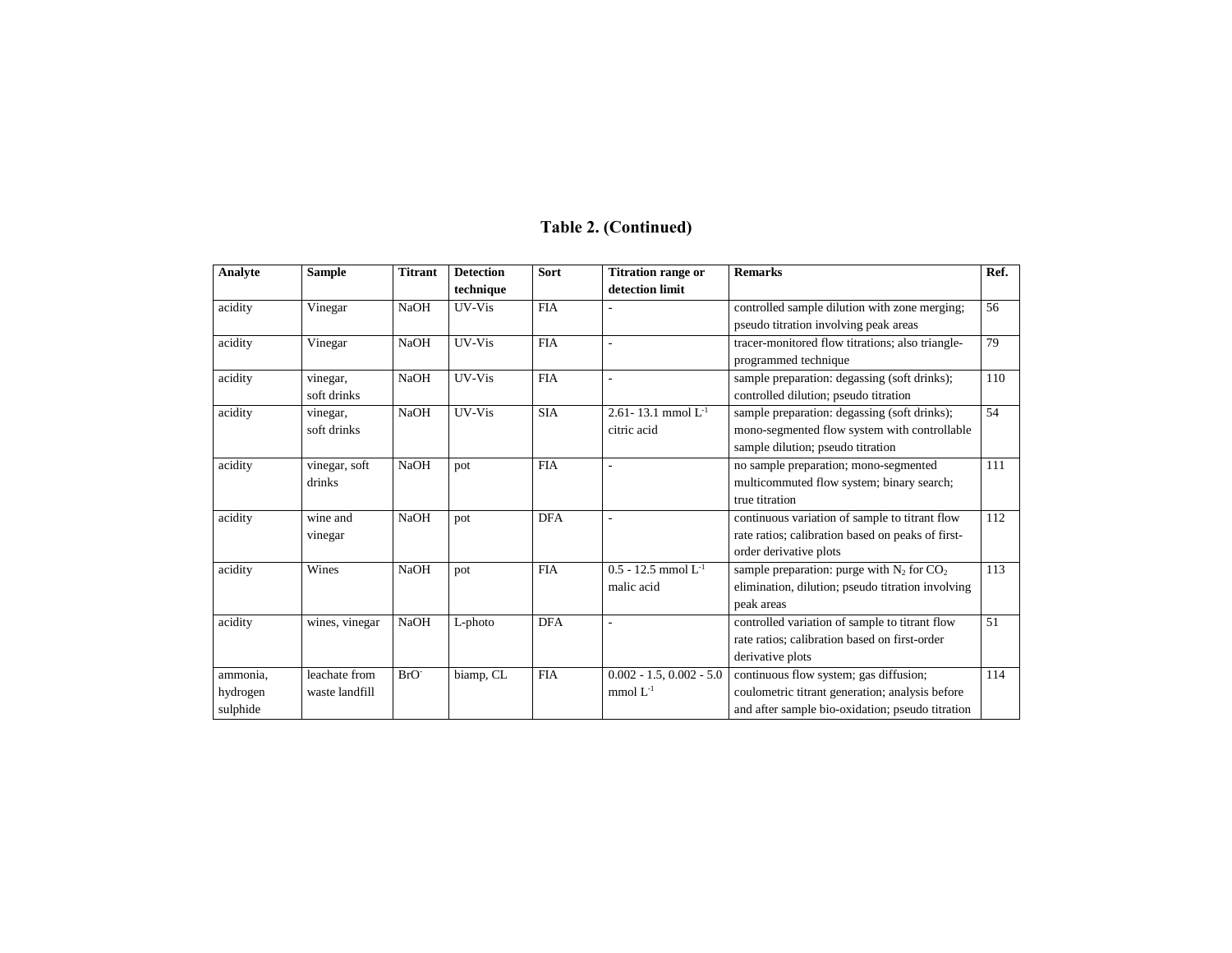| Analyte       | <b>Sample</b>      | <b>Titrant</b>   | <b>Detection</b> | Sort        | <b>Titration range or</b>                | <b>Remarks</b>                                   | Ref. |
|---------------|--------------------|------------------|------------------|-------------|------------------------------------------|--------------------------------------------------|------|
|               |                    |                  | technique        |             | detection limit                          |                                                  |      |
| ammonium,     | Urine              | BrO <sup>-</sup> | amp              | <b>FIA</b>  | $0.002 - 2.0$ mmol $L^{-1}$              | sample preparation: dilution; continuous flow    | 115  |
| creatinine    |                    |                  |                  |             |                                          | system; gas diffusion; coulometric titrant       |      |
|               |                    |                  |                  |             |                                          | generation                                       |      |
| ascorbic acid | fruit juices, soft | <b>DCPI</b>      | UV-Vis           | <b>MCFA</b> | $0.6 - 6.0$ mmol $L^{-1}$                | sample preparation: dilution; tandem streams;    | 57   |
|               | drinks             |                  |                  |             |                                          | feed-back mechanisms for real-time processing    |      |
|               |                    |                  |                  |             |                                          | titration course (sample/titrant volumetric      |      |
|               |                    |                  |                  |             |                                          | ratios); true titration                          |      |
| ascorbic acid | PF                 | MnO <sub>4</sub> | UV-Vis           | <b>SIA</b>  | up to 1200 mg $L^{-1}$                   | sample preparation: grind and dissolution;       | 116  |
|               |                    |                  |                  |             |                                          | pseudo titration involving peak areas            |      |
| ascorbic acid | PF                 | IO <sub>3</sub>  | pot              | <b>MCFA</b> | $7.5 - 15.0$ mmol $L^{-1}$               | sample preparation: grind and dissolution;       | 117  |
|               |                    |                  |                  |             |                                          | iodide ISE; pseudo titration                     |      |
| ascorbic acid | PF                 | <b>DCPI</b>      | UV-Vis           | <b>FIA</b>  | $0.1 - 10.0$ mmol $L^{-1}$               | pseudo titration; pneumatically actuated         | 118  |
|               |                    |                  |                  |             |                                          | injection valve                                  |      |
| atrazine      | outcome from       | K4E7             | UV-Vis           | <b>FIA</b>  | $0.5 - 100 \mu g L^{-1}$                 | pseudo immuno-titration; antigen/antibody        | 119  |
| (triazine     | atrazine           |                  |                  |             |                                          | binding; zone merging for widen dynamical        |      |
| pesticide)    | production         |                  |                  |             |                                          | concentration range; numerical calculations      |      |
|               | plant              |                  |                  |             |                                          | involving neural network algorithm               |      |
| calcium       | natural waters     | <b>EGTA</b>      | pot              | <b>MCFA</b> | $0.1 - 5.0$ mmol $L^{-1}$                | tandem stream; single channel pump and four      | 120  |
|               |                    |                  |                  |             |                                          | electronically-operated valves;                  |      |
|               |                    |                  |                  |             |                                          | spectrophotometric flow-injection phosphate      |      |
|               |                    |                  |                  |             |                                          | determination with the same flow set-up          |      |
| calcium       | natural waters     | <b>EDTA</b>      | UV-Vis           | <b>FIA</b>  | $0.5 - 50.0$ mmol $L^{-1}$               | pseudo titration; pneumatically actuated         | 118  |
|               |                    |                  |                  |             |                                          | injection valve; titrant: magnesium interference |      |
|               |                    |                  |                  |             |                                          | minimized by replacing the ordinary EDTA by      |      |
|               |                    |                  |                  |             |                                          | Mg-EDTA complex                                  |      |
| calcium,      | mineral, river     | <b>EDTA</b>      | pot              | <b>FIA</b>  | $1.0 \times 10^{-5}$ mol L <sup>-1</sup> | determination of analytes sum, and calcium       | 121  |
| magnesium     | waters             |                  |                  |             | (both analytes)                          | only; pseudo titration involving peak areas      |      |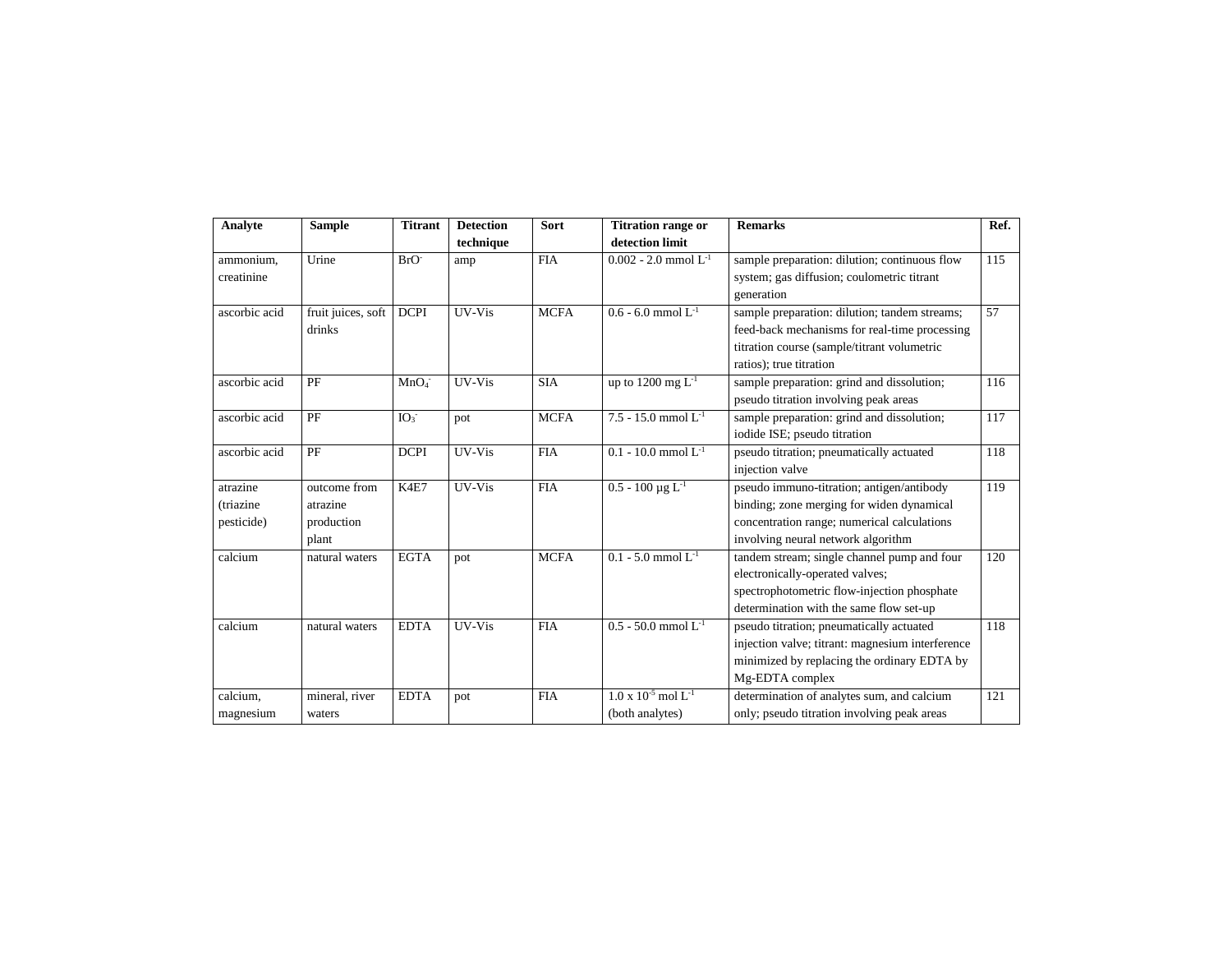# **Table 2. (Continued)**

| <b>Analyte</b> | <b>Sample</b>  | <b>Titrant</b>    | <b>Detection</b> | Sort       | <b>Titration range or</b>  | <b>Remarks</b>                                    | Ref. |
|----------------|----------------|-------------------|------------------|------------|----------------------------|---------------------------------------------------|------|
|                |                |                   | technique        |            | detection limit            |                                                   |      |
| carbonate,     | soda, water    | HC1               | UV-Vis           | <b>SIA</b> | $0.8 - 10$ mmol $L^{-1}$   | use of two indicators; pseudo titration           | 122  |
| bicarbonate    |                |                   |                  |            |                            |                                                   |      |
| chloride       | Milk           | AgNO <sub>3</sub> | pot              | <b>SIA</b> | $0.01 - 0.25$ mol $L^{-1}$ | no sample preparation; pseudo titration           | 123  |
| chloride       | milk, wines    | AgNO <sub>3</sub> | pot              | <b>SIA</b> | $0.8 - 30$ mmol $L^{-1}$   | mono-segmented flow system; no sample             | 124  |
|                |                |                   |                  |            |                            | preparation; successive approximation approach    |      |
|                |                |                   |                  |            |                            | to determine end-point; true titration            |      |
| chloride       | Serum          | AgNO <sub>3</sub> | pot              | <b>FIA</b> | $8.0 - 12.0$ mmol $L^{-1}$ | sample preparation: dilution; pseudo titration    | 125  |
| chloride       | soil extracts  | AgNO <sub>3</sub> | pot              | <b>FIA</b> | $1 - 100$ ppm              | sample preparation: analyte extraction from       | 126  |
|                |                |                   |                  |            |                            | soil, treatment with activated charcoal and       |      |
|                |                |                   |                  |            |                            | filtration; pseudo titration                      |      |
| citric-malic   | orange juice   | <b>NaOH</b>       | pot              | r-FIA      | ÷                          | sample preparation: analyte precipitations as     | 58   |
| acid mixtures  |                |                   |                  |            |                            | barium salts, filtration; precipitate dissolution |      |
|                |                |                   |                  |            |                            | and dilution: artificial neural network for data  |      |
|                |                |                   |                  |            |                            | treatment                                         |      |
| conc. HCI      | outcome from a | <b>NaOH</b>       | pot              | <b>SIA</b> | 5.93 - 8.99 mol $L^{-1}$   | no sample preparation; in-line sample dilution;   | 127  |
|                | HCl production |                   |                  |            |                            | pseudo titration                                  |      |
|                | plant          |                   |                  |            |                            |                                                   |      |
| ephedrine      | PF             | <b>TPB</b>        | pot              | <b>FIA</b> | $0.2 - 2.0$ mmol $L^{-1}$  | sample preparation (tablets): powdering,          | 128  |
|                |                |                   |                  |            |                            | dissolution, dilution; pseudo titration           |      |
| Fe(II)         | PF             | MnO <sub>4</sub>  | UV-Vis           | <b>FIA</b> | $1.0 - 10$ mmol $L^{-1}$   | mono-segmented flow system; simultaneous          | 129  |
|                |                |                   |                  |            |                            | multiple injection; the same manifold for         |      |
|                |                |                   |                  |            |                            | spectrophotometric determination of Cr(VI) in     |      |
|                |                |                   |                  |            |                            | waters by the standard addition method            |      |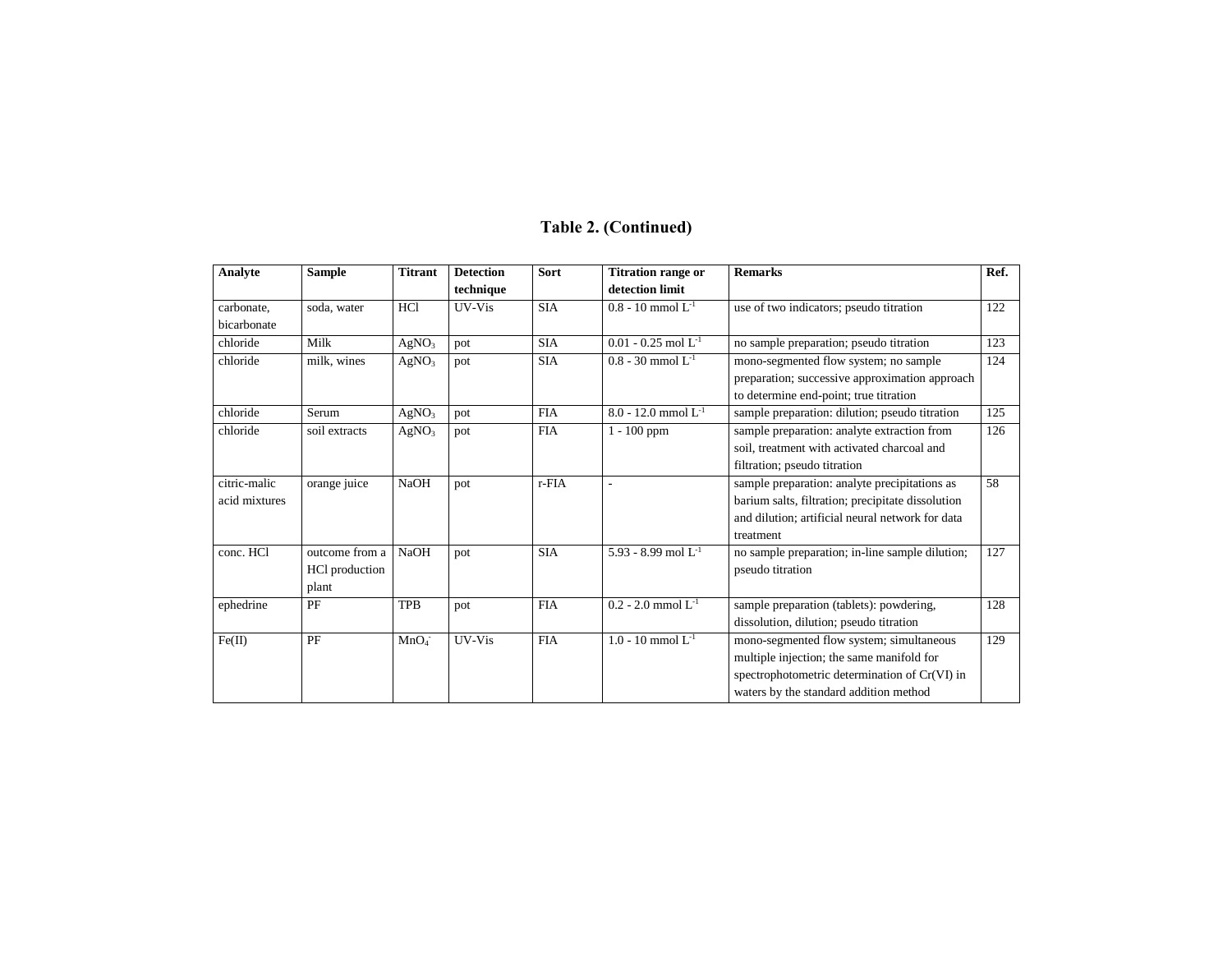| Analyte              | <b>Sample</b>   | <b>Titrant</b>    | <b>Detection</b> | Sort       | <b>Titration range or</b>              | <b>Remarks</b>                                    | Ref. |
|----------------------|-----------------|-------------------|------------------|------------|----------------------------------------|---------------------------------------------------|------|
|                      |                 |                   | technique        |            | detection limit                        |                                                   |      |
| $Fe(II)$ , $Fe(III)$ | artesian well   | <b>EDTA</b>       | UV-Vis           | r-FIA      | $0.1 - 3.0$ mg L <sup>-1</sup> Fe(II)  | pseudo titration using an indicator mixture;      | 59   |
|                      | waters          |                   |                  |            | 0.9 - 3.5 mg $L^{-1}$ Fe(III)          | sulfosalicylic acid/peak width measurements for   |      |
|                      |                 |                   |                  |            |                                        | $Fe(III)$ and 1,10-phenanthroline/peak heights    |      |
|                      |                 |                   |                  |            |                                        | for $Fe(II)$                                      |      |
| $H_2O_2$             | commercial      | MnO <sub>4</sub>  | UV-Vis           | <b>FIA</b> |                                        | sample preparation: dilution to minimize          | 130  |
|                      | products        |                   |                  |            |                                        | viscosity; mono-segmented flow titrator; true     |      |
|                      |                 |                   |                  |            |                                        | titration; use of relatively slow reaction;       |      |
|                      |                 |                   |                  |            |                                        | algorithm for reaching end-point                  |      |
| $H_2SO_4$            | 1-butanol       | <b>NaOH</b>       | UV-Vis           | <b>SIA</b> | $0.44 - 5.50$ mmol $L^{-1}$            | titration without mixing or dilution; agarose     | 131  |
|                      |                 |                   |                  |            |                                        | bead suspension; automated packing and            |      |
|                      |                 |                   |                  |            |                                        | disposal in a flow cell                           |      |
| phenothiazine        | PF              | acetous           | pot              | <b>FIA</b> | $2.0 - 20.0$ mg mL <sup>-1</sup>       | sample preparation: crushing, homogenization,     | 132  |
| derivatives          |                 | HCIO <sub>4</sub> |                  |            |                                        | and issolution in acetic acid; pseudo titration   |      |
| sulfate              | ground,         | BaCl <sub>2</sub> | pot              | <b>FIA</b> | 5 - 400 mg $L^{-1}$                    | in-line cation-exchange column for interfering    | 60   |
|                      | drinking waters |                   |                  |            |                                        | species removal; pseudo titration                 |      |
| sulfuric acid        | products from   | $Na2B4O7$         | UV-Vis           | <b>DFA</b> | $\overline{35 - 75 g}$ L <sup>-1</sup> | sample preparation: dilution; calibration based   | 133  |
|                      | zinc refinery   |                   |                  |            |                                        | on first-order derivative plots; pseudo titration |      |
| sulphide,            | PF              | $ClO^-$           | CL               | <b>FIA</b> | 1.0 - 100 mmol $L^{-1}$ ;              | redox pseudo titration; two different redox       | 134  |
| cysteine, thiol-     |                 |                   |                  |            | lower limit for                        | processes                                         |      |
| containing           |                 |                   |                  |            | sulphide: $0.1 \text{ mmol } L^{-1}$   |                                                   |      |
| species              |                 |                   |                  |            |                                        |                                                   |      |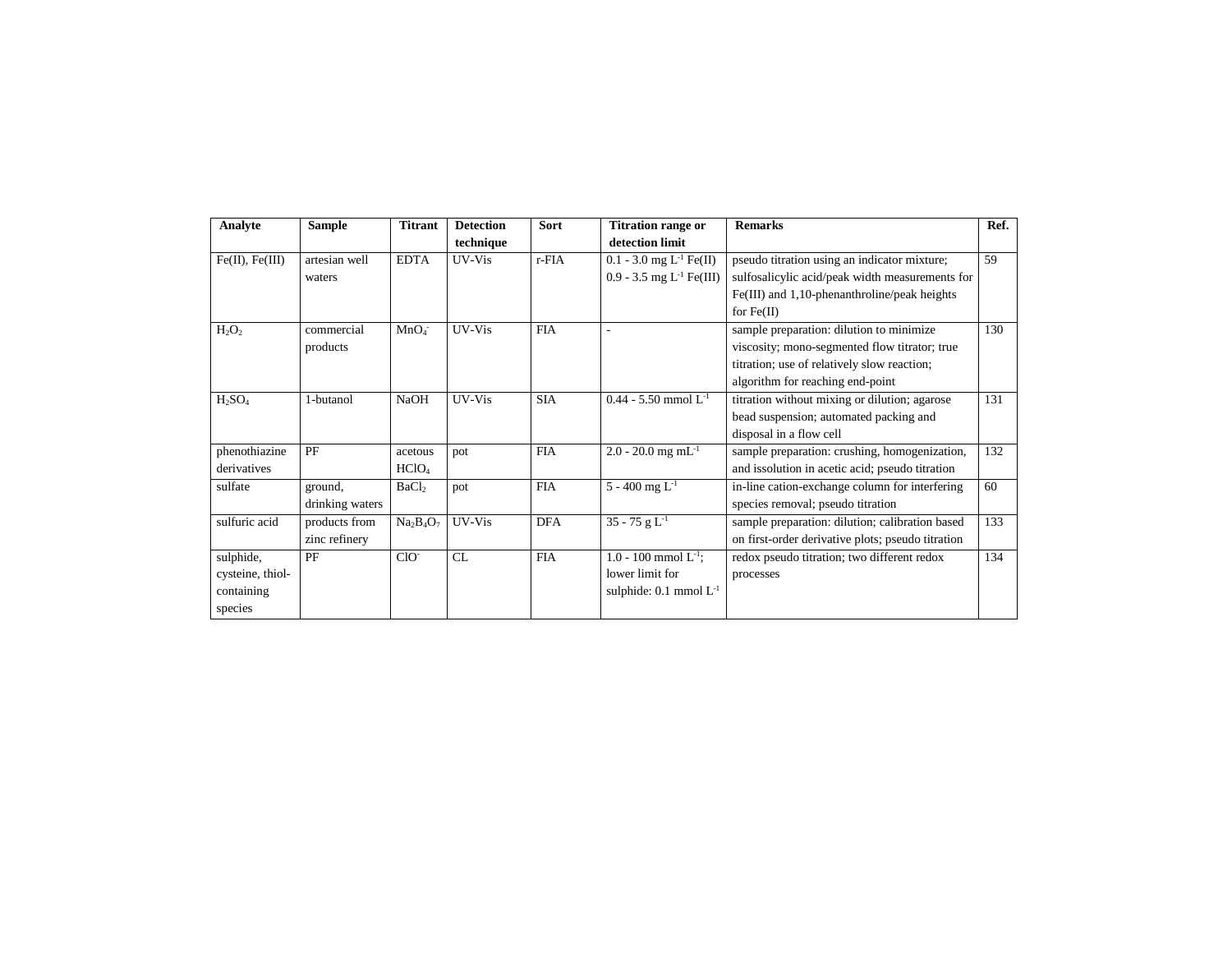# **Table 2. (Continued)**

| Analyte   | Sample        | <b>Titrant</b> | <b>Detection</b>  | Sort       | <b>Titration range or</b>   | <b>Remarks</b>                                    | Ref. |
|-----------|---------------|----------------|-------------------|------------|-----------------------------|---------------------------------------------------|------|
|           |               |                | technique         |            | detection limit             |                                                   |      |
| vitamin C | PF            | Ce(IV)         | UV-Vis            | <b>SIA</b> | $30 - 200$ ppm              | factorial design for optimization; pseudo         | 135  |
|           |               |                |                   |            |                             | titration                                         |      |
| zinc      | products from | <b>EDTA</b>    | pot or UV-Vis DFA |            | $13.5 - 8.0$ (pot.) and 2 - | sample preparation: dilution; calibration based   | 133  |
|           | zinc refinery |                |                   |            | $8$ (UV-vis) g $L^{-1}$     | on first-order derivative plots; pseudo titration |      |

AA: ascorbic acid; PF: pharmaceutic formulations; BrO: hypobromite; DCPI: 2,6-dichloroindophenol; MnO4: permanganate; IO<sub>3</sub>: iodate; K4E7: monoclonal atrazine antibodies; TPB: tetraphenylborate; SIA: sequential injection analysis; MCFA: multicommuted flow analysis; DFA: discontinuous flow analysis; r-FIA: reverse flow-injection analysis. Other abbreviations as in Table 1.

# **Table 3. Selected applications of batchwise flow titrations**

| Analyte  | <b>Sample</b> | <b>Titrant</b> | <b>Detection</b> | <b>Titration range or</b>    | <b>Remarks</b>                                           | Ref. |
|----------|---------------|----------------|------------------|------------------------------|----------------------------------------------------------|------|
|          |               |                | <b>Technique</b> | detection limit              |                                                          |      |
| AA.      | feed          | Ŀ٠.            | biamp,           | $0.5 - 10$ mmol $L^{-1}AA$ . | grind, suspension in water, filtration and dilution as   | 62   |
| iron(II) | supplement    | Ce(IV)         | pot              | 2.0 - 10.0 mmol $L^{-1}$ Fe  | sample preparation; monosegmented flow system;           |      |
|          |               |                |                  |                              | coulometric titrantion; extrapolation of the linear      |      |
|          |               |                |                  |                              | segments before and after the equivalence point          |      |
|          |               |                |                  |                              | (ascorbic acid), and second derivative of the titration  |      |
|          |               |                |                  |                              | curve (Fe) for end-point determinations                  |      |
| Acidity  | fruit juices, | <b>NaOH</b>    | $L$ -photo       |                              | sample preparation: centrifugation and filtration; twin  | 136  |
|          | vinegar       |                |                  |                              | LED-based photometer; feed-back mechanisms for           |      |
|          |               |                |                  |                              | real-time modifying the titration course; true titration |      |
| Acidity  | olive oil     | KOH in n-      | $L$ -photo       | $0.1 - 1.5\%$ (w/v)          | no sample preparation; multicommuted system; in-         | 63   |
|          |               | propanol       |                  |                              | chamber detection: true titration                        |      |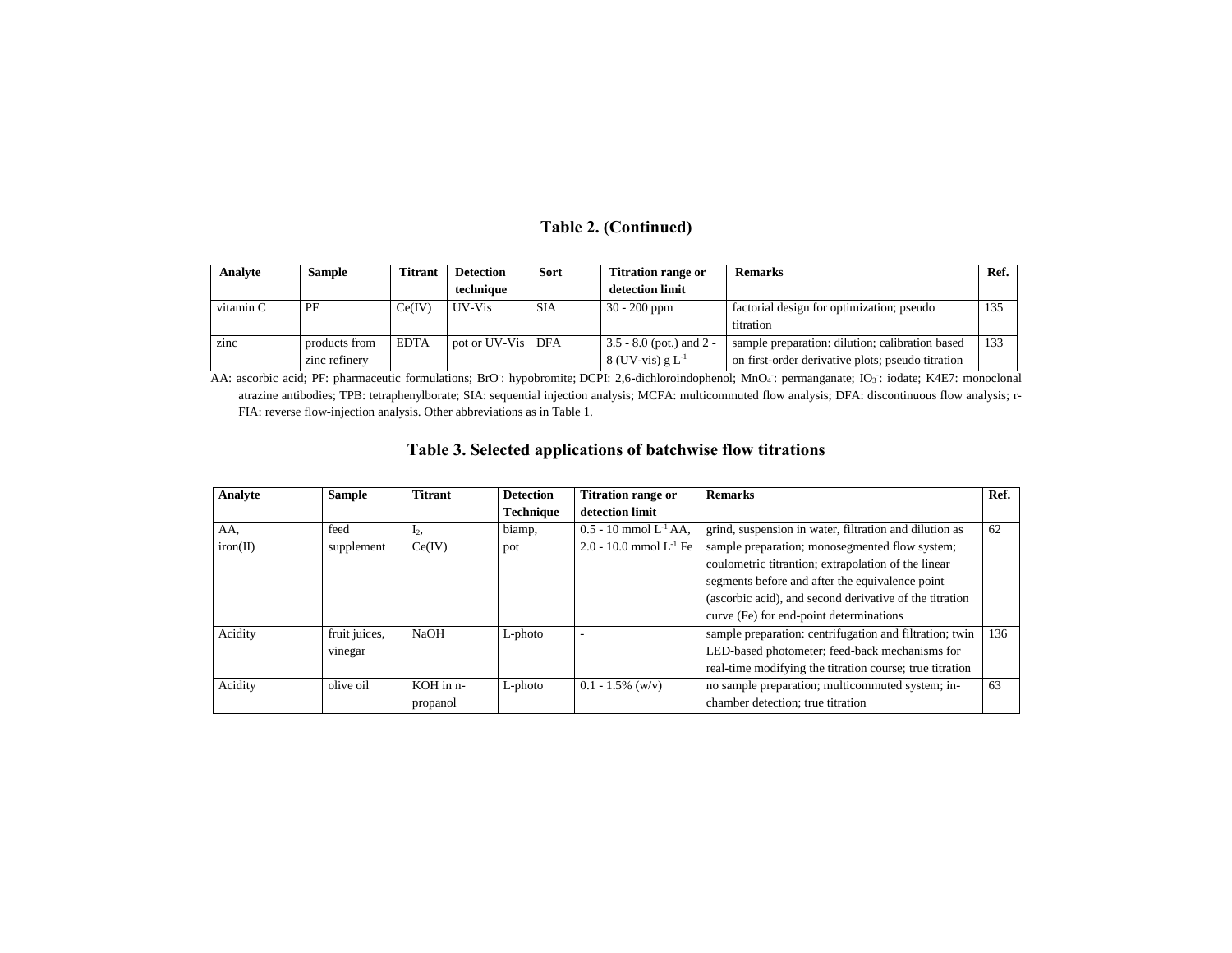| Analyte                | <b>Sample</b>   | <b>Titrant</b>         | <b>Detection</b> | <b>Titration range or</b>            | <b>Remarks</b>                                           | Ref       |
|------------------------|-----------------|------------------------|------------------|--------------------------------------|----------------------------------------------------------|-----------|
|                        |                 |                        | <b>Technique</b> | detection limit                      |                                                          | $\bullet$ |
| Acidity                | red wine        | <b>NaOH</b>            | $L$ -photo       | 5.70 - 8.50 g $L^{-1}$               | sample preparation: Ar bubbling for $CO2$ removal;       | 137       |
|                        |                 |                        |                  | tartaric acid                        | feed-back mechanism for real-time processing             |           |
|                        |                 |                        |                  |                                      | titration course (titrant volume variations); true       |           |
|                        |                 |                        |                  |                                      | titration                                                |           |
| Acidity                | Vinegar         | <b>NaOH</b>            | UV-Vis           | 47.1 - 53.4 g $L^{-1}$ acetic        | monosegmented flow system; end point estimated           | 53        |
|                        |                 |                        |                  | acid                                 | after successive titrant volumetric variations, selected |           |
|                        |                 |                        |                  |                                      | by a Fibonacci algorithm                                 |           |
| Acidity                | Vinegar         | <b>NaOH</b>            | pot              | $\overline{0.15}$ - 1.2 mol $L^{-1}$ | multicommuted flow system; sequential additions of       | 138       |
|                        |                 |                        |                  | acetic acid                          | increasing titrant and decreasing titrand volumes to a   |           |
|                        |                 |                        |                  |                                      | mixing chamber; end-point determined by second           |           |
|                        |                 |                        |                  |                                      | derivative method: true titration                        |           |
| Acidity                | white wine      | <b>NaOH</b>            | UV-Vis           | $5.2 - 7.3$ g $L-1$ tartaric         | no sample preparation; end point estimated after         | 25        |
|                        |                 |                        |                  | acid                                 | successive titrant volumetric variations, selected by a  |           |
|                        |                 |                        |                  |                                      | Fibonacci algorithm                                      |           |
| alkalinity             | wastewater      | HC1                    | pot              | ٠                                    | titration to pH 5.75 and 4.3 (partial and intermediate   | 139       |
|                        | treating plants |                        |                  |                                      | alkalinities) for distinguishing buffering contributions |           |
|                        |                 |                        |                  |                                      | of bicarbonate and volatile acids in anaerobic           |           |
|                        |                 |                        |                  |                                      | digesters; no prior calibration; automatic titrator      |           |
| amines, their          | PF              | HCIO <sub>4</sub> plus | UV-Vis           | 1 - 20 mmol $L^{-1}$                 | non-aqueous pseudotitration                              | 64        |
| hydrochloride salts    |                 | $Hg(CH_3COO)_2$        |                  |                                      |                                                          |           |
| Br <sub>2</sub> index, | liquid          | Br <sub>2</sub>        | biamp            | $50 - 100$ ; $500 - 1000$            | no sample preparation; pseudo titration; coulometric     | 140       |
| $Br2$ number           | hydrocarbons    |                        |                  | mg $Br2/100$ g sample                | titrant generation; signal threshold for end-point       |           |
|                        |                 |                        |                  |                                      | determination                                            |           |
| $Br2$ number           | olefins,        | Br <sub>2</sub>        | UV-Vis           | ä,                                   | sample preparation: dissolution in organic solvent; in-  | 141       |
|                        | petroleum       |                        |                  |                                      | chamber coulometric titrant generation; in chamber       |           |
|                        | distillates     |                        |                  |                                      | monitoring; FIA and SIA systems                          |           |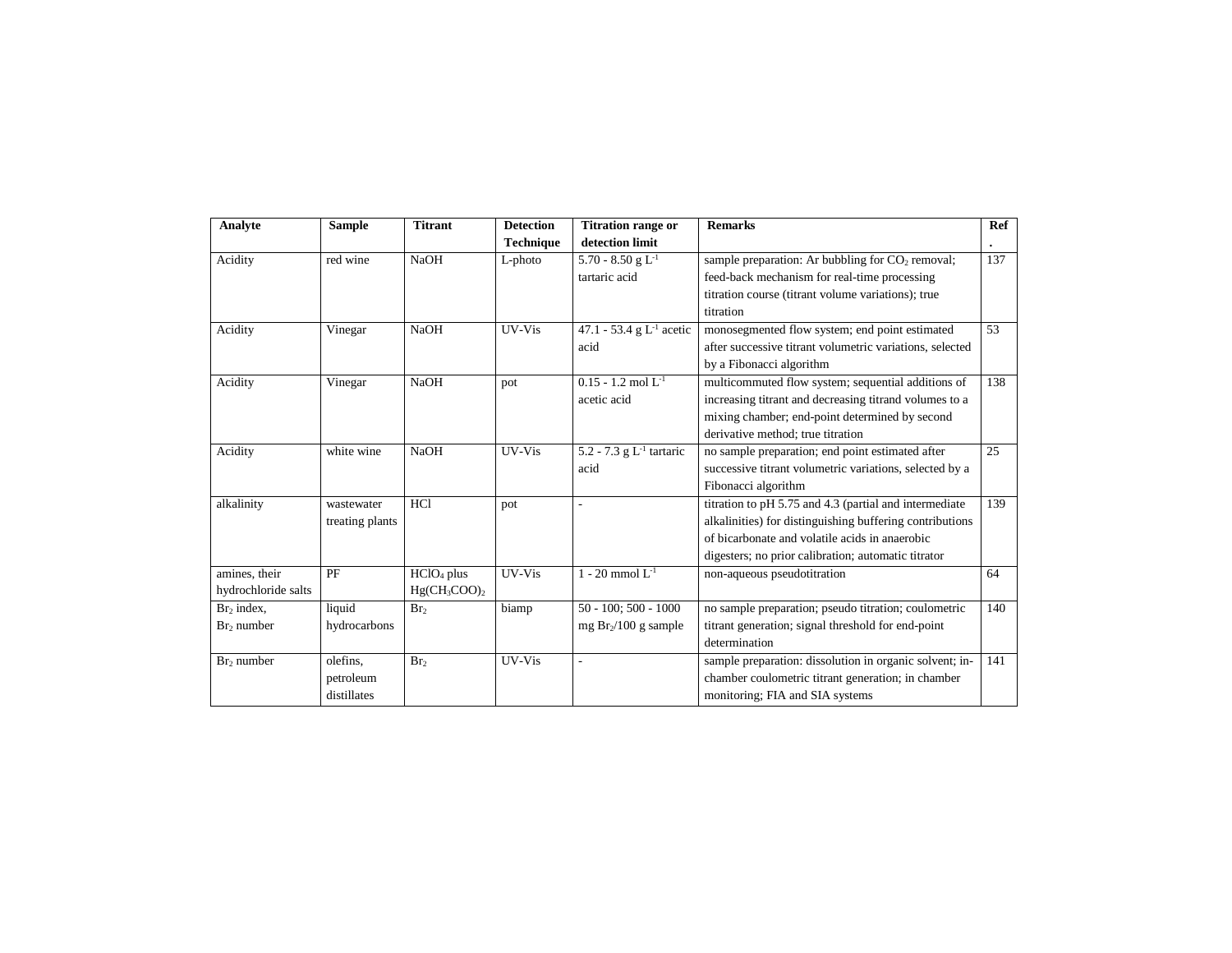# **Table 3. (Continued)**

| Analyte        | <b>Sample</b>      | <b>Titrant</b>              | <b>Detection</b> | <b>Titration range or</b>                  | <b>Remarks</b>                                                    | Ref |
|----------------|--------------------|-----------------------------|------------------|--------------------------------------------|-------------------------------------------------------------------|-----|
|                |                    |                             | <b>Technique</b> | detection limit                            |                                                                   |     |
| calcium        | Water              | <b>EDTA</b>                 | UV-Vis           |                                            | SIA system for successive sample volumetric                       | 65  |
|                |                    |                             |                  |                                            | variations; first order derivative signals for data               |     |
|                |                    |                             |                  |                                            | treatment                                                         |     |
| chloride       | bottled waters     | AgNO <sub>3</sub>           | pot              | $2 - 110$ mg $L^{-1}$                      | true precipitation titration; multicommuted system;               | 142 |
|                |                    |                             |                  |                                            | sequential additions of increasing titrant and                    |     |
|                |                    |                             |                  |                                            | decreasing titrand volumes to mixing chamber; Gran                |     |
|                |                    |                             |                  |                                            | plot for end point determination                                  |     |
| hydroxide,     | NaAlO <sub>2</sub> | sulfosalicylic              | L-photo          | 50 - 300 g $L^{-1}$ NaOH;                  | in-chamber monitoring; end-point for hydroxide:                   | 91  |
| carbonate      |                    | acid plus BaCl <sub>2</sub> |                  | $0 - 50$ g L <sup>-1</sup> CO <sub>3</sub> | acid-base indicator, end point for BaCO <sub>3</sub> : attainment |     |
|                |                    |                             |                  |                                            | of quantitative dissolution                                       |     |
| metabisulfite, | corn syrups        | I <sub>2</sub>              | UV-Vis           | $0.35 - 29.0$ mmol $L^{-1}$                | coulometric titration; in chamber monitoring; single              | 143 |
| starch         |                    |                             |                  | metabisulfite                              | or conjunct (with starch) determinations; pseudo                  |     |
|                |                    |                             |                  |                                            | titrations involving elapsed times (metabisulfite) and            |     |
|                |                    |                             |                  |                                            | slopes (starch) of the monitored signals                          |     |
| metronidazole  | PF                 | HC1O <sub>4</sub>           | UV-Vis           |                                            | open chamber; pseudo titration; monitoring of flow                | 61  |
|                |                    |                             |                  |                                            | leaving the titration chamber; fully computer-                    |     |
|                |                    |                             |                  |                                            | controlled flow system                                            |     |
| nickel         | outcome from       | Z <sub>n</sub>              | L-photo          | $10 - 70$ g L <sup>-1</sup>                | in-chamber monitoring; back titration (Ni reaction                | 144 |
|                | metallurgy         |                             |                  |                                            | with EDTA and titration of EDTA excess with Zn)                   |     |
| water          | ethanol,           | Karl Fisher                 | biamp            | $0.02 - 0.5\%$ w/w                         | monosegmented flow; true titration                                | 66  |
|                | methanol           |                             |                  |                                            |                                                                   |     |

Abbreviations as in Tables 1 and 2.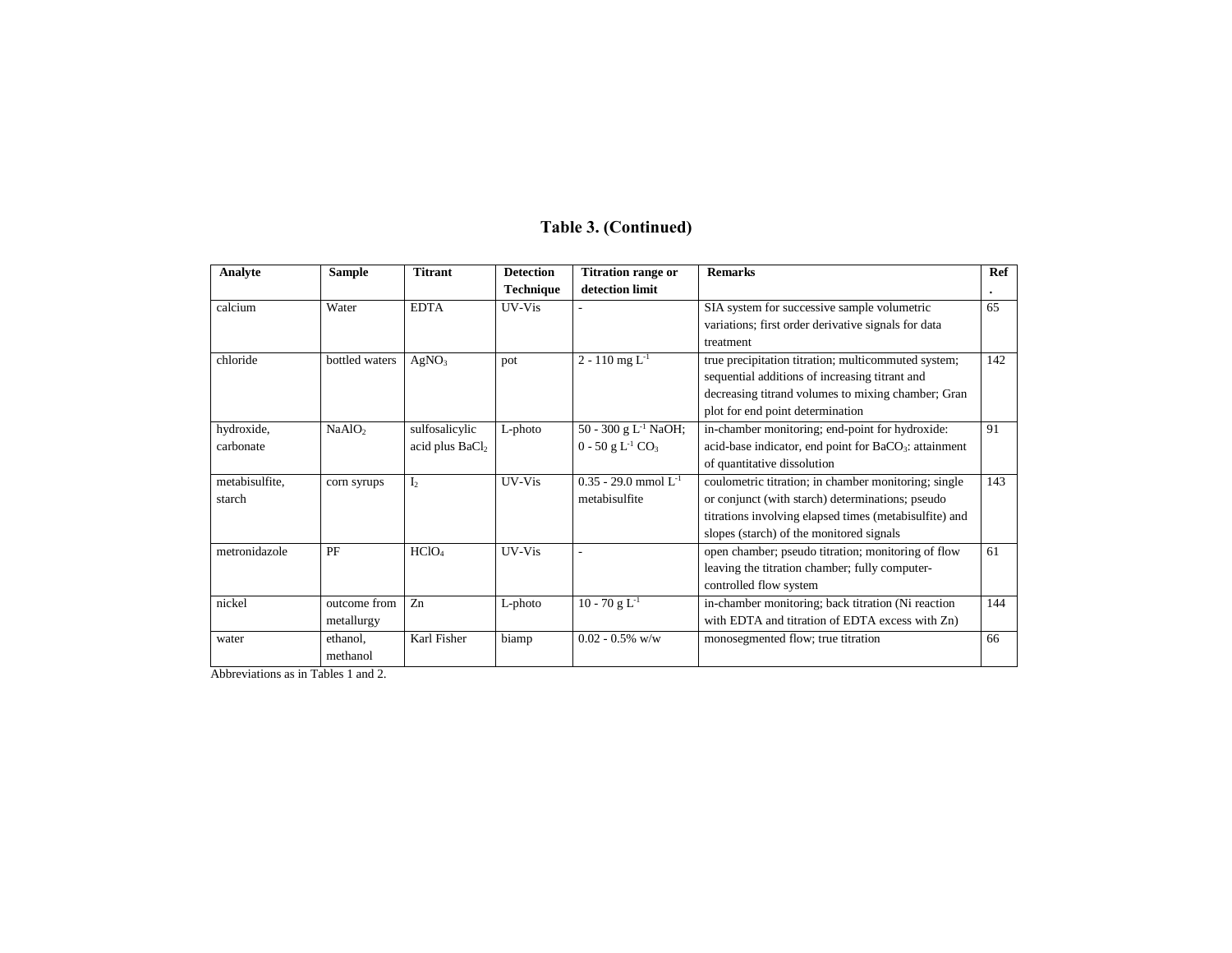Other specific applications refer to the estimation of enzyme activities, and the potentiometric pseudo titration to determine enzyme activity of lipase type B from *Candida Antarctica* [92] can be selected as an example. Triacetin and tributyrin substrates were hydrolyzed in a buffered phosphate environment, and the concentrations of the buffer base component at different hydrolysis times were titrimetrically evaluated.

To this end, successive aliquots were sampled and inserted into the carrier stream (hydrochloric acid plus potassium chloride) of the flow titrator, which was calibrated with butyric acid and acetic acid. For a 15 min hydrolysis, the detection limit of enzyme activity was determined as 0.07 U mL<sup>-1</sup>. The specific activities of lipase B for the hydrolysis of tributyrin and triacetin were determined as  $16 \pm 2$  and  $2.0 \pm 0.2$  U per mg of commercial lipase preparation.

It should be emphasized that flow-based titrations are analogous to some flow-based calibration strategies relying on successive controlled additions to the sample [93], such as the standard addition method (SAM), as both titration and SAM can be implemented in the flow set-up. As a more robust analytical calibration is aimed at, a generalized calibration strategy is welcome. Thus, research taking advantage of the potential of this hyphenation is nowadays experiencing an amazing development.

# **7. TRENDS**

Miniaturization has been often stressed as an outstanding tendency in flow analysis, as the smaller the flow analyzer, the better adherence to the 12 Green Chemistry principles. In fact, the reduced consumptions of sample and other required solutions (reagents, diluent, solvents), the efficient costbenefit ratio, the system portability, the enhanced operator safety, and the improvement of some analytical figures of merit are profitable aspects inherent to miniaturized flow analyzers. These aspects led to the amazing development of micro-flow analysis [145, 146].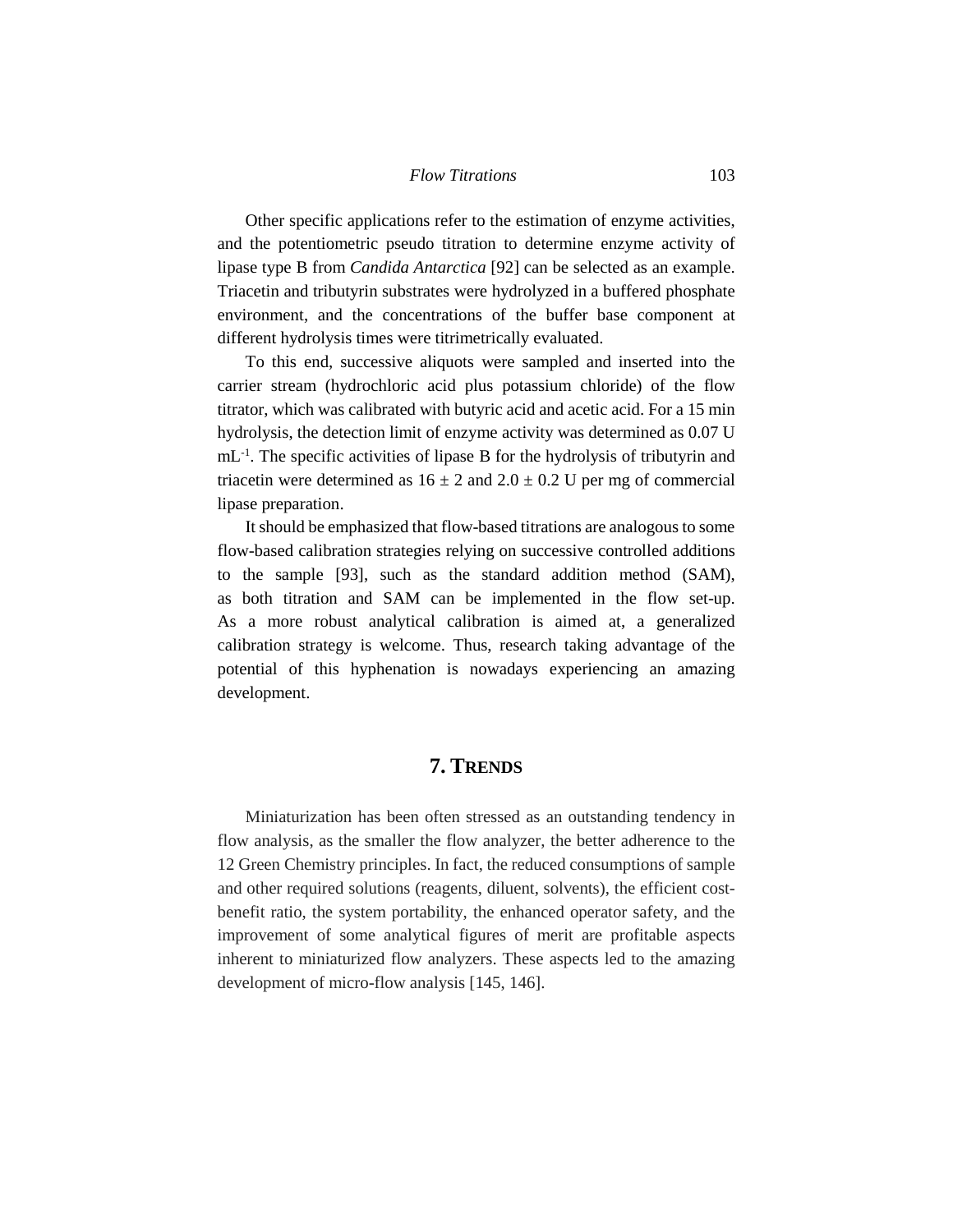#### 104 *Milton K. Sasaki, Tuanne R. Dias and Elias A. G. Zagatto*

In flow titrations, however, extreme miniaturization is not common [145]. In fact, the flow regime associated to micro-flow analyzers tends to be strictly laminar (very low Reynolds numbers), thus adjacent fluid elements may present pronounced differences in sample-to-tritant volumetric ratio. Monitoring a larger fluid element and, eventually, improving the mixing conditions circumvents this drawback. For attaining good mixing conditions, chamber-like components exploiting stirring, ultrasound irradiation, pulsed flows, flow reversals, etc., have been exploited. These strategies are typical to ordinary flow analyzers [3].

In spite of these aspects, micro-flow titrations have been proposed, and a rapid and simple acid-base titration [147] accomplished in a novel microfluidic paper-based analytical device (μPAD) can be selected for illustrative purposes. The μPAD comprised several reservoirs for reaction and detection, to which different titrant amounts, and a constant amount of phenolphthalein were added. The alkaline sample dropped onto the μPAD center spread towards the reaction reservoirs, where the titrant neutralized it. When the sample alkalinity stoichiometrically surpassed the titrant in the reaction reservoirs, non-neutralized hydroxide ion penetrated the detection reservoirs, promoting color formation with the phenolphthalein. The number of detection reservoirs with no color change was associated with the titration end-point. Titration was accomplished within 1 min, and end-point was visually determined. Acidic samples were also analyzed by using sodium carbonate as titrant. The μPADs were stable for more than one month when stored in darkness at room temperature. Acidic hot spring waters were infield analyzed and results agreed with those obtained by a classical acid-base titration.

An analogous strategy was recently proposed for the complexometric titration of calcium and magnesium in natural waters [148]. Other microflow titrators involving manifold architectures typical from e.g., µTAS, µFIA, lab-on-chip, etc., [149, 150] should be mentioned in the context.

Further developments and applications of flow titrators with the architecture of ordinary flow analyzers tend to be more pronounced, in view of the excellent characteristics of this analyzer, the adherence to the 12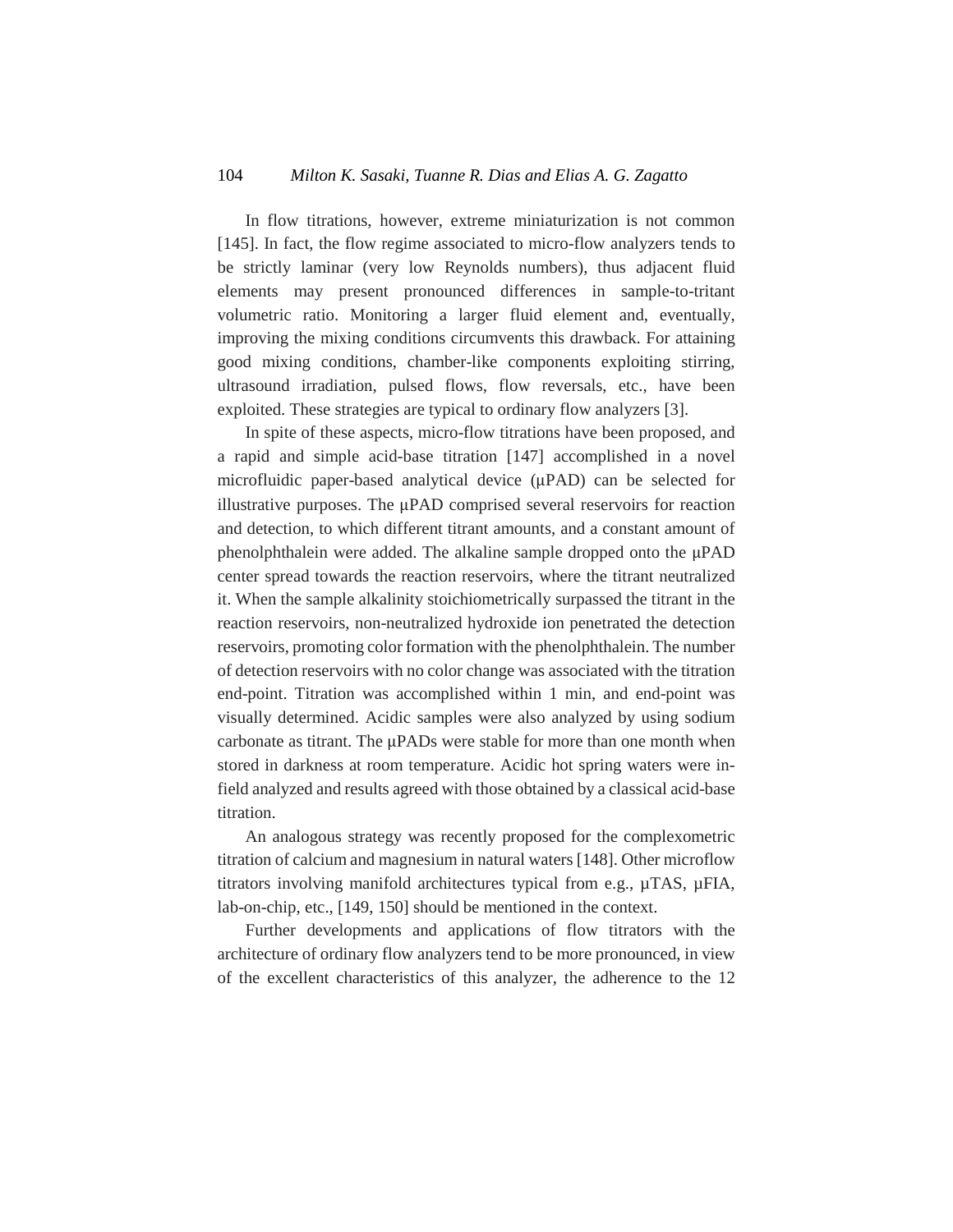Green Chemistry principles, the feasibility for *in situ* assays, and the easy handling of organic solvents.

Other developments will probably be focused on simultaneous determinations involving titrimetric and non-titrimetric methods, as well as on wide-range titrations. This later trend might exploit titrant and/or sample resampling (zone sampling), peak height measurements for analysis of more diluted samples and pseudo titrations for the more concentrated ones, etc.

The advantages arising from the exploitation of kinetic aspects in flow analysis are well known. Thus, one can foresee that applications of flow titrations with catalytic end-point will experience an amazing growth. Moreover, studies on the feasibility of using relatively slow titrand/titrant reactions will probably be of relevance in the near future.

These tendencies will certainly include expert flow systems with multicommutation for real-time flow and manifold programming.

# **REFERENCES**

- [1] Skoog, D. A.; Holler, F. J.; Crouch, S. R. *Principles of Instrumental Analysis*, 6th ed.; Hardcourt College Pub.: Philadelphia, 2006.
- [2] Christian, G. D.; Dasgupta, P. K.; Schug, K. A. *Analytical Chemistry*, 7th ed.; John Wiley & Sons Inc.: Hoboken, 2014.
- [3] Zagatto, E. A. G.; Oliveira, C. C.; Townshend, A.; Worsfold, P. J. *Flow Analysis with Spectrophotometric and Luminometric Detection*; Elsevier: Amsterdam, 2012.
- [4] Kolev, S. D.; McKelvie, I. D. (Ed.). Advances in Flow-injection Analysis and Related Techniques, *Wilson and Wilson's Comprehensive Analytical Chemistry*, Volume 54; Elsevier: Amsterdam, 2008.
- [5] Cerda, V.; Ferrer, L.; Avivar, J.; Cerda, A. *Flow Analysis - A Practical Guide*; Elsevier: Amsterdam, 2014.
- [6] Galuszka, A.; Migaszewski, Z.; Namiesnik, J. The 12 Principles of Green Analytical Chemistry and the Significance Mnemonic of Green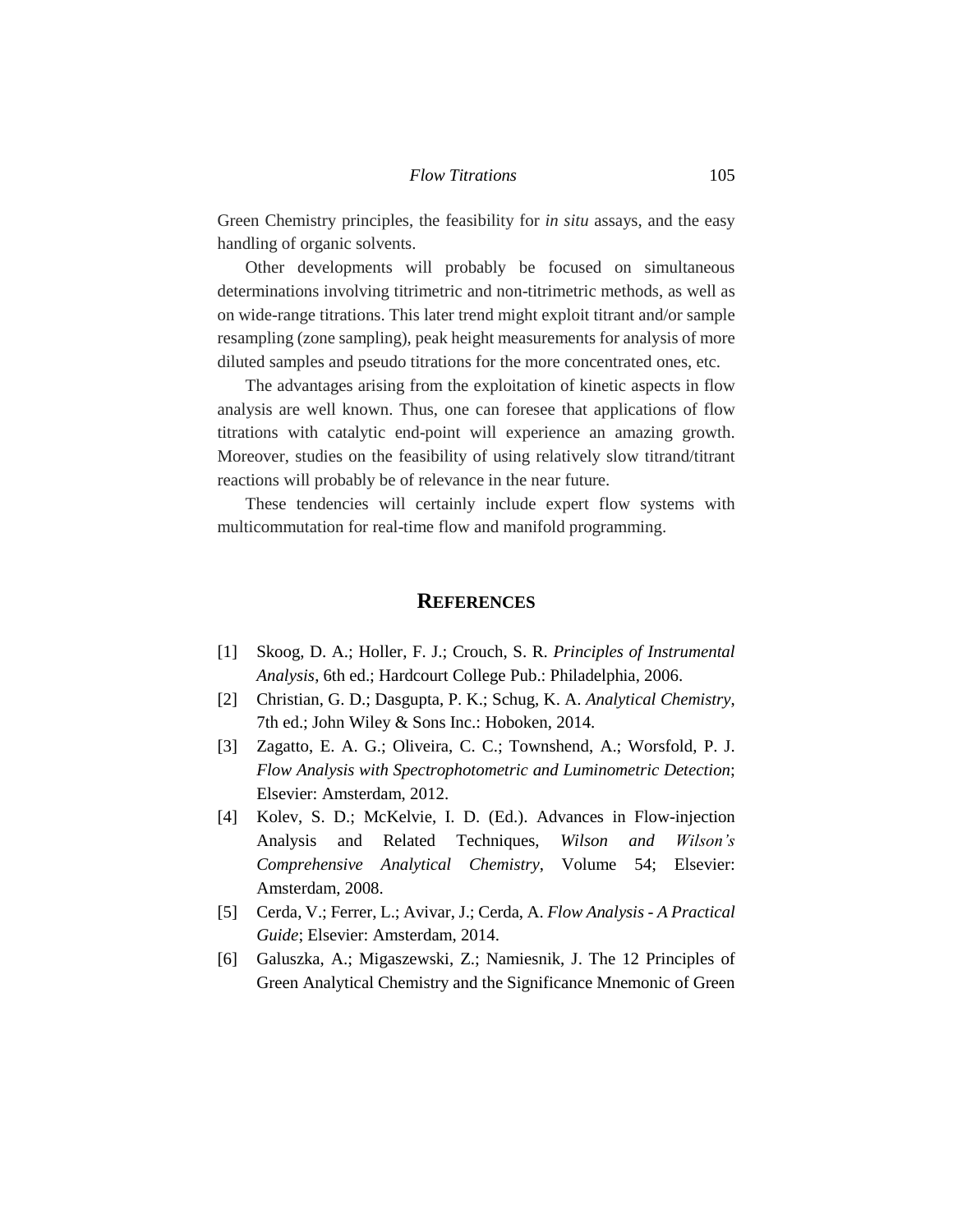Analytical Practices. *TrAC, Trends Anal. Chem.* 2013, *50*, 78-84.

- [7] Phillips, J. P. *Automatic Titrators*; Academic Press Inc.: New York, 1959.
	- [8] Ziegel, H. Automatische Titrationen. [Automatic titrations] *Z. Anal. Chem.* 1914, *53*, 755-762.
- [9] Keeler, E. A. The Application of Ion Concentration Measurements to the Control of Industrial Processes. *J. Ind. Eng. Chem.* 1922, *14*, 395-397.
- [10] Hickman, K.; Sanford, C. R. Automatic Titrating Devices. *Ind. Eng. Chem. Anal. Ed.* 1933, *5*, 65-68.
- [11] Shaffer Jr, P. A.; Briglio Jr, A.; Brockman Jr, J. A. Instrument for Automatic Continuous Titration. *Anal. Chem.* 1948, *20*, 1008-1014.
- [12] Malmstadt, H. V.; Gohrbandt, E. C. Automatic Spectrophotometric Titrations. Determination of Milligram Quantities of Thorium. *Anal. Chem.* 1954, *26*, 442-445.
- [13] Malmstadt, H. V.; Roberts, C. B. Automatic Derivative Spectrophotometric Titrations. *Anal. Chem.* 1956, 28, 1408-1412.
- [14] Bartroli, J.; Alerm, L. Micro-Batch Flow Titration. *Anal. Lett*. 1995, *28*, 1483-1497.
- [15] Jo, K. D. *Development of New Automated Flow Titration Systems*; Ph.D. Thesis; Texas Tech University: Lubbock, 2004.
- [16] Kingston, H. M.; Kingstonz, M. L. Nomenclature in Laboratory Robotics and Automation (IUPAC recommendations 1994). *J. Autom. Chem.* 1994, *16*, 43-57.
- [17] Skeggs, L. T. Persistence and Prayer: from the Artificial Kidney to the Autoanalyzer. *Clin. Chem.* 2000, *46*, 1425-1436.
- [18] Krug, F. J.; Mortatti, J.; Pessenda, L. C. R.; Zagatto, E. A. G.; Bergamin-Filho, H. Flow-injection Spectrophotometric Determination of Boron in Plant Material with Azomethine-H. *Anal. Chim. Acta* 1981, *125*, 29-35.
- [19] Stewart, K. K. Flow-Injection Analysis: A Review of its Early History. *Talanta* 1981, *28*, 789-797.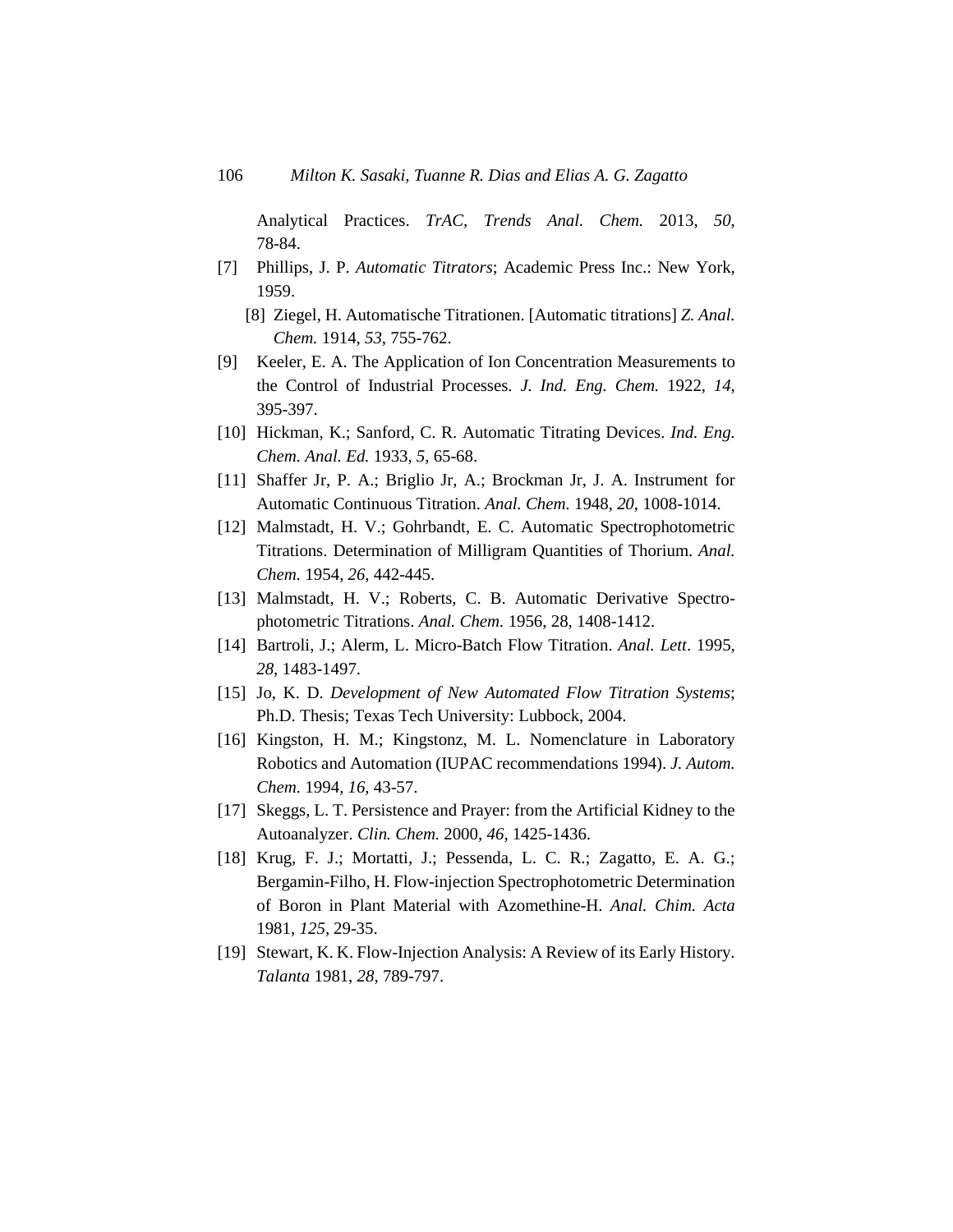- [20] Ruzicka, J.; Marshall, G. D. Sequential Injection: a New Concept for Chemical Sensors, Process Analysis and Laboratory Assays. *Anal. Chim. Acta* 1990, *237*, 329-343.
- [21] Arnold, D. P.; Russell, M. P.; Petty, J. D.; Sweatman, D. R. Automated Titrations using a Discontinuous Programmed Flow Analyzer. *Anal. Chem.* 1989, *61*, 2109-2116.
- [22] Cattrall, R. W.; Scollary, G. R. Discontinuous Flow Analysis: Generation of Fluid Flows by Differential Pumping. *Anal. Method. Instrum.* 1995, *2*, 61-73.
- [23] Pasquini, C.; Oliveira, W. A. Monosegmented System for Continuousflow Analysis. Spectrophotometric Determination of Chromium(VI), Ammonia, and Phosphorus. *Anal. Chem.* 1985, *57*, 2575-2579.
- [24] Sweileh, J. A.; Dasgupta, P. K. Applications of *in situ* Detection with an Automated Micro Batch Analyzer. *Anal. Chim. Acta* 1988, *214*, 107-120.
- [25] Honorato, R. S.; Araujo, M. C. U.; Lima R. A. C.; Zagatto, E. A. G.; Lapa R. A. S.; Lima, J. L. F. C. A Flow-Batch Titrator Exploiting a One-dimensional Optimization Algorithm for End-point Search. *Anal. Chim. Acta* 1999, *396*, 91-97.
- [26] Alerm, L.; Bartroli, J. Development of a Sequential Microtitration System. *Anal. Chem.* 1996, *68*, 1394-1400.
- [27] Vakh, C.; Falkova, M.; Timofeeva, I.; Moskvin, A.; Moskvin, L.; Bulatov, A. Flow Analysis: A Novel Approach for Classification. *Crit. Rev. Anal. Chem*. 2016, *46*, 374-388.
- [28] Blaedel, W. J.; Laessig, R. H. Continuous Automated, Buretless Titrator with Direct Readout. *Anal. Chem*. 1964, *36*, 1617-1623.
- [29] Dasgupta, P. K.; Tanaka, H.; Jo, K. D. Continuous On-line True Titrations by Feedback Based Flow Ratiometry: Application to Potentiometric Acid-base Titrations. *Anal. Chim. Acta* 2001, *435*, 289-297.
- [30] Blaedel, W. J.; Laessig, R. H. Continuous EDTA Titrations at Low Concentrations. *Anal. Chem*. 1966, *38*, 186-188.
- [31] Nagy, G.; Feher Z.; Toth, K.; Pungor E. A Novel Titration Technique for the Analysis of Streamed Samples – The Triangle-Programmed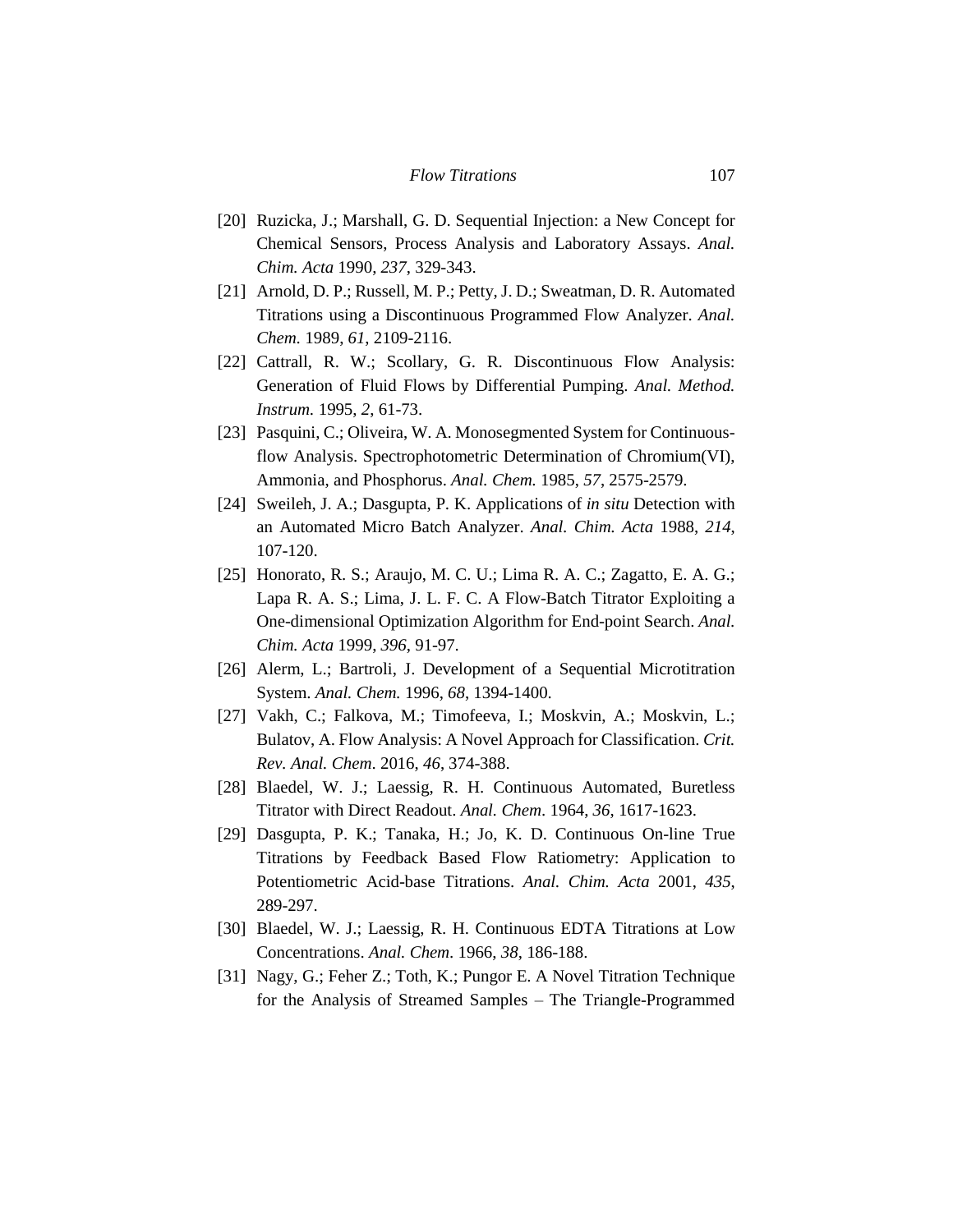Titration Technique. Part I. General Considerations. *Anal. Chim. Acta* 1977, *91*, 87-96.

- [32] Fleet, B.; Ho, A. Y. W. Gradient Titration A Novel Approach to Continuous Monitoring using Ion-Selective Electrodes. *Anal. Chem*. 1974, *46*, 9-11.
- [33] Nagy, G.; Feher, Z.; Toth, K.; Pungor, E. A Novel Titration Technique for the Analysis of Streamed Samples - The Triangle-Programmed Titration Technique. Part II. Argentimetric Titrations. *Anal. Chim. Acta* 1977, *91*, 97-106.
- [34] Nagy, G.; Feher, Z.; Toth, K.; Pungor, E. A Novel Titration Technique for the Analysis of Streamed Samples - The Triangle-Programmed Titration Technique. Part III. Titrations with Electrically Generated Bromine. *Anal. Chim. Acta* 1978, *100*, 181-191.
- [35] Nagy, G.; Lengyel, Z.; Feher, Z.; Toth, K.; Pungor, E. A Novel Titration Technique for the Analysis of Streamed Samples - The Triangle-Programmed Titration Technique. Part IV. Automatic Evaluation of the Titration Curves obtained with Linear Signal Detectors. *Anal. Chim. Acta* 1978, *101*, 261-271.
- [36] Nagy, G.; Feher, Z.; Toth, K.; Pungor, E.; Ivaska, A. Evaluation of Acid-Base Titration Curves Obtained by the Triangle-Programmed Titration Technique in Flowing Solutions. *Talanta* 1979, *26* 1143-1153.
- [37] Feher, Z.; Nagy, G.; Toth, K.; Pungor, E.; Toth, A. Determination of the Prostaglandin F2 $\alpha$  Content of Pharmaceutical Preparations with Triangle-programmed Bromimetric Titration in Flowing Solutions. *Analyst* 1979, *194*, 560-565.
- [38] Bezegh, A.; Feher, Z.; Toth, K.; Pungor, E. Fourier Transform in Continuous Stream Titration. *Anal. Chem.* 1984, *56*, 1143-1145.
- [39] Zhu, J.-Y.; Shi, L.-Y.; Dallner, C.; Niebauer H.; Muenzel, C.; Bauer, H. Study and Application of a New On-line Titration Technique. *J. Shanghai Univ.* 2002, *6*, 181-184.
- [40] Gyurcsanyi, R. E.; Feher, Z.; Nagy, G. Study of the Determination of Acetylcholine after Enzymatic Hydrolysis by Triangle-programmed Coulometric Flow Titration. *Talanta* 1998, *47*, 1021-1031.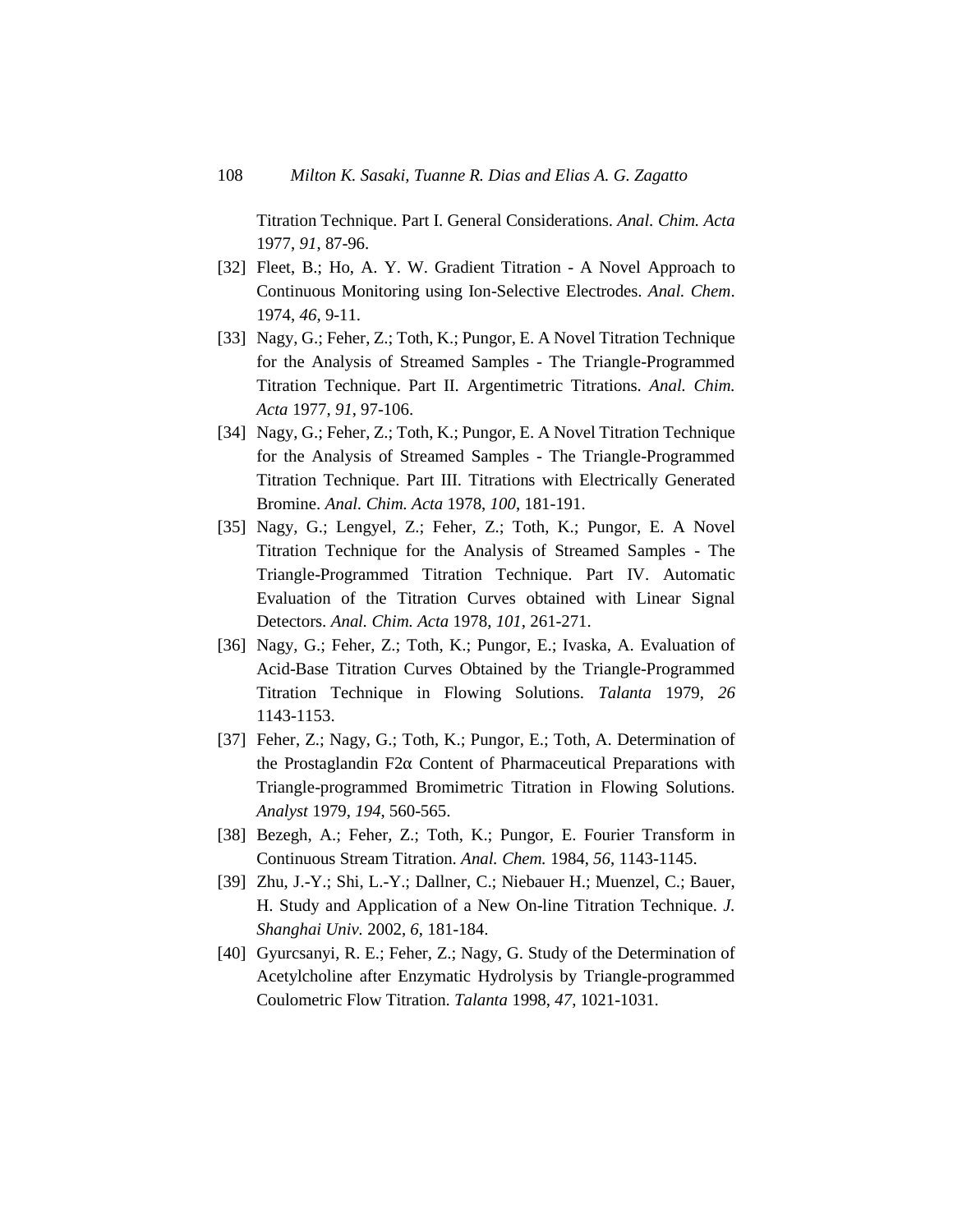- [41] Saurina, J.; Hernandez-Cassou, S.; Tauler, R. Multivariate Curve Resolution Applied to Continuous-flow Spectrophotometric Titrations. Reaction between Amino Acids and 1,2-Naphthoquinone-4 sulfonic Acid. *Anal. Chem.* 1995, *67*, 3722-3726.
- [42] Ruzicka, J.; Hansen, E. H.; Mosbæk, H. Flow-injection Analysis. Part IX. A New Approach to Continuous Flow Titrations. *Anal. Chim Acta* 1977, *92*, 235-249.
- [43] Zagatto, E. A. G.; Reis, B. F.; Martinelli, M.; Krug, F. J.; Bergamin-Filho, H.; Gine, M. F. Confluent Streams in Flow-injection Analysis. *Anal. Chim. Acta* 1987, *198*, 153-163.
- [44] Zagatto, E. A. G.; Carneiro, J. M. T.; Vicente, S.; Fortes, P. R.; Santos, J. L. M.; Lima, J. L. F. C. Mixing Chambers in Flow Analysis: a Review, *J. Anal. Chem*. 2009, *64*, 540-548.
- [45] Dias, A. C. B.; Borges, E. P.; Zagatto, E. A. G.; Worsfold, P. J. A Critical Examination of the Components of the Schlieren Effect in Flow Analysis. *Talanta* 2006, *68*, 1076-1082.
- [46] Inczedy, J.; Lengyel T.; Ure, A. M. *IUPAC Compendium of Analytical Nomenclature, Definitive Rules 1997* (3rd Edn), Blackwell Sci. Pub.: Oxford, 1998.
- [47] Pardue, H. L.; Fields, B. Kinetic Treatment of Unsegmented Flow Systems. Part I. Subjective and Semi-quantitative Evaluations of Flow-injection Systems with Gradient Chamber. *Anal. Chim. Acta* 1981, *124*, 39-63.
- [48] Pardue, H. L.; Fields, B. Kinetic Treatment of Unsegmented Flow Systems. Part II. Detailed Treatment of Flow-injection Systems with Gradient Chamber. *Anal. Chim. Acta* 1981, *124*, 65-79.
- [49] Ramsing, A. U.; Ruzicka, J.; Hansen E. H. The Principles and Theory of High-speed Titrations by Flow-injection Analysis. *Anal. Chim. Acta* 1981, *129*, l-17.
- [50] van Staden, J. F.; Plessis, H. Sequential Injection Acid-base Titration: a Useful Application for Process Analytical Science. *Anal. Comm*. 1997, *34*, 147-151.
- [51] Cardwell, T. J.; Cattrall, R. W.; Cross, G. J.; O'Connell, G. R.; Petty, J. D.; Scollary, G. R. Determination of Titratable Acidity of Wines and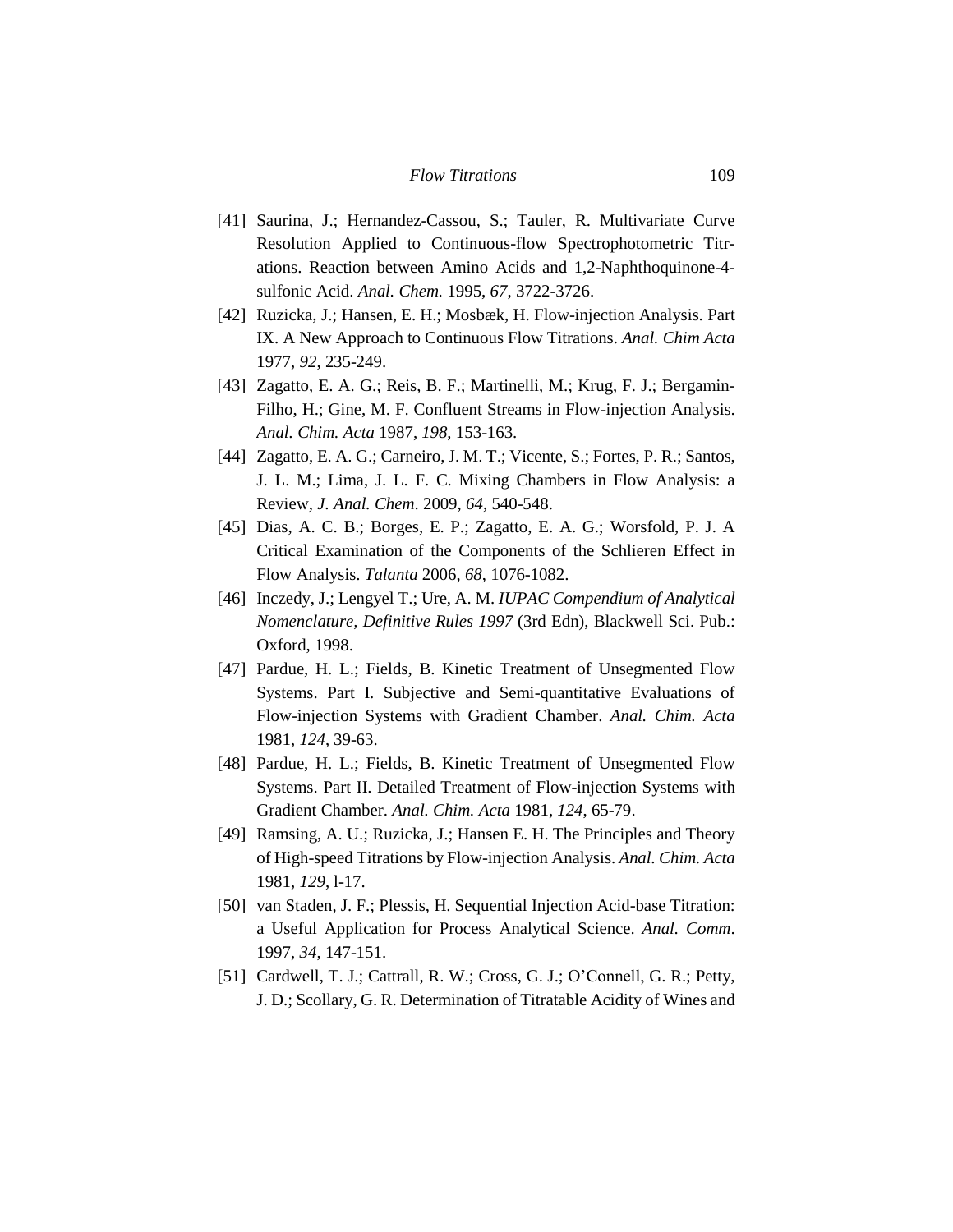Total Acidity of Vinegars by Discontinuous Flow Analysis using Photometric End-point Detection. *Analyst* 1991, *116*, 1051-1054.

- [52] Cardwell, T. J.; Cattrall, R. W.; Petty, J. D.; Scollary, G. R. Discontinuous Flow Analysis: a Unique Approach to Flow-based Titrations. *Anal. Sci*. 1991, *7*, 639-640.
- [53] Honorato, R. S.; Araujo, M. C. U.; Veras, G.; Zagatto, E. A. G.; Lapa R. A. S.; Lima, J. L. F. C. Monosegmented Flow Titration for the Spectrophotometric Determination of Total Acidity in Vinegar. *Anal. Sci*. 1999, *15*, 665-668.
- [54] Kozak, J.; Wojtowicz, M.; Gawenda, N.; Koscielniak, P. An Automatic System for Acidity Determination Based on Sequential Injection Titration and the Monosegmented Flow Approach. *Talanta* 2011, *84*, 1379-1383.
- [55] Jakmunee, J.; Pathimapornlert, L.; Hartwell, S. K.; Grudpan K. Novel Approach for Mono-segmented Flow Micro-titration with Sequential Injection using a Lab-on-valve System: a Model Study for the Assay of Acidity in Fruit Juices. *Analyst* 2005, *130*, 299-303.
- [56] Wojtowicz, M.; Kozak, J.; Danielewska, K.; Koscielniak, P. Flowinjection Titration Basing on the Merging-zone Technique. *Talanta* 2009, *79*, 1006-1010.
- [57] Paim, A. P. S.; Reis, B. F. An Automatic Spectrophotometric Titration Procedure for Ascorbic Acid Determination in Fruit Juices and Soft Drinks Based on Volumetric Fraction Variation. *Anal. Sci*. 2000, *16*, 487-491.
- [58] Zampronio, C. G.; Rohwedder, J. J. R.; Poppi, R. J. Artificial Neural Networks Applied to Potentiometric Acid-base Flow-injection Titrations. *Chemometr. Intell. Lab*. 2002, *62*, 17-24.
- [59] Kozak, J.; Gutowski, J.; Kozak, M.; Wieczorek, M.; Koscielniak, P. New Method for Simultaneous Determination of Fe(II) and Fe(III) in Water using Flow-injection Technique. *Anal. Chim. Acta* 2010, *668*, 8-12.
- [60] Lutze, O.; Rob, B.; Cammann K. Gran's Plot Titration and Flowinjection Titration of Sulfate in Ground and Drinking Water with a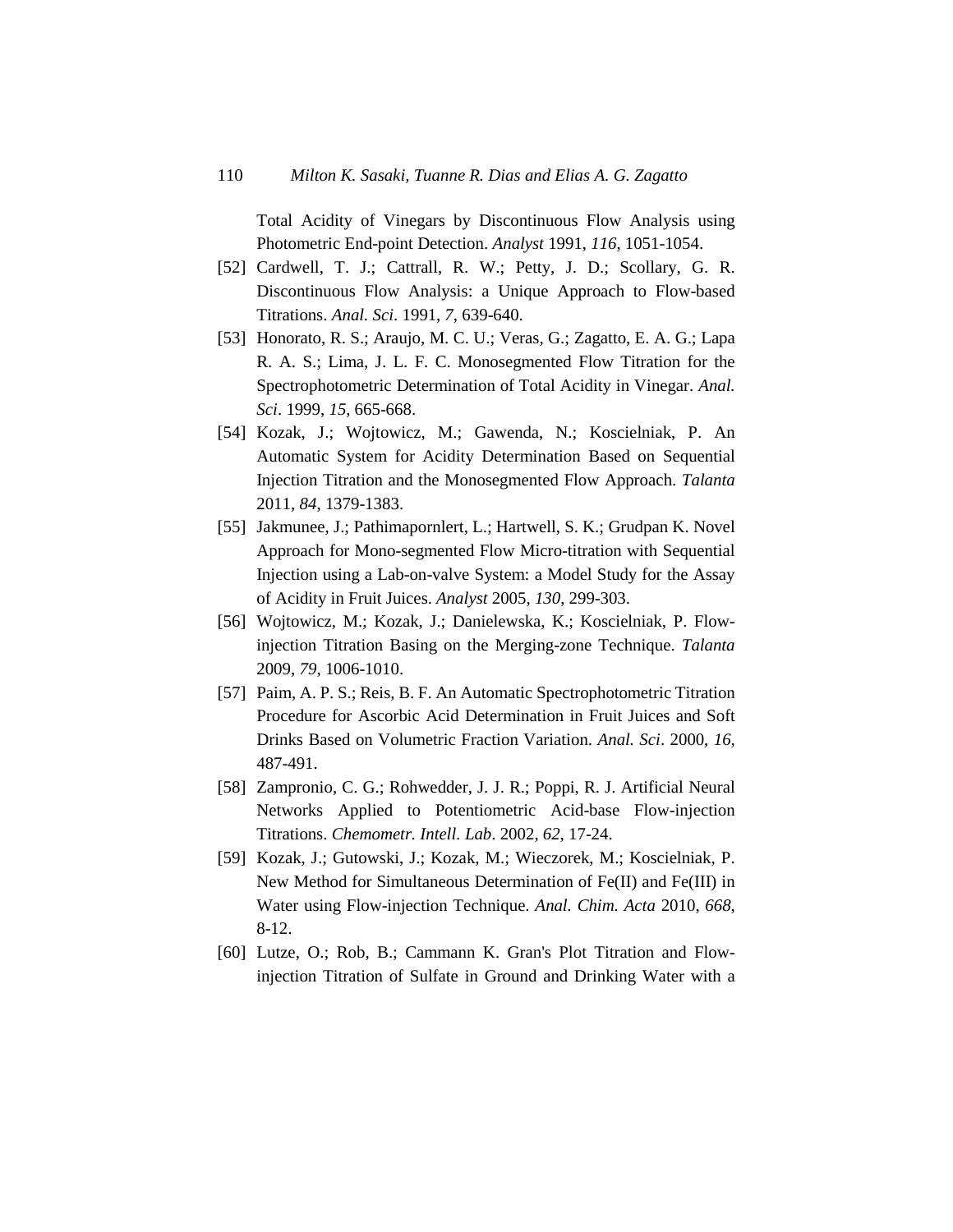Barium Ion-selective Electrode. *Fresenius J. Anal. Chem.* 1994, *350*, 630-632.

- [61] Medeiros, E. P.; Nascimento, E. C. L.; Medeiros, A. C. D.; Veras-Neto, J. G.; Silva, E. C.; Araujo, M. C. U. Multicommutated Generation of Concentration Gradients in a Flow-batch System for Metronidazole Spectrophotometric Determination in Drugs. *Anal. Chim. Acta* 2004, *511*, 113-118.
- [62] Aquino, E. V.; Rohwedder, J. J. R.; Pasquini, C. A New Approach to Flow-batch Titration. A Monosegmented Flow Titrator with Coulometric Reagent Generation and Potentiometric or Biamperometric Detection. *Anal. Bioanal. Chem*. 2006, *386*, 1921- 1930.
- [63] Crispino, C. C.; Reis, B. F. Development of an Automatic Photometric Titration Procedure to Determine Olive Oil Acidity Employing a Miniaturized Multicommuted Flow-batch Setup. *Anal. Methods* 2014, *6*, 302-307.
- [64] Georgiou, C. A.; Koupparis, M. A. Automated Flow-injection Spectrophotometric Non-aqueous Pseudotitrations of Amines and Their Hydrohalide Salts. *Analyst* 1988, *113*, 755-760.
- [65] Sanchez-Rosado, N.; Morales-Rubio, A.; Guardia, M. Batch Titration of Calcium in Water Sample by Sequential Injection Analysis Derivate Spectrometry. *J. Flow-injection* 2002, *19*, 121-124.
- [66] Aquino, E. V.; Rohwedder, J. J. R.; Pasquini, C. A Monosegmentedflow Karl Fischer Titrator. *Talanta* 2007, *71*, 1288-1293.
- [67] Bergamin-Filho, H.; Zagatto, E. A. G.; Krug, F. J.; Reis, B. F. Merging Zones in Flow-injection Analysis. Part 1. Double Proportional Injector and Reagent Consumption. *Anal. Chim. Acta* 1978, *101*, 17-23.
- [68] Reis, B. F.; Jacintho, A. O.; Mortatti, J.; Krug, F. J.; Zagatto, E. A. G.; Bergamin-Filho, H.; Pessenda. Zone Sampling Processes in Flowinjection Analysis. *Anal. Chim. Acta* 1981, *123*, 221-228.
- [69] Rocha, F. R. P.; Infante, C. M. C.; Melchert, W. R. A Multi-purpose Flow System Based on Multi-commutation. *Spectrosc. Lett.* 2006, *39*, 651-668.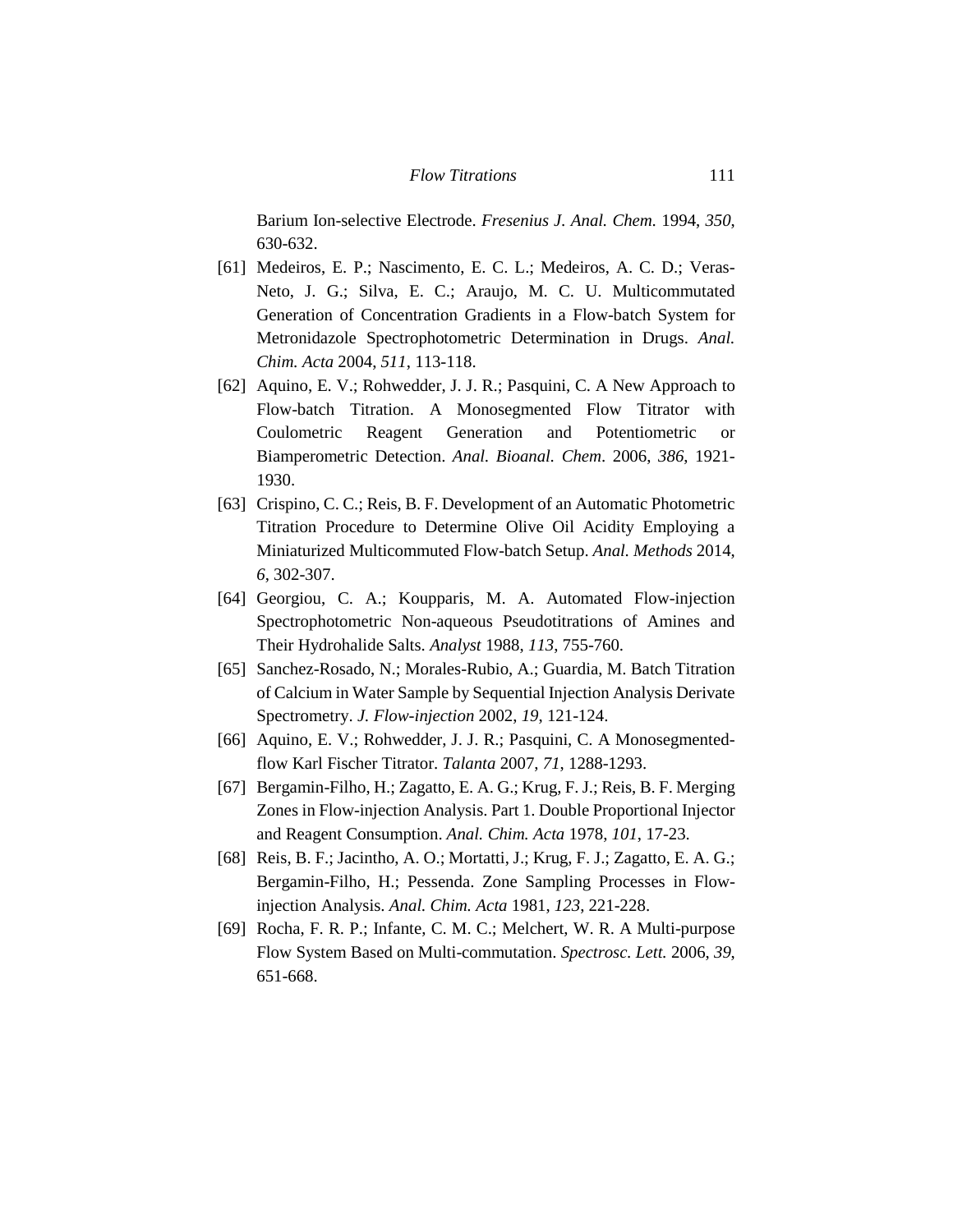- [70] Clark, G. D.; Zable, J.; Ruzicka, J.; Christian, G. D. Flow-reversal Flow-injection Analysis. Enhancement of Flow-injection Titrations. *Talanta* 1991, *38*, 119-124.
- [71] Taylor, R. H.; Ruzicka, J.; Christian, G. D. Flow-injection Coulometric Titrations. *Talanta* 1992, *39*, 285-292.
- [72] Fuhrmann, B.; Spohn, U.; Mohr, K.-H. Enzymatic Assays Based on the Coulometric Microflow Titration of Ammonia and Carbon Dioxide. *Biosens. Bioelectron.* 1992, *7*, 653-660.
- [73] Reis, B. F.; Gine, M. F.; Zagatto, E. A. G.; Lima, J. L. F. C.; Lapa, R. A. S. Multicommutation in Flow Analysis. Part 1. Binary Sampling: Concepts, Instrumentation and Spectrophotometric Determination of Iron in Plant Digests. *Anal. Chim. Acta* 1994, *293*, 129-138.
- [74] Korenaga, T.; Zhou, X. L.; Moriwake, T.; Muraki, H.; Naito, T.; Sanuki, S. Computer-controlled Micropump Suitable for Precise Microliter Delivery and Complete In-line Mixing. *Anal. Chem.* 1994, *66*, 73-78.
- [75] Wang, X. D.; Cardwell, T. J.; Cattrall, R. W.; Jenkins, G. E. Pulsed Flow Chemistry. A New Approach to the Generation of Concentration Profiles in Flow Analysis, *Anal. Commun*. 1998, *35*, 97-101.
- [76] Martelli, P. B.; Reis, B. F.; Korn, M.; Rufini, I. A. The Use of Ion Exchange Resin for Reagent Immobilization and Concentration in Flow Systems. Determination of Nickel in Steel Alloys and Iron Speciation in Waters. *J. Braz. Chem. Soc.* 1997, *8*, 479-485.
- [77] Korn, M.; Gouveia, L. F. B. P.; Oliveira, E.; Reis, B. F. Binary Search in Flow Titration Employing Photometric End-point Detection. *Anal. Chim. Acta*, 1995, *313*, 177-184.
- [78] Martz, T. R.; Dickson, A.G.; DeGrandpre, M. D. Tracer Monitored Titrations: Measurement of Total Alkalinity. *Anal. Chem.* 2006, *78*, 1817-1826.
- [79] Sasaki, M. K.; Rocha, D. L.; Rocha, F. R. P.; Zagatto, E. A. G. Tracermonitored Flow Titrations. *Anal. Chim. Acta* 2016, *902*, 123-128.
- [80] Krug, F. J.; Bergamin-Filho, H.; Zagatto, E. A. G. Commutation in Flow-injection Analysis. *Anal. Chim. Acta* 1986, *179*, 103-118.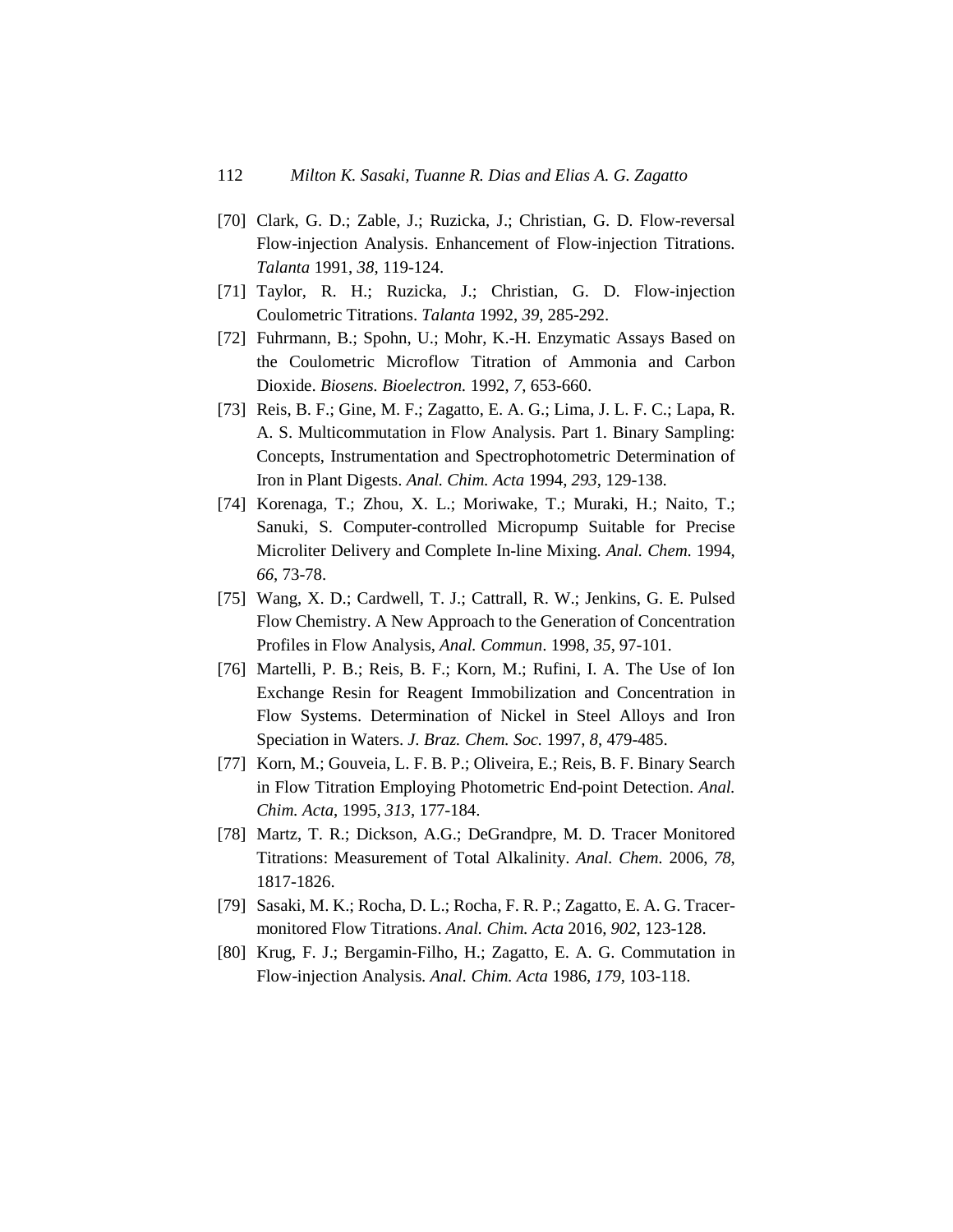- [81] Malcome-Lawes, D. J.; Pasquini, C. A Novel Approach to Nonsegmented Flow Analysis. Part 3. Sequential Determination of Ammonium, Nitrite and Nitrate Ions. *J. Autom. Chem.* 1988, 10, 192-197.
- [82] Israel, Y.; Lasztity, A.; Barnes, R. M. Online, Steady-state Concentrations for Inductively Coupled Plasma Atomic Emission and Mass-spectrometry Achieved by Tandem Injection and Mergingstream Flow-injection. *Analyst* 1989, *114*, 1259-1265.
- [83] Feres, M. A.; Fortes, P. R.; Zagatto, E. A. G.; Santos, J. L. M.; Lima, J. L. F. C. Multi-commutation in Flow Analysis: Recent Developments and Applications. *Anal. Chim. Acta*, 2008, *618*, 1-17.
- [84] Yasuda, K.; Kuroishi, T. Magic of Multi-port Valve for Flow-injection Analysis. *J. Flow-injection Anal*. 1989, *6*, 5-18.
- [85] Conceicao, A. C. L.; Goncalves, M. L. S. S.; Santos, M. M. C. Rapid Determinations of Complexing Stability Constants by Gradient Flowinjection Titration. *Anal. Chim. Acta* 1995, *302*, 97-102.
- [86] Carlsson, K.; Karlberg, B. Micro-volume Flow Titration and Screening the Dissociation Constants (pKa) of Weak Acids. *Anal. Chim. Acta* 2001, *434*, 149-156.
- [87] Turner, D. R.; Santos, M. M. C.; Coutinho, P.; Gonçalves, M. L.; Knox, S. Rapid pK Measurements for Multibasic Weak Acids by Gradient Flow-injection Titration. *Anal. Chim. Acta* 1992, *258*, 259-267.
- [88] Conceicao, A. C. L.; Piedade, M. E. M. Determination of Acidity Constants by Gradient Flow-injection Titration. *J. Chem. Educ*. 2006, *83*, 1853-1856.
- [89] Lima, R. A. C.; Almeida, L. F.; Lyra, W. S.; Siqueira, L. A.; Gaiao, E. N.; Paiva-Junior, S. S. L.; Lima, R. L. F. C. Digital Movie-based on Automatic Titrations. *Talanta* 2016, *147*, 226-232.
- [90] Feher, Z.; Kolbe L.; Pungor, E. Application of Flow-through Techniques to Drug Dissolution Studies. *Analyst* 1991, *116*, 483-487.
- [91] Tan, A.; Zhang, L.; Xiao, C. Simultaneous and Automatic Determination of Hydroxide and Carbonate in Aluminate Solutions by a Micro-titration Method. *Anal. Chim. Acta* 1999, *388*, 219-223.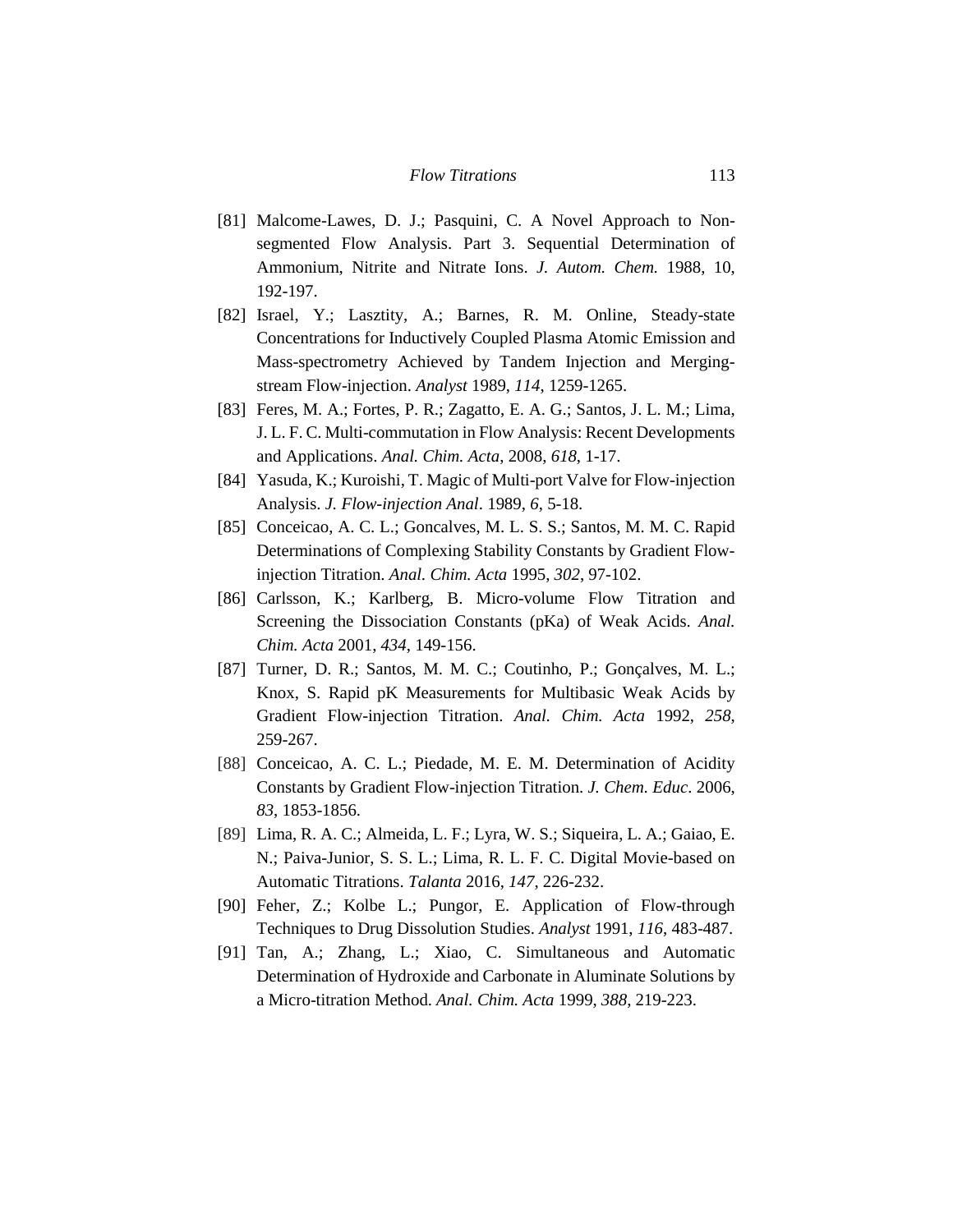- [92] Vahl, K.; Kahlert, H.; Boettcher, D.; Wardenga, R.; Komorsky-Lovric, S.; Bornscheuer, U.; Scholz, F. A Potential High-throughput Method for the Determination of Lipase Activity by Potentiometric Flowinjection Titrations. *Anal. Chim. Acta* 2008, *610*, 44-49.
- [93] Wieczorek, M.; Kozak, J.; Koscielniak, P.; Knihnicki, P.; Pieprzyca, E. Critical Approach to Flow Injection Gradient Titration as a Calibration Method. *Talanta* 2012, *96*, 34-38.
- [94] Marcos, J.; Rios, A.; Valcarcel, M. Part 1. Automatic Titrations in Unsegmented Flow Systems Based on Variable Flow-rate Patterns: Principles and Applications to Acid-base Titrations. *Anal. Chim. Acta* 1992, *261*, 489-494.
- [95] Tanaka, H.; Tachibana, T.; Oda, R.; Dasgupta, P. K. Determination of Acid Dissociation Constants Based on Continuous Titration by Feedback-based Flow Ratiometry. *Talanta* 2004, *64*, 1169-1174.
- [96] Fuhrmann, B.; Spohn, U. Volumetric Triangle-Programmed Flow Titrations Based on Precisely Generated Concentration Gradients. *Anal. Chim. Acta* 1993, *282,* 397-406.
- [97] He, Z. K.; Fuhrmann, B.; Spohn, U. Coulometric Microflow Titrations with Chemiluminescent and Amperometric Equivalence Point Detection Bromimetric Titration of Low Concentrations of Hydrazine and Ammonium. *Anal. Chim. Acta* 2000, *409*, 83-91.
- [98] Katsumata, H.; Teshima, N.; Kurihara, M.; Kawashima, T. Potentiometric Flow Titration of Iron(II) and Chromium(VI) Based on Flow Rate Ratio of a Titrant to a Sample. *Talanta*, 1999, *48,* 135-141.
- [99] Feher, Z.; Nagy, G.; Slezsak, I.; Toth, K.; Pungor, E. Triangleprogrammed Coulometric Flow Titration with Potentiometric and Optical Detection, *Anal. Chim. Acta* 1993, *273*, 521-530.
- [100]Almeida, C. M. N. V.; Lapa, R. A. S.; Lima, J. L. F. C. Oxidability Determination in Waste Waters Using an Automatic Titrator Based on a Multicommutated Unsegmented Flow System. *Intern. J. Envimn. Anal. Chem*. 2000, *78*, 315-332.
- [101]Feher, Z.; Nguyen, T. L.; Nagy, G. Determination of Penicillin by Triangle-programmed Coulometric Acid-Base Flow Titration in a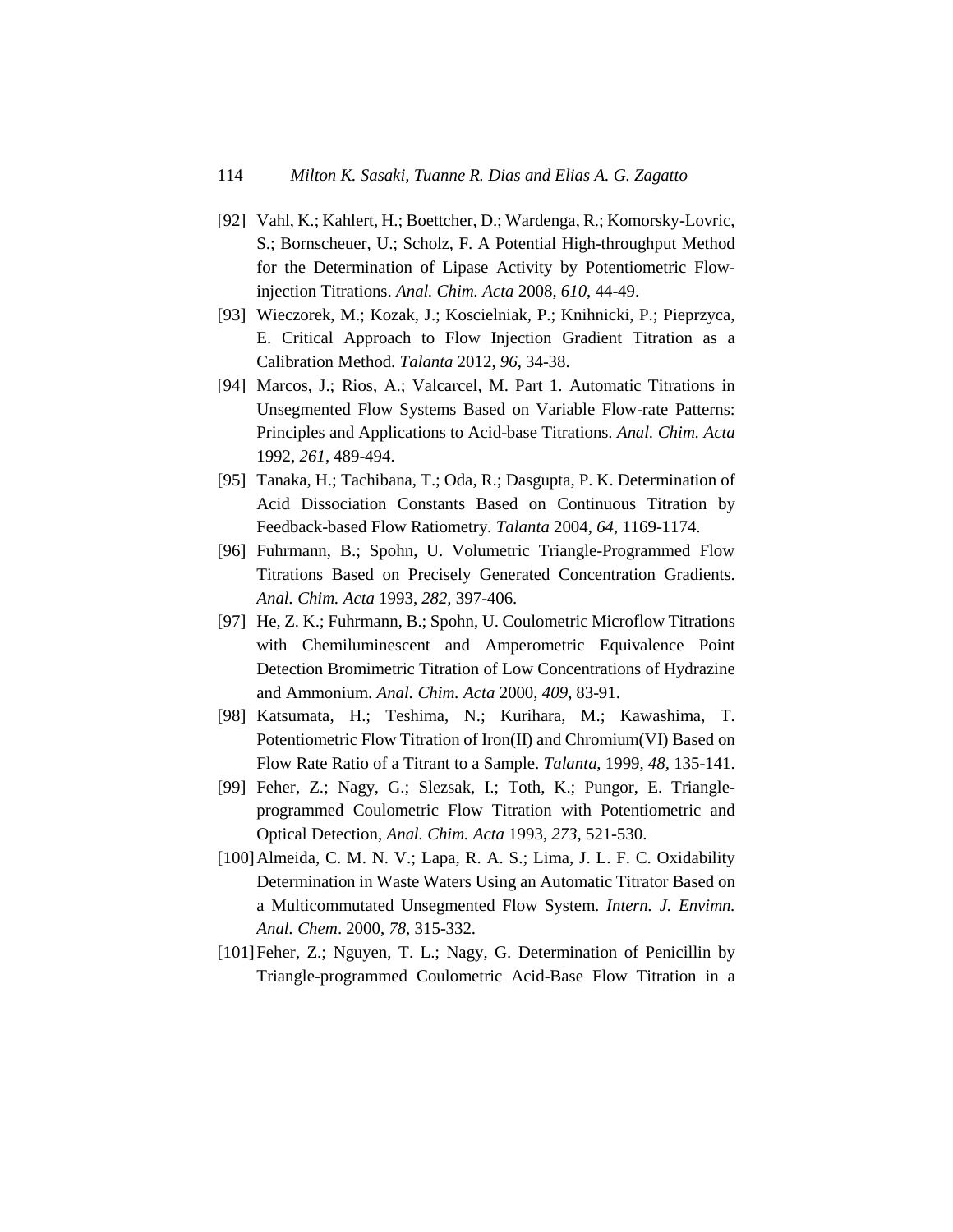System Incorporating an Enzyme Reactor. *Electroanalysis* 1995, *7*, 356-361.

- [102]van Staden, J. F.; Mashamba, M. G.; Stefan, R. I. An On-line Potentiometric Sequential Injection Titration Process Analyser for the Determination of Acetic Acid. *Anal. Bioanal. Chem*. 2002, *374*, 141-144.
- [103]Borges, E. P.; Martelli, P. B.; Reis, B. F. Automatic Stepwise Potentiometric Titration in a Monosegmented Flow System. *Mikrochim. Acta* 2000, *135*, 179-184.
- [104]Jakmunee, J.; Rujiralai, T.; Grudpan, K. Sequential Injection Titration with Spectrophotometric Detection for the Assay of Acidity in Fruit Juices. *Anal. Sci*. 2006, *22*, 157-160.
- [105] Lima, M. J. A.; Reis, B. F. Fully Automated Photometric Titration Procedure employing a Multicommuted Flow Analysis Setup for Acidity Determination in Fruit Juice, Vinegar, and Wine. *Microchem. J*. 2017, *135*, 207-212.
- [106]Rio, V.; Larrechi, M. S.; Callao, M. P. Sequential Injection Titration Method using Second-order Signals: Determination of Acidity in Plant Oils and Biodiesel Samples. *Talanta* 2010, *81*, 1572-1577.
- [107] Mariotti, E.; Mascini, M. Determination of Extra Virgin Olive Oil Acidity by FIA-titration. *Food Chem*. 2001, *73*, 235-238.
- [108] Tumang, C. A.; Paim, A. P. S.; Reis, B. F. Automatic Flow System Titration Based on Multicommutation for Spectrophotometric Determination of Total Acidity in Silage Extracts. *J. AOAC Int.* 2002, *85*, 328-332.
- [109]van Staden, J. F.; Mashamba, M. G.; Stefan, R. I. Determination of the Total Acidity in Soft Drinks using Potentiometric Sequential Injection Titration. *Talanta* 2002, *58*, 1109-1114.
- [110]Wojtowicz, M.; Kozak, J.; Gornacka, D.; Koscielniak, P. Application of Flow-injection Gradient Titration Based on the Standard Addition and Dilution Procedure to the Determination of Total Acidity in Vinegar and Soft Drinks. *Anal. Sci*. 2008, *24*, 1593-1597.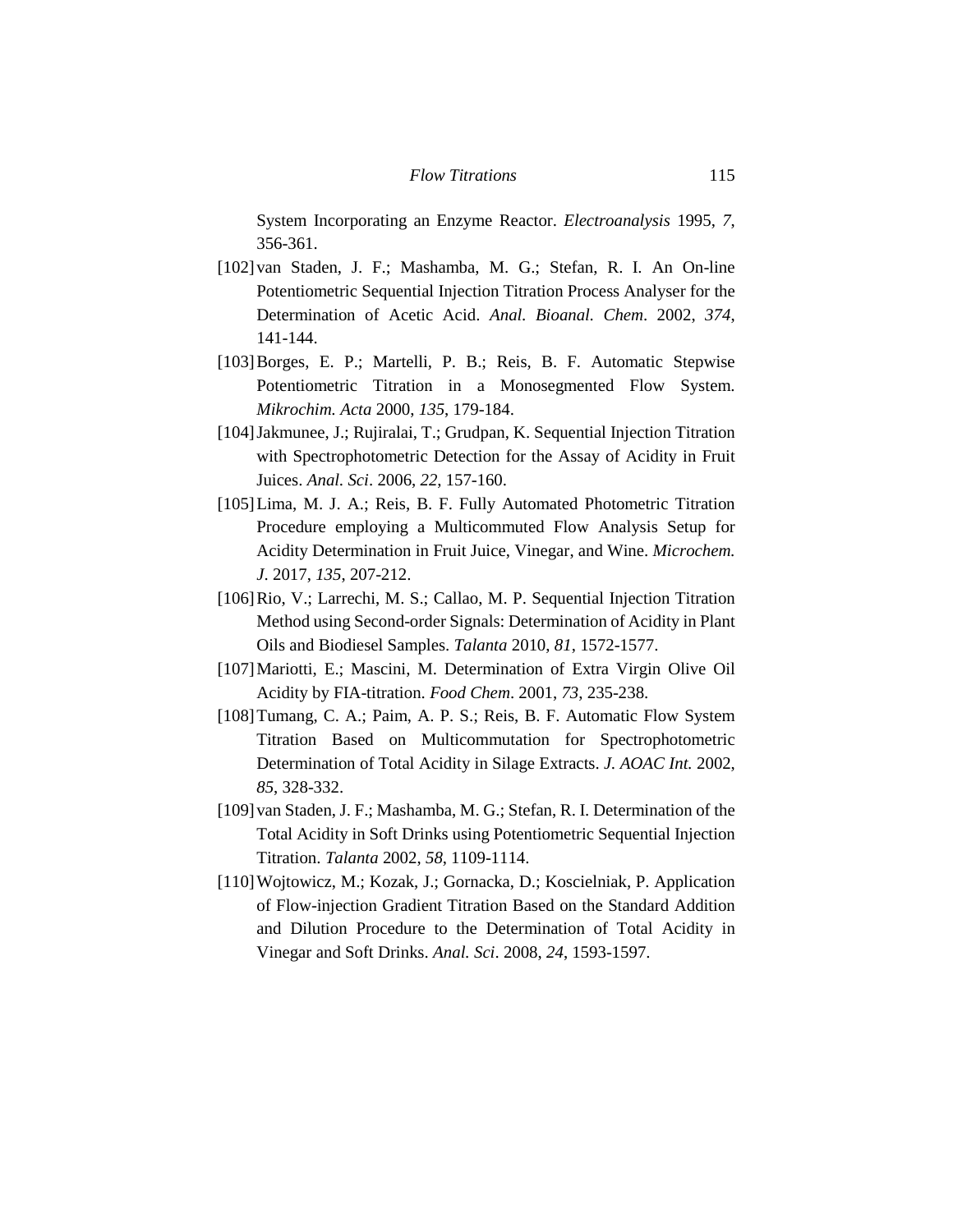- [111]Martelli, P. B.; Reis, B. F.; Korn, M.; Lima, J. L. F. C. Automatic Potentiometric Titration in Monosegmented Flow System Exploiting Binary Search. *Anal. Chim. Acta* 1999, *387*, 165-173.
- [112] Cardwell, T. J.; Cattrall, R. W.; O'Connell, G. R.; Petty, J. D.; Scollary, G. R. Potentiometric Detectors for the Determination of Acidity by Discontinuous Flow Analysis. *Electroanalysis* 1992, *4*, 805-810.
- [113]Vahl, K.; Kahlert, H.; Muhlen, L.; Albrecht, A.; Meyer, G.; Behnert, J. Determination of the Titratable Acidity and the pH of Wine Based on Potentiometric Flow-injection Analysis. *Talanta* 2013, *111*, 134-139.
- [114]Becker, M.; Fuhrmann, B.; Spohn, U. Selective Determination of Gas Dialysable Components in Complex Sample Solutions using Triangleprogrammed Coulometric Titration in Continuous Flow Systems. *Anal. Chim. Acta* 1996, *324*, 115-123.
- [115] He, Z. K.; Fuhrmann, B.; Spohn, U. Calibrationless Determination of Creatinine and Ammonia by Coulometric Flow Titration. *Anal. Biochem.* 2000, *283*, 166-174.
- [116]Lenghor, N.; Jakmunee, J.; Vilen, M.; Sara, R.; Christian, G. D.; Grudpan, K. Sequential Injection Redox or Acid/base Titration for Determination of Ascorbic Acid or Acetic Acid. *Talanta* 2002, *58*, 1139-1144.
- [117]Paim, A. P. S.; Almeida, C. M. N. V.; Reis, B. F.; Lapa, R. A. S.; Zagatto, E. A. G.; Lima, J. L. F. C. Automatic Potentiometric Flow Titration Procedure for Ascorbic Acid Determination in Pharmaceutical Formulations. *J. Pharm. Biomed. Anal*. 2002, *28*, 1221-1225.
- [118]Koupparis, M. A.; Anagnostopoulou P.; Malmstadt, H. V. Automated Flow-injection Pseudotitration of Strong and Weak Acids, Ascorbic Acid and Calcium, and Catalytic Pseudotitrations of Aminopolycarboxilic Acids by use of a Microcomputer-controlled Analyser. *Talanta* 1985, *32*, 411-417.
- [119]Laenge, K.; Rapp, F. R.; Gauglitz, G.; Brecht, A. Flow-injection Immunotitration: Extended Working Range for Inhibition Type Immunodetection. *Anal. Chim. Acta* 1999, *399*, 275-286.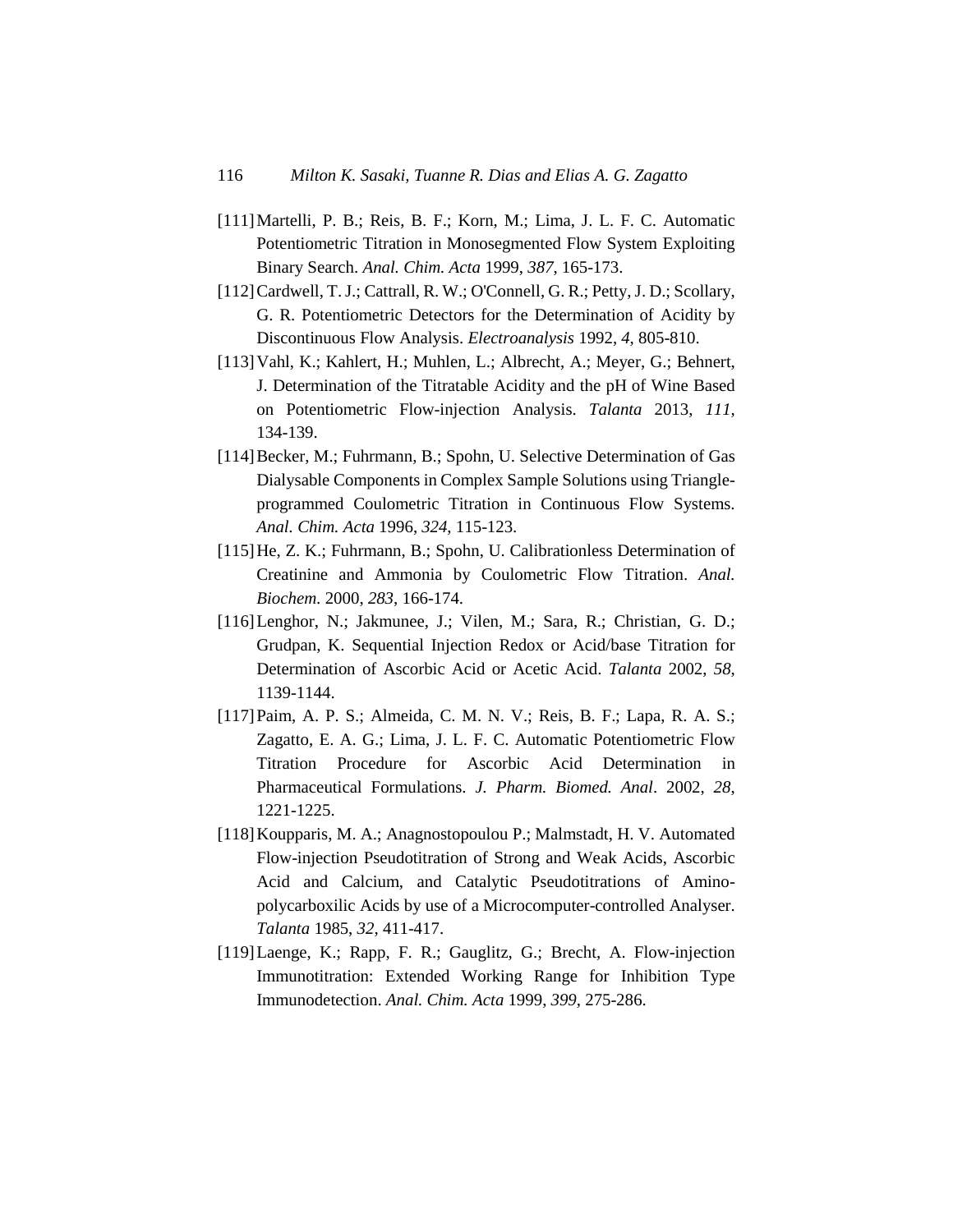- [120]Wang, X. D.; Cardwell, T, J.; Cattrall, R. W.; Dyson, R. P.; Jenkins, G. E. Time-Division Multiplex Technique for Producing Concentration Profiles in Flow Analysis. *Anal. Chim Acta* 1998, *368,* 105-111.
- [121]Vahl, K.; Kahlert, H.; Scholz, F. Rapid Automatic Determination of Calcium and Magnesium in Aqueous Solutions by FIA using Potentiometric Detection. *Electroanalysis* 2010, *22*, 2172-2178.
- [122]Fletcher, P. J.; van Staden, J. F. Determination of Carbonate and Hydrogencarbonate by Titration using Sequential Injection Analysis. *Anal. Chim. Acta* 2003, *485*, 187-194.
- [123]Lima, M. J. R.; Fernandes, S. M. V.; Rangel, A. O. S. S. Sequential Injection Titration of Chloride in Milk with Potentiometric Detection. *Food Control* 2004, *15*, 609-613.
- [124]Vieira, J. A.; Raimundo Jr., I. M.; Reis, B. F.; Montenegro, M. C. B. S. M.; Araujo, A. N. Monosegemented Flow Potentiometric Titration for the Determination of Chloride in Milk and Wine. *J. Braz. Chem. Soc.* 2003, *14*, 259-264.
- [125] Alegret, S.; Alonso, J.; Bartroli, J.; Garcia-Raurich, J.; Martinez-Fabregas, E. Chloride Determination in Serum by a Flow-injection Analysis Precipitation Pseudo-titration Technique using a Flowthrough All-solid-state Silver Electrode. *J. Pharm. Biomed. Anal.* 1988, *6*, 749-755.
- [126]Ferreira, A. M. R.; Rangel, A. O. S. S.; Lima, J. L. F. C. Determination of Chloride in Soils by Flow-injection Potentiometric Pseudo‐titration. *Commun. Soil Sci. Plant Anal.* 1996, *27*, 1437-1445.
- [127] van Staden, J. F.; Mashamba, M. G.; Stefan, R. I. On-line Dilution and Determination of the Amount of Concentrated Hydrochloric Acid in the Final Products from a Hydrochloric Acid Production Plant using a Sequential Injection Titration System. *Talanta* 2002, *58*, 1089-1094.
- [128]Alcada, M. N. M. P.; Lima, J. L. F. C.; Montenegro, M. C. B. S. M. FIA Titrations of Ephedrine in Pharmaceutical Formulations with a PVC Tetraphenylborate Tubular Electrode. *J. Pharm. Biomed. Anal.* 1995, *13*, 459-464.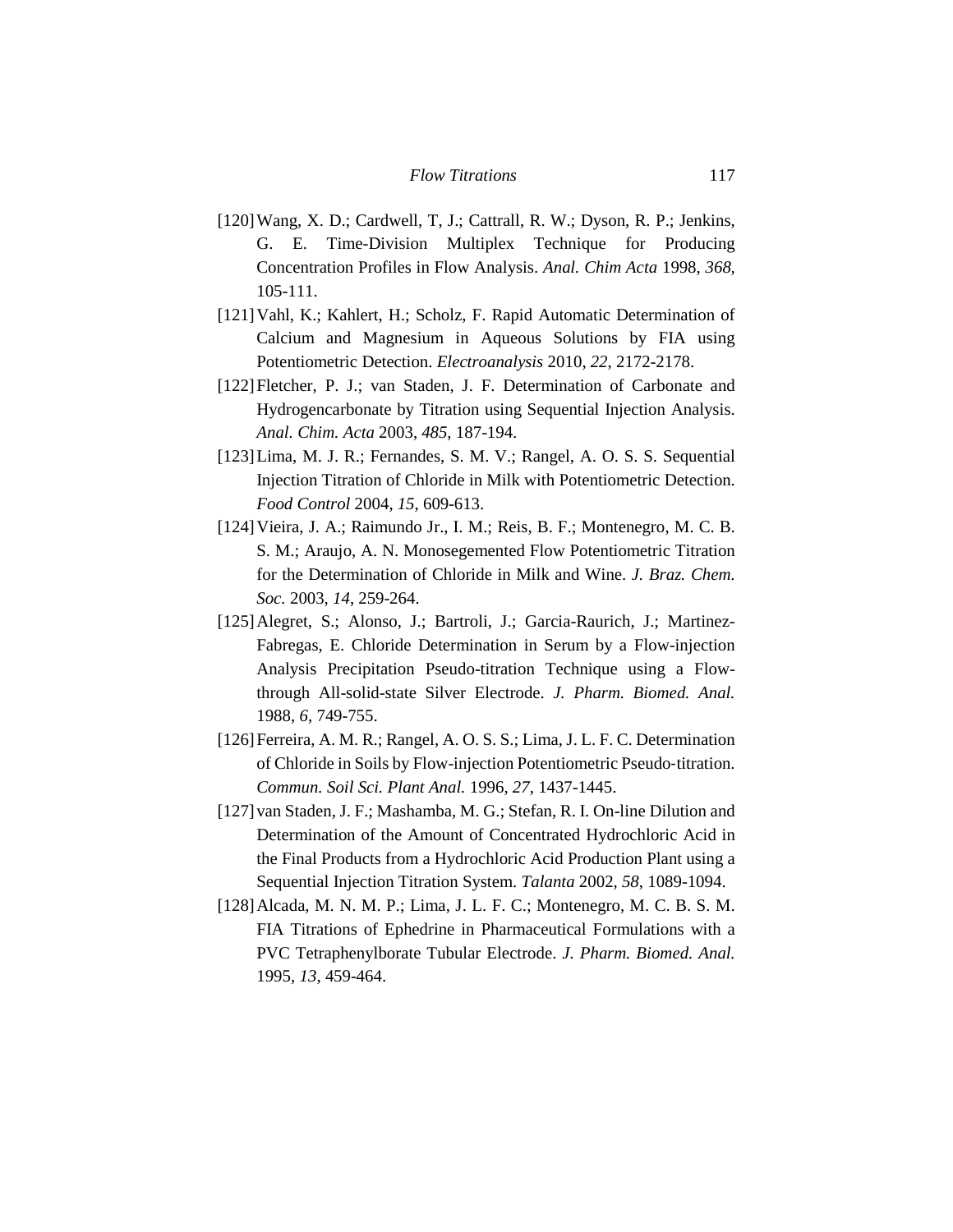- [129]Assali, M.; Raimundo Jr, I. M.; Facchin, I. Simultaneous Multiple Injection to Perform Titration and Standard Addition in Monosegmented Flow Analysis. *J. Autom. Method. Manag. Chem.* 2001, *23*, 83-89.
- [130]Aquino, E. V.; Rohwedder, J. J. R.; Pasquini, C.; Monosegmented Flow Titrator. *Anal. Chim. Acta* 2001, *438,* 67-74.
- [131] Holman, D. A.; Christian, G. D.; Ruzicka, J. Titration without Mixing or Dilution: Sequential Injection of Chemical Sensing Membranes. *Anal. Chem* 1997, *69*, 1763-1765.
- [132]Nemcova, I.; Nesmerak, K; Rychlovsky, P.; Koutnikova J. FIA Titrations of Phenothiazine Derivatives in Aqueous Micellar and Nonaqueous Media. *Talanta* 2005, *65*, 632-637.
- [133]Mrzljak, R. I.; Bond, A. M.; Cardwell, T. J.; Cattrall, R. W.; Newman, O. M. G.; Scollary, G. R. Determination of Zinc and Acid in Zinc Plant Electrolyte by Discontinuous Flow Analysis. *Analyst* 1992, *117*, 1845-1848.
- [134]Garcia, I. L.; Vinas, P.; Gil, J. A. M. FIA Titrations of Sulphide, Cysteine and Thiol-Containing Drugs with Chemiluminescent Detection. *Fresenius J Anal Chem* 1993, *345*,723-726.
- [135] Sultan, S. M.; Hassana, Y. A. M.; Ibrahim, K. E. E. Sequential Injection Technique for Automated Titration: Spectrophotometric Assay of Vitamin C in Pharmaceutical Products using Cerium(IV) in Sulfuric Acid. *Analyst* 1999, *124*, 917-921.
- [136]Silva, M. B.; Crispino, C. C.; Reis, B. F. Automatic Photometric Titration Procedure Based on Multicommutation and Flow-batch Approaches Employing a Photometer Based on Twin LEDs. *J. Braz. Chem. Soc*. 2010, *21*, 1854-1860.
- [137]Garcia, A. J. C.; Reis, B. F. Instrumentation and Automated Photometric Titration Procedure for Total Acidity Determination in Red Wine employing a Multicommuted Flow System. *J. Autom. Method. Manag. Chem*. 2006, *2006*, 1-8, Article ID 83247.
- [138]Almeida, C. M. N. V.; Lapa, R. A. S.; Lima, J. L. F. C.; Zagatto, E. A. G.; Araujo, M. C. U. An Automatic Titrator Based on a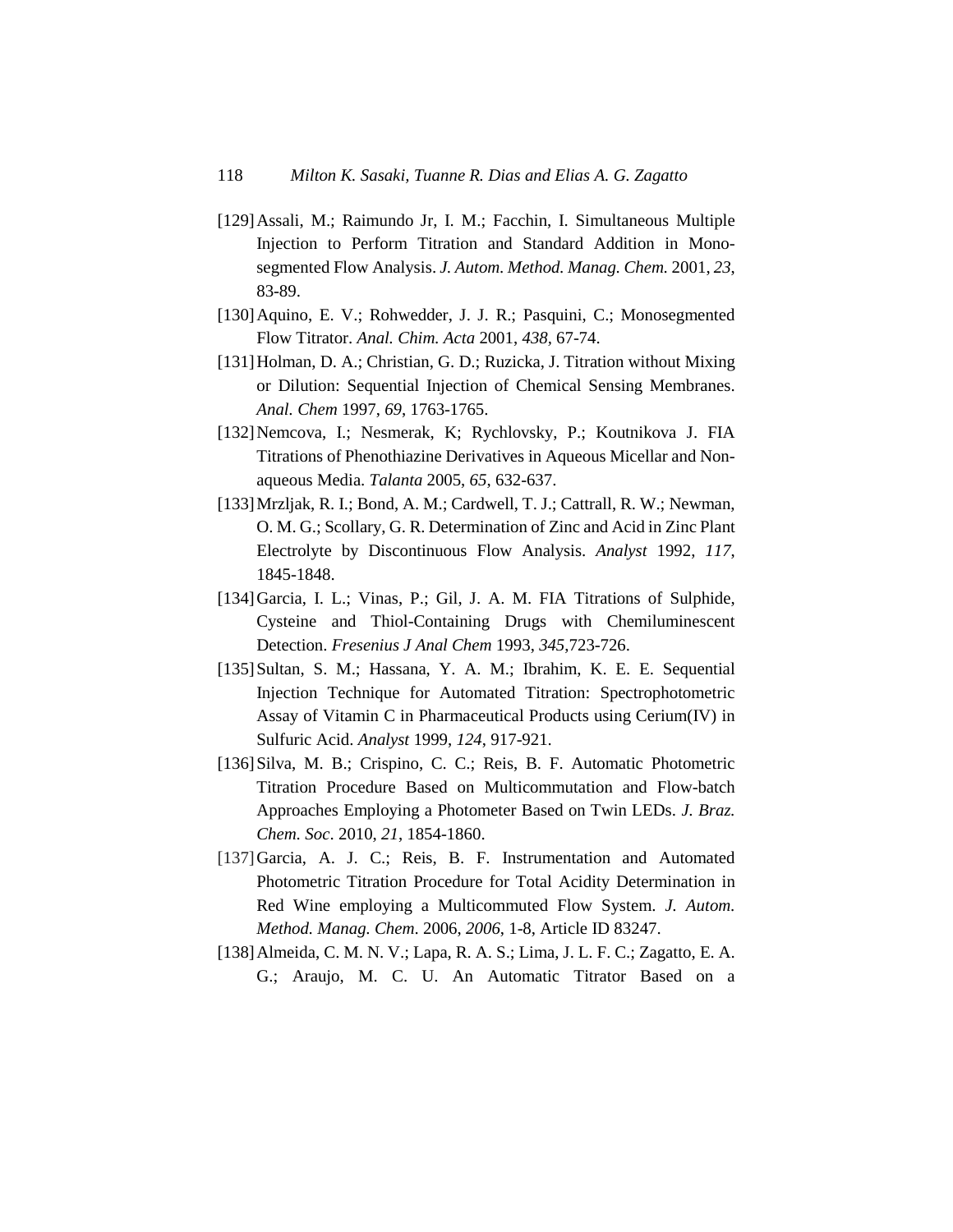Multicommutated Unsegmented Flow System. Its Application to Acid-base Titrations. *Anal. Chim. Acta* 2000, *407*, 213-223.

- [139]Almeida, C. M. N. V; Lapa, R. A. S.; Lima, J. L. F. C. Automatic Flow Titrator Based on a Multicommutated Unsegmented Flow System for Alkalinity Monitoring in Wastewaters. *Anal. Chim. Acta* 2001, *438,* 291-298.
- [140]Pasquini, C.; Aquino, E. V.; Reboucas, M. V.; Gonzaga, F. B. Robust Flow-batch Coulometric/Biamperometric Titration System: Determination of Bromine Index and Bromine Number of Petro-chemicals. *Anal. Chim. Acta* 2007, *600*, 84-89.
- [141]Taylor, R. H.; Winbo, C.; Christian, G. D.; Ruzicka, J. Bromine Number Determination by Coulometric Flow-injection Titration. *Talanta* 1992, *39*, 789-794.
- [142]Almeida, C. M. N. V.; Araujo, M. C. U.; Lapa, R. A. S.; Lima, J. L. F. C.; Reis, B. F.; Zagatto, E. A. G. Precipitation Titrations using an Automatic Titrator Based on a Multicommutated Unsegmented Flow System. *Analyst* 2000, *125*, 333-340.
- [143]Taylor, R. H.; Rotermund, J.; Christian, G. D.; Ruzicka, J. Codetermination of Sodium Metabisulfite and Starch in Corn Syrup by Flow-injection Coulometry. *Talanta* 1994, *41*, 31-38.
- [144]Tan, A.; Xiao, C. An Automatic Back Titration Method for Microchemical Analysis. *Talanta* 1997, *44*, 967-972.
- [145]Livak-Dahl, E.; Sinn, I.; Burns, M. Microfluidic Chemical Analysis Systems. *Annu. Rev. Chem. Biomol.* 2011, *2*, 325-353.
- [146] Jokerst, J. C.; Emory, J. M.; Henry, C. S. Advances in Microfluidics for Environmental Analysis. *Analyst* 2012, *137*, 24-34.
- [147]Karita, S.; Kaneta, T. Acid-base Titrations Using Microfluidic Paperbased Analytical Devices. *Anal. Chem*. 2014, *86*, 12108-12114.
- [148] Karita, S.; Kaneta, T. Chelate Titrations of  $Ca^{2+}$  and  $Mg^{2+}$  using Microfluidic Paper-based Analytical Devices. *Anal. Chim. Acta* 2016, *924*, 60-67.
- [149] Suh, Y. K.; Kang, S. A Review on Mixing in Microfluidics. *Micromachines* 2010, *1*, 82-111.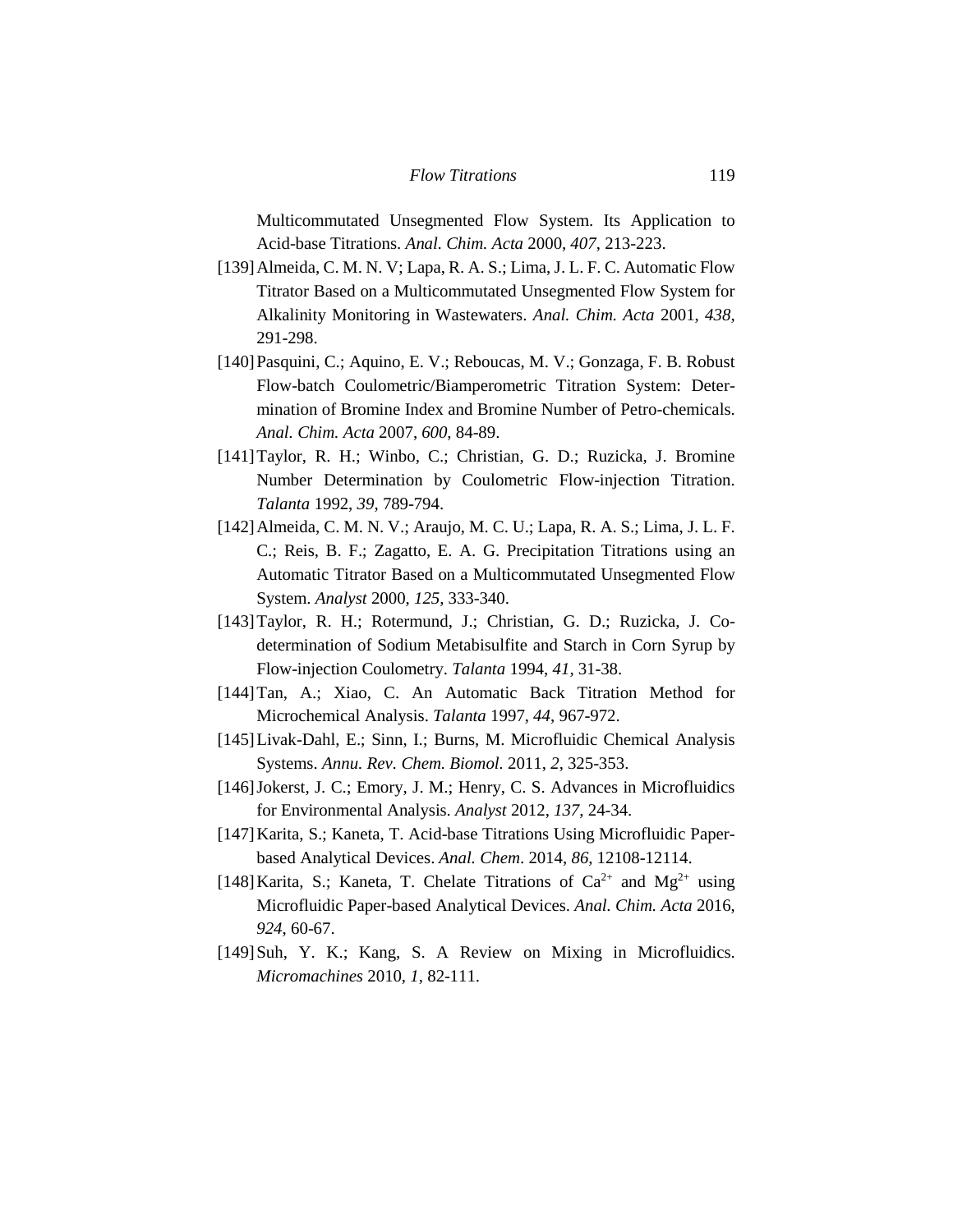[150] Song, H.; Li, H. W.; Munson, M. S.; Ha, T. G.; Ismagilov, R. F. On-Chip Titration of an Anticoagulant Argatroban and Determination of the Clotting Time within Whole Blood or Plasma using a Plug-based Microfluidic System. *Anal. Chem*. 2006, *78*, 4839-4849.

### **BIOGRAPHICAL SKETCHES**

#### *Milton Katsumi Sasaki*

**Affiliation:** University of Sao Paulo (Brazil)

**Education:** PhD, Environmental and Agronomical Chemistry

**Research and Professional Experience:** Analytical Chemistry, Analytical Instrumentation, Flow Analysis, Optical Methods of Analysis, Agronomical and Environmental Samples

**Professional Appointments:** Post-doc at the Center for Nuclear Energy in Agriculture

**Honors:** "Best poster for students" awarded by the Japanese Association for Flow Injection Analysis at the 18<sup>th</sup> International Conference on Flow Injection Analysis (2013), Porto, Portugal

#### **Publications from the Last Three Years:**

- Dias, T. R.; Sasaki, M. K.; Zagatto, E. A. G. Dual Thermostating in Flow Analysis. *Talanta* 2017, *168*, 303-306.
- Sasaki, M. K.; Batista, A. D.; Rocha, F. R. P.; Rocha, D. L. Flow-based Food Analysis: an Overview of Recent Contributions. *Anal. Method.* 2017, *9*, 6313-6334.
- Sasaki, M. K.; Feres, M. A.; Zagatto, E. A. G. Flow Systems with MnO<sub>2</sub>coated Open Tubular Reactors for Spectrophotometric Determination of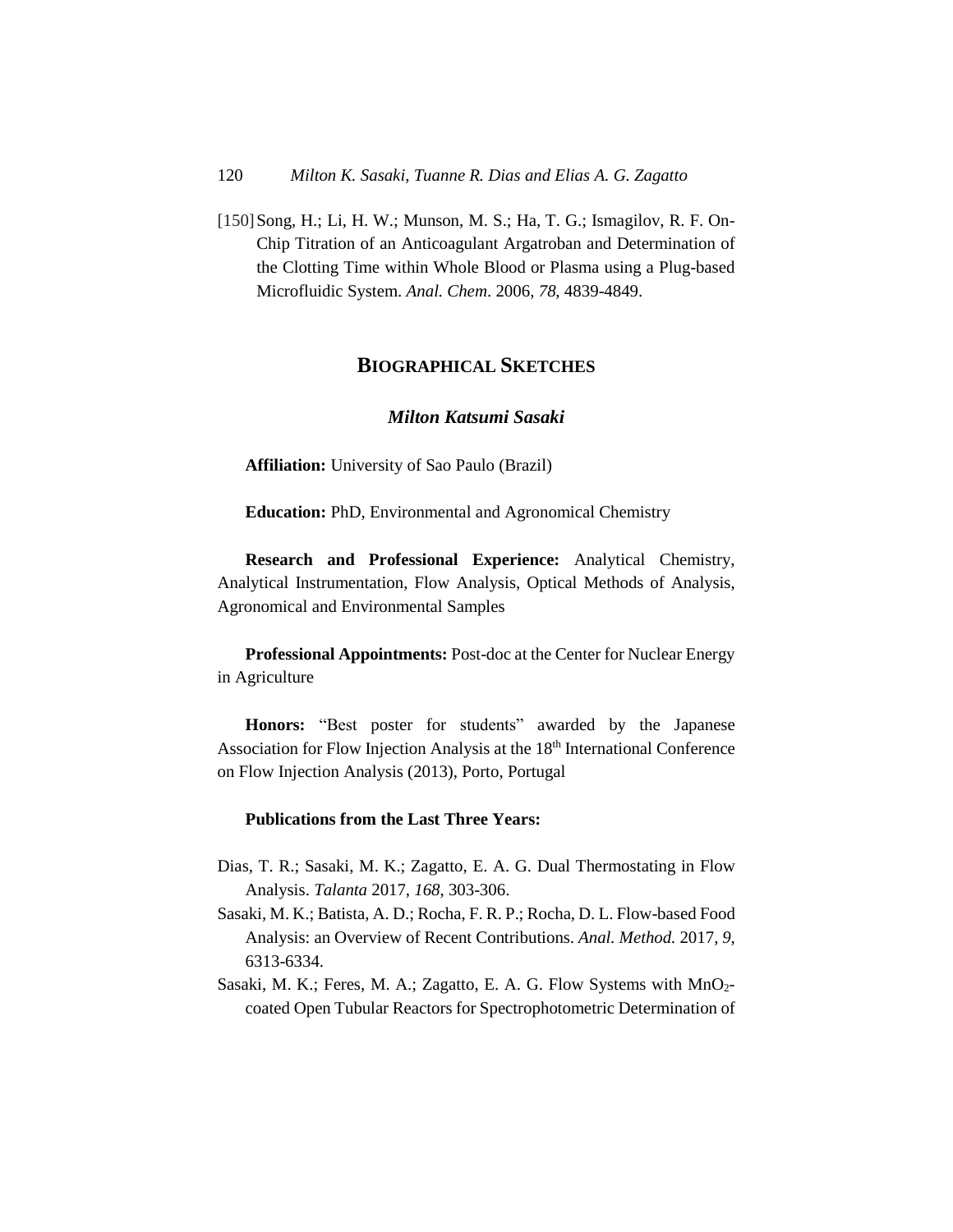Ascorbic Acid in Pharmaceutical Products. *Anal. Lett.* 2016, *49*, 627- 638.

Sasaki, M. K.; Rocha, D. L.; Rocha, F. R. P.; Zagatto, E. A. G. Tracermonitored Flow Titrations. *Anal. Chim. Acta* 2016, *902*, 123-128.

### *Tuanne dos Reis Dias*

**Affiliation:** University of Sao Paulo (Brazil)

**Education:** PhD, Environmental and Agronomical Chemistry

**Business Address:** Center for Nuclear Energy in Agriculture, Box 96, 13400-970 Piracicaba SP, Brazil

**Research and Professional Experience:** Analytical Chemistry, Analytical Instrumentation, Flow Analysis, Optical Methods of Analysis, Agronomical and Environmental Samples

**Professional Appointments:** Post-doc at the Center for Nuclear Energy in Agriculture

**Honors:** Best poster presentation at the third Iberoamerican Congress on Analytical Chemistry, Salvador, Brazil, 2009

# **Publications from the Last Three Years:**

Dias, T. R.; Melchert, W. R.; Kamogawa, M. Y.; Rocha, F. R. P.; Zagatto, E. A. G. Fluidized Particles in Flow Analysis: Potentialities, Limitations and Applications. *Talanta* 2018*, 184,* 325-331.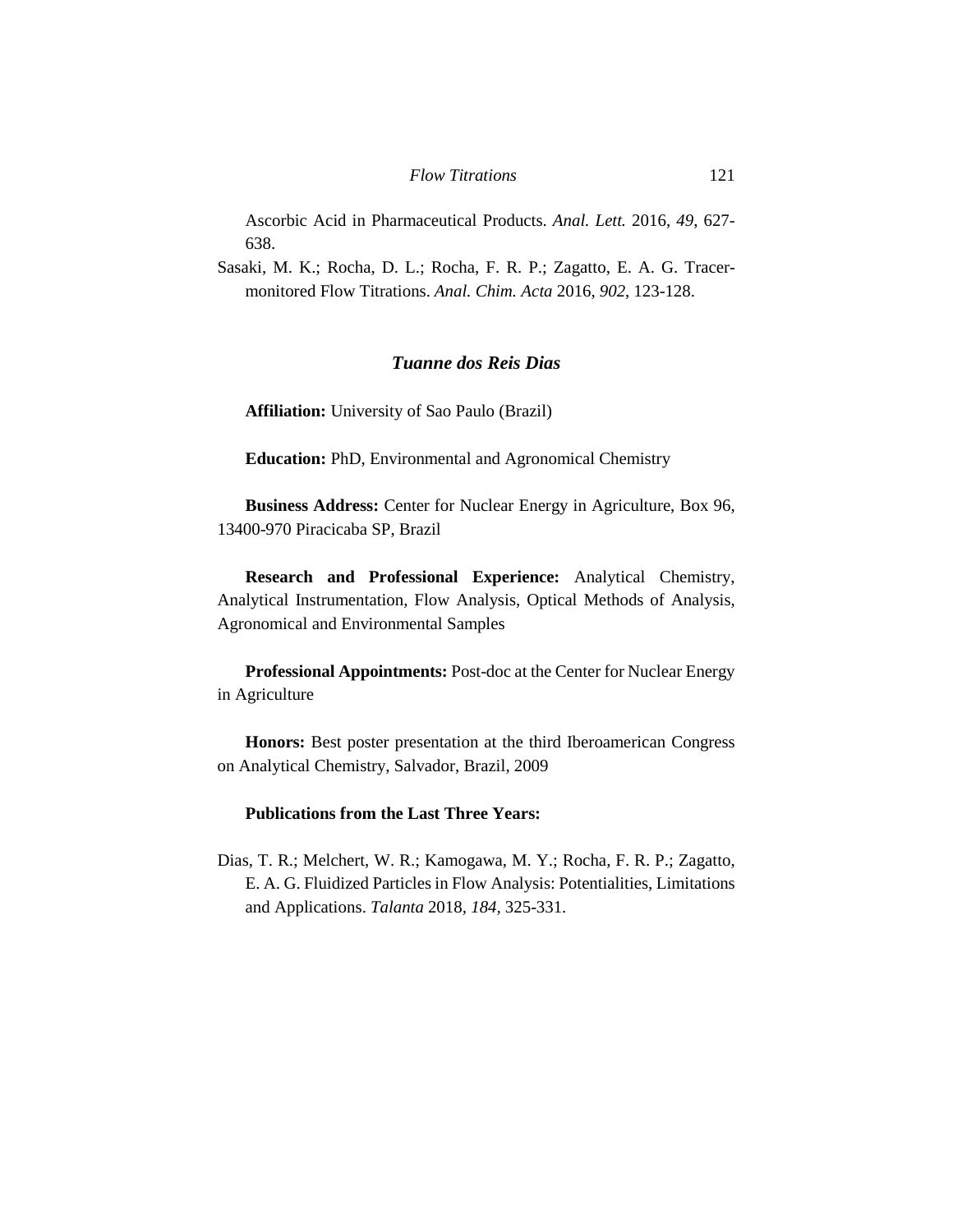- Dias, T. R.; Sasaki, M. K.; Zagatto, E. A. G. Dual Thermostating in Flow Analysis. *Talanta* 2017, *168*, 303-306.
- Dias, T. R.; Reis, B. F. Development of a Photometric Procedure for Tin Determination in Canned Foods employing a Multicommuted Flow Analysis Approach, *Anal. Method.* 2016, *8*, 3620-3628.

## *Elias Ayres Guidetti Zagatto*

**Affiliation:** University of Sao Paulo (Brazil)

**Education:** Agronomical Engineer, Professor of Analytical Chemistry

**Business Address:** Center for Nuclear Energy in Agriculture, Box 96, 13400-970 Piracicaba Brazil

**Research and Professional Experience:** Analytical Chemistry, Flow Analysis, Optical Methods of analysis, Agronomical and Environmental Samples

**Professional Appointments:** Professor at Center for Nuclear Energy in Agriculture

#### **Honors:**

Titular Member of the Brazilian Academy of Sciences since 2001 Commander, National Order of Scientific Merit, Brazil, 2002 Award from the University of Warsaw, 2000 Heinrich-Hauptmann Prize, University of Sao Paulo, 2000 FIA Honour Award for Science, Japanese Association for Flow Injection Analysis, Japan, 2008

IUPAC Fellow, 2008.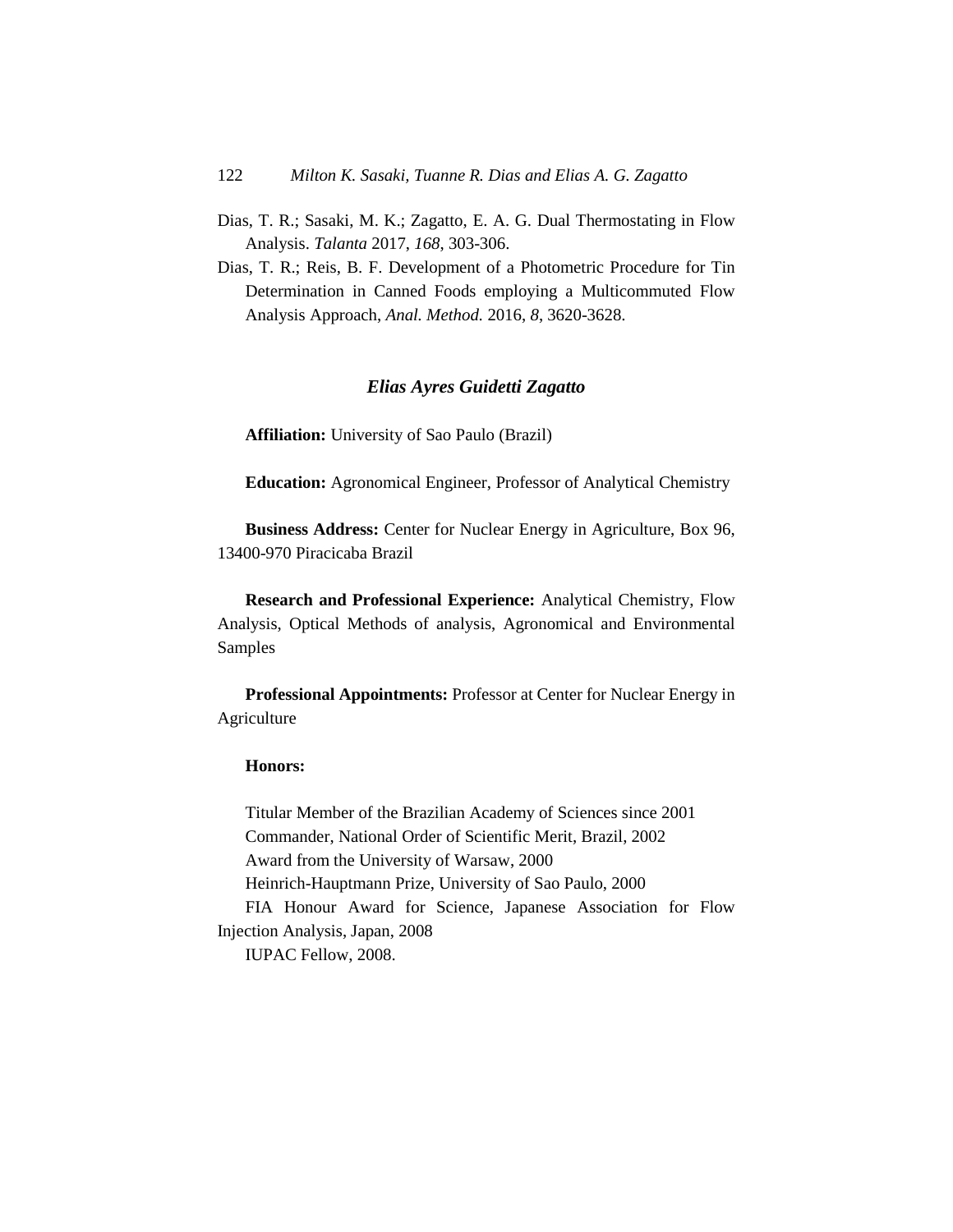#### **Publications from the Last Three Years:**

- Sasaki, M. K.; Rocha, D. L.; Rocha, F. R. P.; Zagatto, E. A. G. Tracermonitored Flow Titrations. *Anal. Chim. Acta* 2016, *902*, 123-128.
- Silva, C. R.; Henriquez, C.; Frizzarin, R. M.; Zagatto, E. A. G.; Cerda, V. A Critical Comparison of Constant and Pulsed Flow Systems exploiting Gas Diffusion. *Talanta* 2016, *148*, 596-601.
- Vida, A. C. F.; Cocovi-Solberg, D. J.; Zagatto, E. A. G., Miro, M. Rapid Estimation of Readily Leachable Triazine Residues in Soils using Automatic Kinetic Bioaccessibility Assays followed by In-line Sorptive Clean-up as a Front-end to Liquid Chromatography. *Talanta* 2016, *156- 7*, 71-78.
- Silva, C. R.; Oliveira, E.; Zagatto, E. A. G.; Henriquez, C. A Novel Flowbased Procedure for Automation of Respirometric Assays in Soils. *Talanta* 2016, *158*, 14-20.
- Crispino, C. C.; Kamogawa, M. Y.; Ferreira, J. R.; Zagatto, E. A. G. Sulphate Radical Generation through Interaction of Peroxymonosulphate with Co(II) for In-line Sample Preparation aiming at Spectrophotometric Flow-based Determination of Phosphate and Phosphite in Fertilizers. *Talanta*, 2016, *158*, 270-275.
- Sasaki, M. K.; Feres, M. A.; Zagatto, E. A. G. Flow Systems with MnO<sub>2</sub>coated Open Tubular Reactors for Spectrophotometric Determination of Ascorbic Acid in Pharmaceutical Products. *Anal. Lett.* 2016, *49*, 627- 638.
- Dias, T. R.; Sasaki, M. K.; Zagatto, E. A. G. Dual Thermostating in Flow Analysis. *Talanta* 2017, *168*, 303-306.
- Machado, J. M. C.; Melchert, W. R.; Zagatto, E. A. G.; Kamogawa, M. Y. A Multi-pumping Flow System with Pulsed Fluidization to Evaluate Soil Capacity for Phosphate Adsorption. *J. Braz. Chem. Soc.* 2017, *28*, 1149-1157.